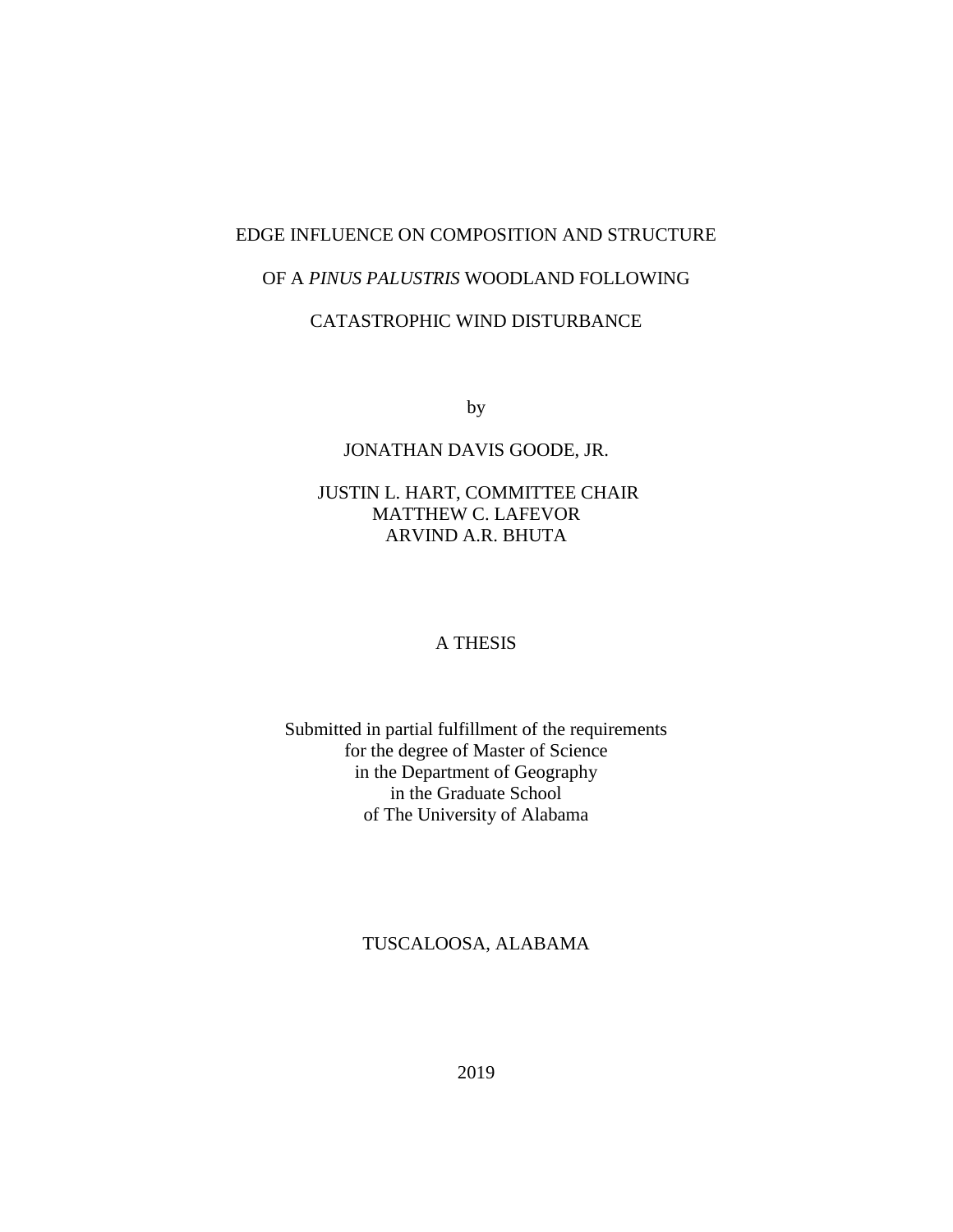Copyright Jonathan Davis Goode Jr. 2019 ALL RIGHTS RESERVED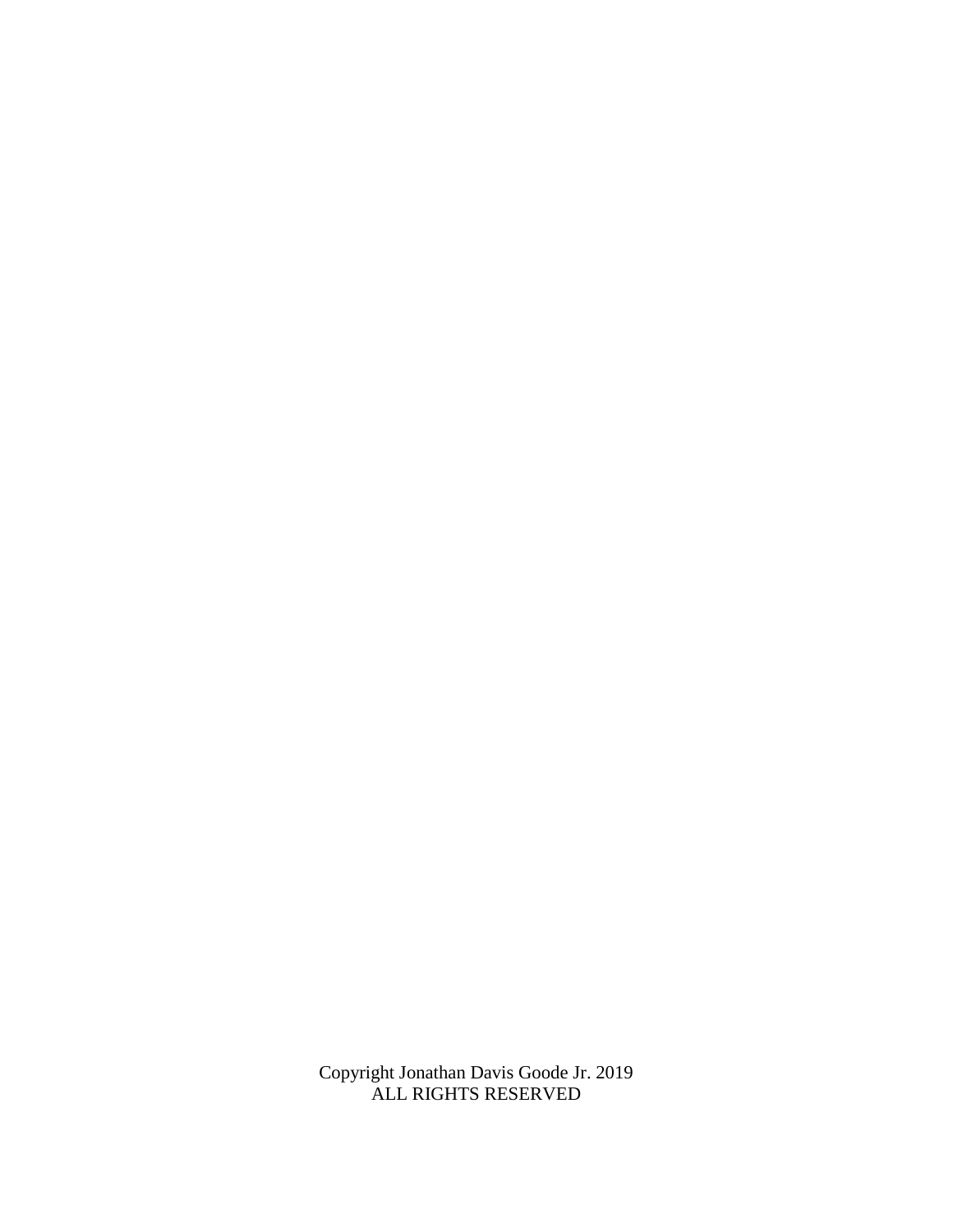## ABSTRACT

Forest edges are an important legacy of natural and anthropogenic disturbances. Edges of forest fragments are influenced by adjacent non-forested ecosystems, resulting in compositional and structural differences at the edge. Edge influence is the altered biotic and abiotic interactions that occur along the edge-to-interior gradient in disturbed forests. Few studies have analyzed natural disturbance created edges, particularly in woodland forest structures, which contain fewer trees ha<sup>-1</sup> than forests and are typically less light limited. The goal of our study was to examine edge influence of a tornado created edge in a longleaf pine (*Pinus palustris* Mill.) woodland. In 2011, an EF-3 tornado impacted a restored longleaf pine woodland, resulting in a distinct woodland edge. To quantify distance of edge influence into the stand, nine transects were installed perpendicular to the tornado swath, with 11 plots on each transect at variable distances from the edge. Biotic and abiotic response variables were measured at the appropriate spatial scales. To determine the distance of edge influence, the magnitude of edge influence was calculated at each distance, and compared to the reference forest using a non-parametric randomization test. Edge influence on forest structure was negative, with a maximum distance of 70 m. Ground flora richness and diversity experienced a positive edge influence, with higher richness and diversity in the tornado swath and edge, however, ground flora communities at the edge were not compositionally distinct from the tornado swath or the interior. Results of this study add to our understanding of edge influence on woodland forest structure and naturally created edges.

ii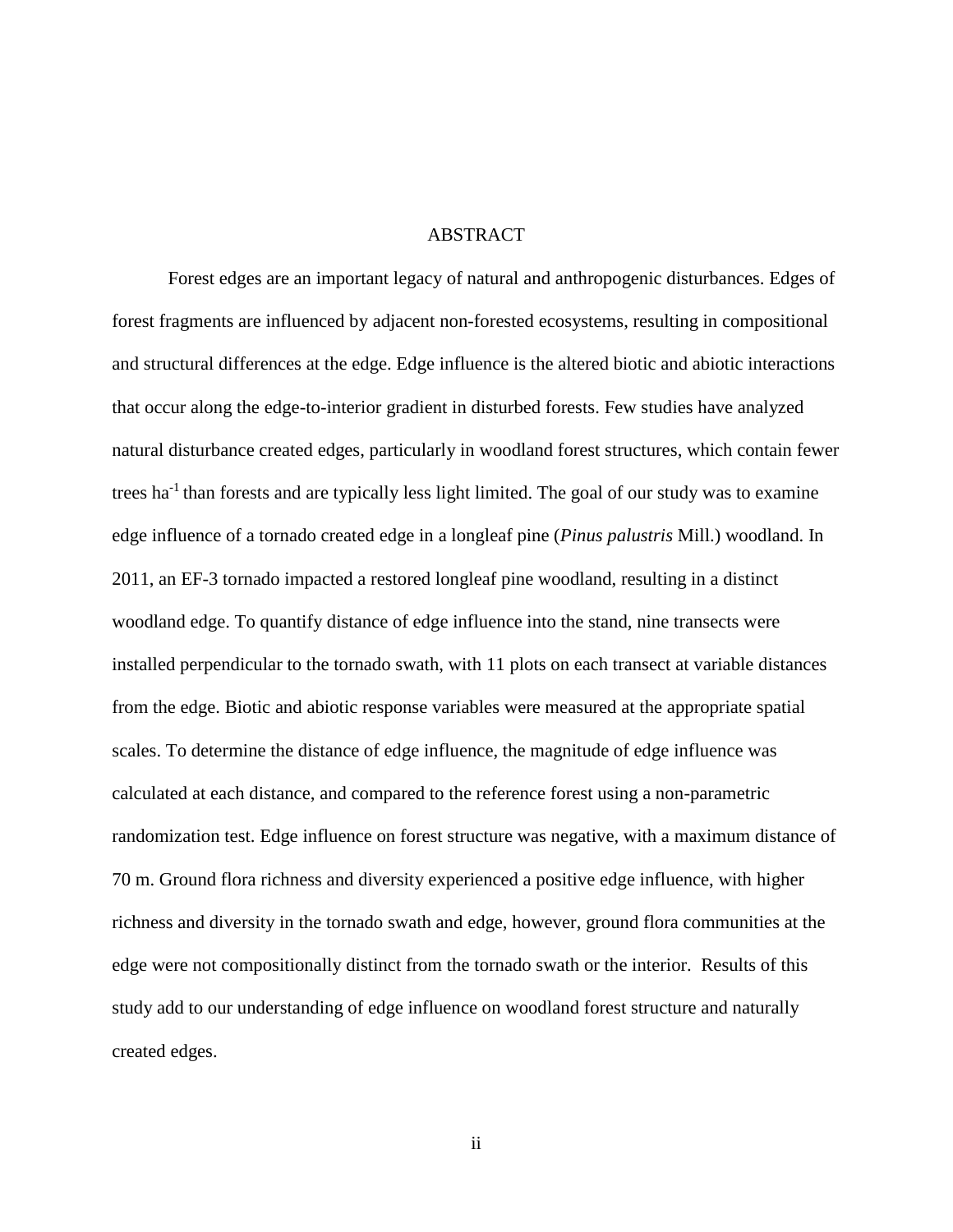# LIST OF ABBREVIATIONS AND SYMBOLS

- <sup>o</sup>C Celsius
- cm centimeter
- CWD coarse woody debris
- dbh diameter at breast height
- DEI distance of edge influence
- DEM digital elevation model
- EF enhanced fujita
- EI edge influence
- GC gini coefficient
- *H´* Shannon diversity
- ha hectare
- ISA indicator species analysis
- m meter
- $M<sub>i</sub>$  mingling index
- MEI magnitude of edge influence
- n sample size
- NCVS North Carolina vegetation survey
- NMS non-metric multi-dimensional scaling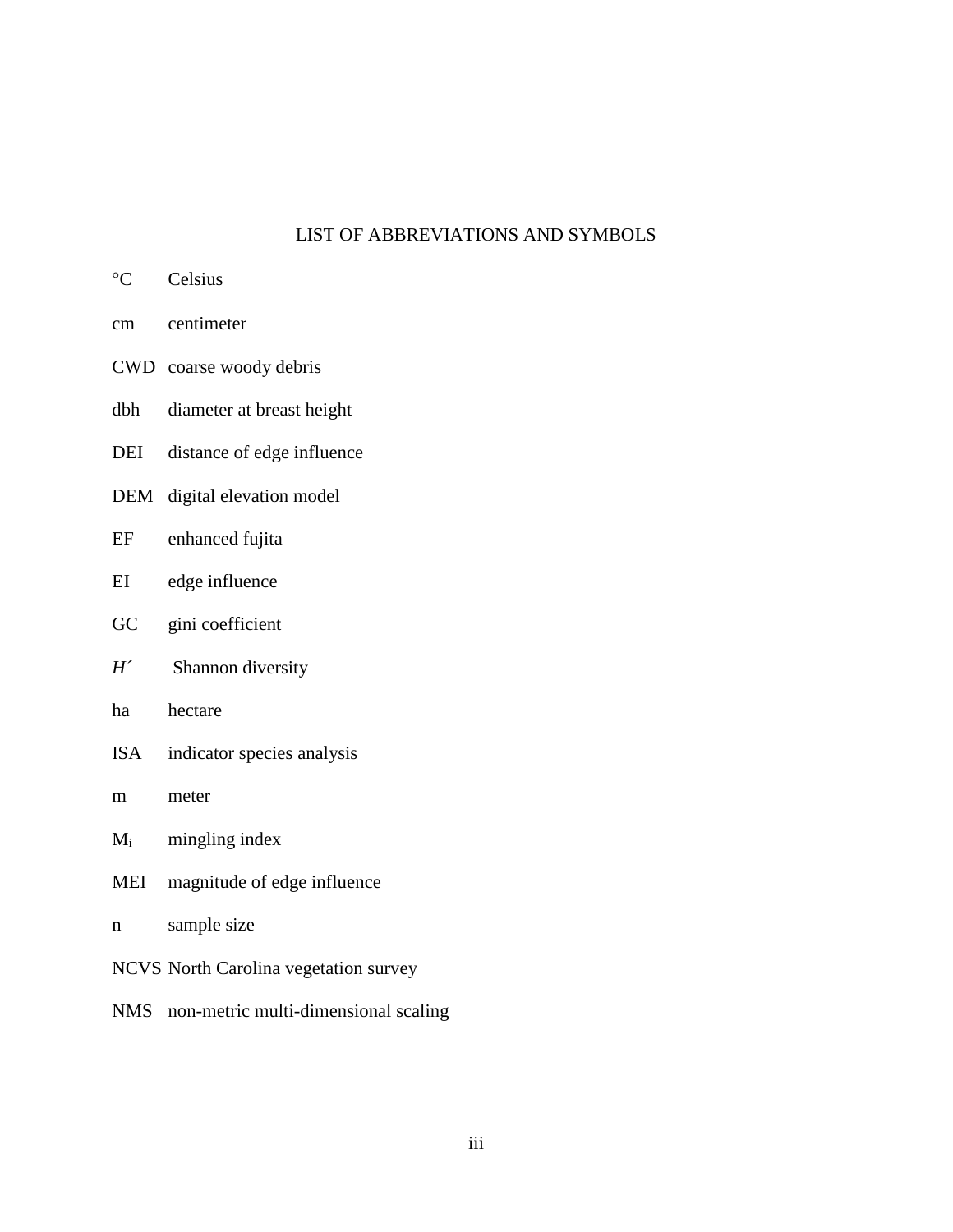- p Probability of occurrence under the null hypothesis of obtaining a value as extreme or more extreme than the observed value
- $r^2$ pearson correlation coefficient
- RTEI randomization test of edge influence
- SE standard error
- sp. species
- USDA United States Department of Agriculture
- USGS United States Geological Survey
- % percent
- $\pm$  plus or minus
- = equal to
- > greater than
- $\geq$  greater than or equal to
- < less than
- $\leq$  less than or equal to
- \* statistically significant at p < 0.01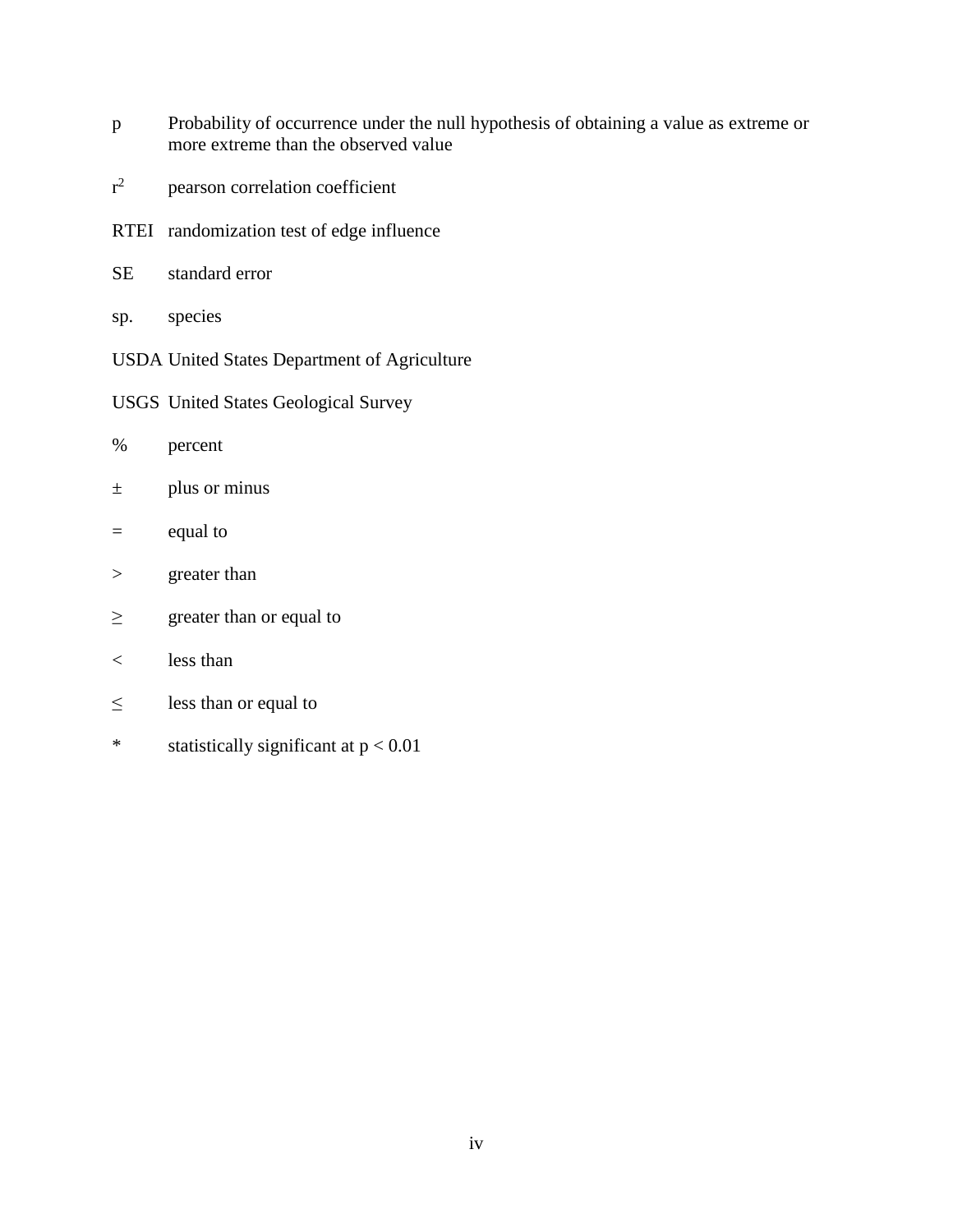## ACKNOWLEDGEMENTS

Special thanks go to Jonathan Kleinman for assistance in the field and plant identification guidance and assistance; Dr. Justin Hart for his continued guidance; the USDA Forest Service, Oakmulgee Ranger District for logistical support and funding, and Dr. Arvind Bhuta and Dr. Mathew Lafevor for service on my committee, support, and guidance.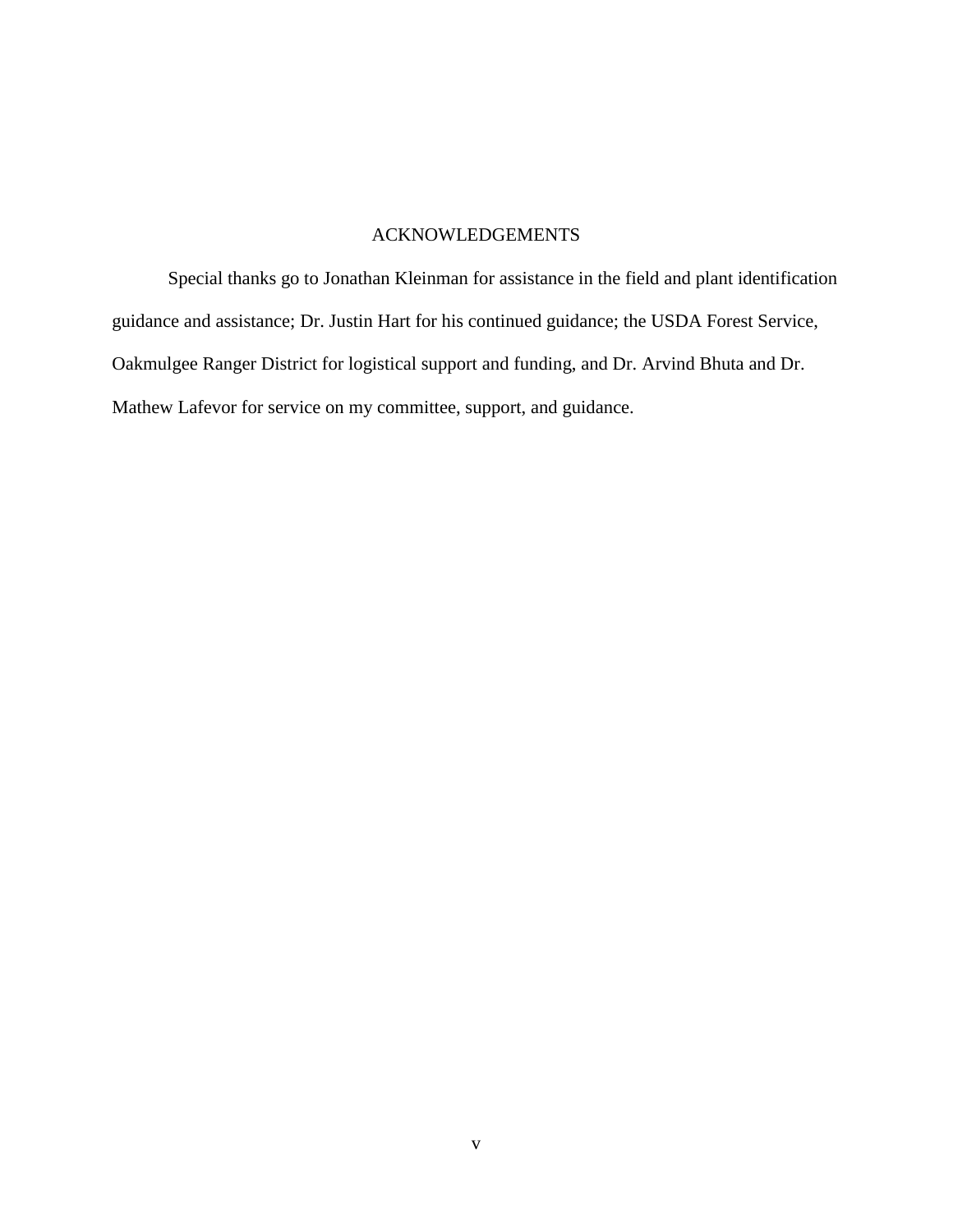# **CONTENTS**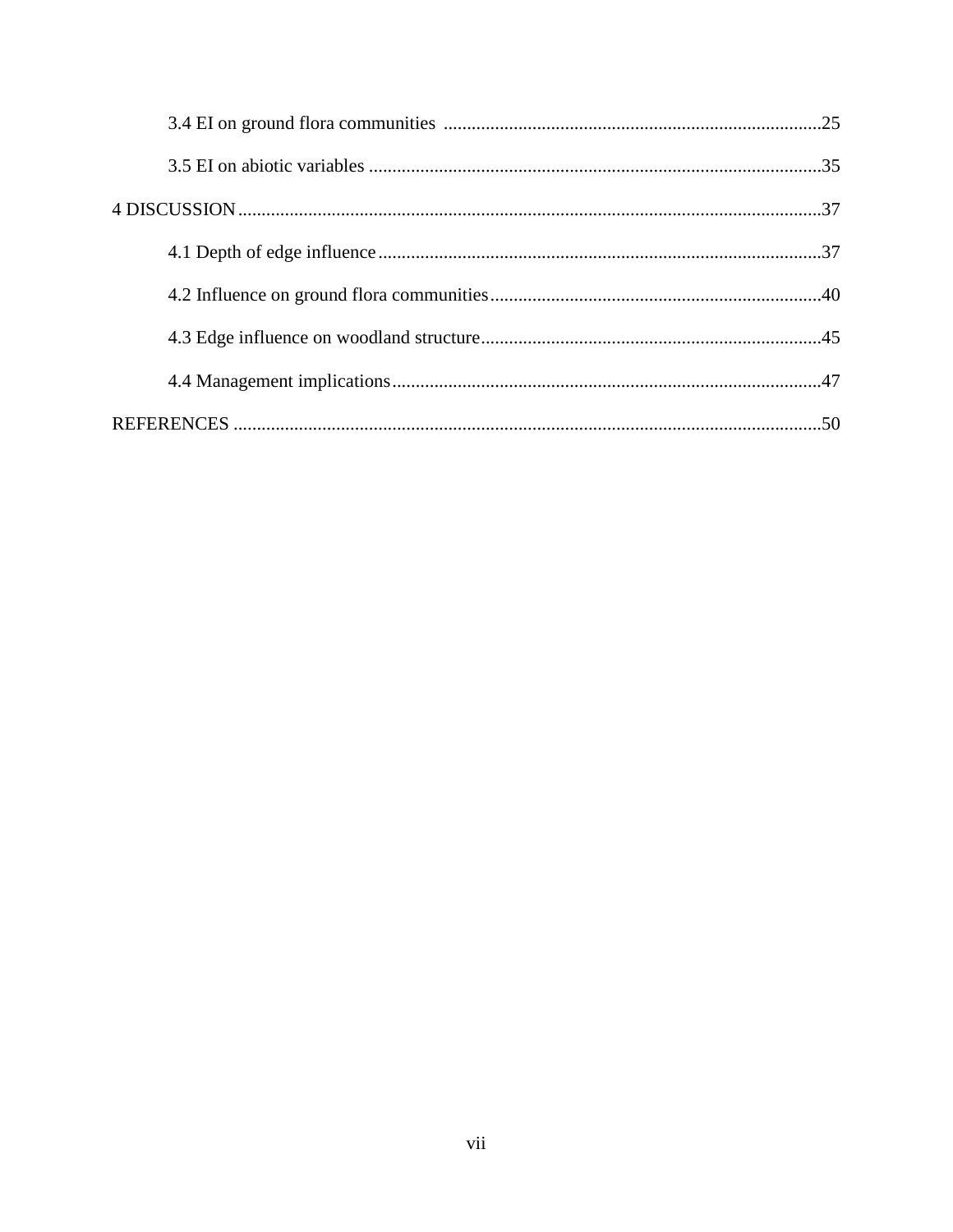# LIST OF TABLES

| 1. Significant ( $p < 0.05$ ) magnitude of edge influence (MEI) with distance from   |  |
|--------------------------------------------------------------------------------------|--|
| 2. Constrained seriation for all herbaceous taxa (non-woody plants $\lt 1$ m height) |  |
| 3. Constrained seriation for all tree and shrub taxa (woody plants $\lt 1$ m height) |  |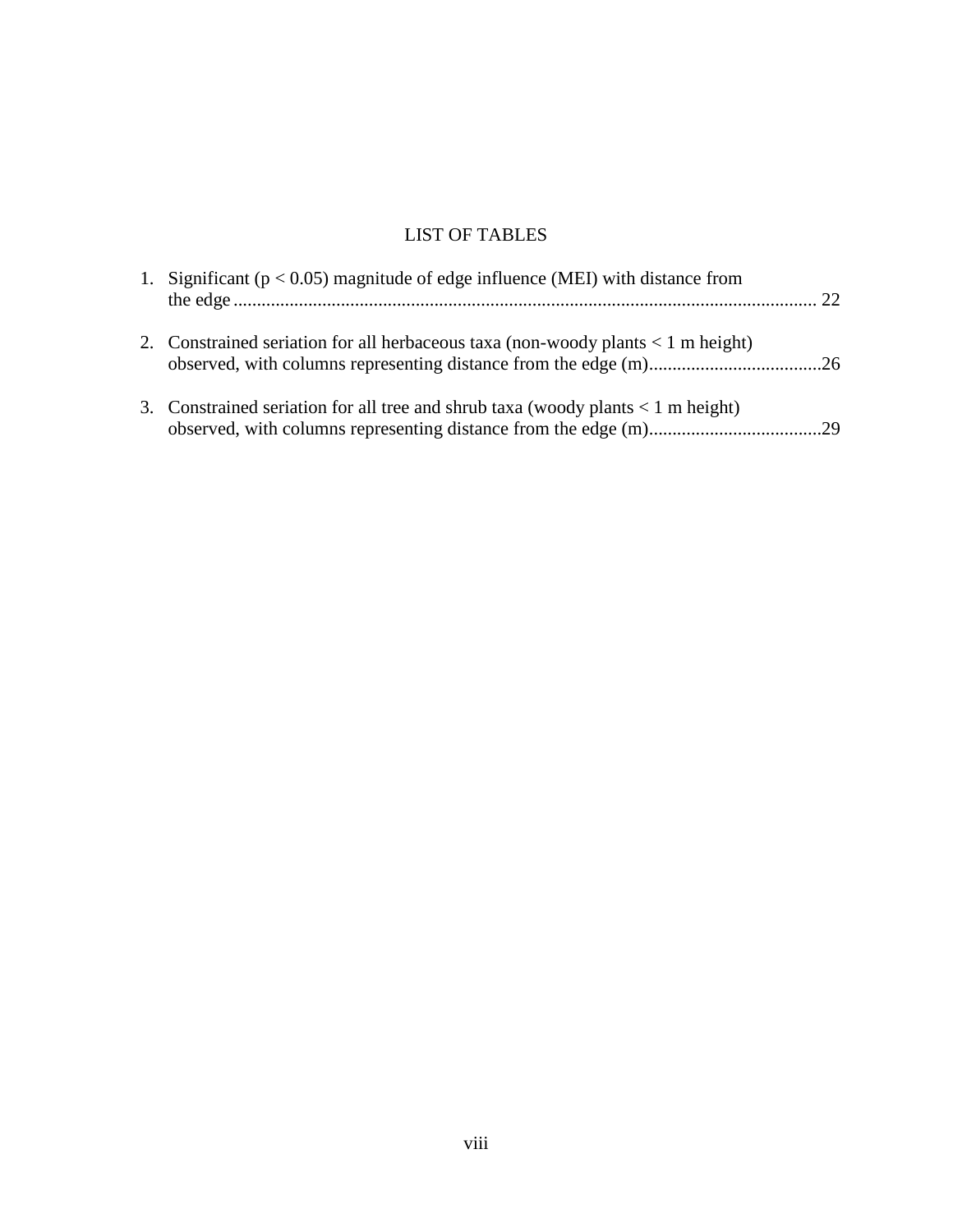# LIST OF FIGURES

| 1. Sampling design and transect installation to quantify edge influence in the<br>Oakmulgee Ranger District of the Talladega National Forest, Bibb |  |
|----------------------------------------------------------------------------------------------------------------------------------------------------|--|
| 2. Distance of edge influence (DEI) and magnitude of edge influence (MEI)                                                                          |  |
| 3. Average overstory response variables from the edge-to-interior gradient, with                                                                   |  |
| 4. Average ground flora response variables from the edge-to-interior gradient,                                                                     |  |
| 5. Three-dimensional non-metric multidimensional scaling based on ground flora                                                                     |  |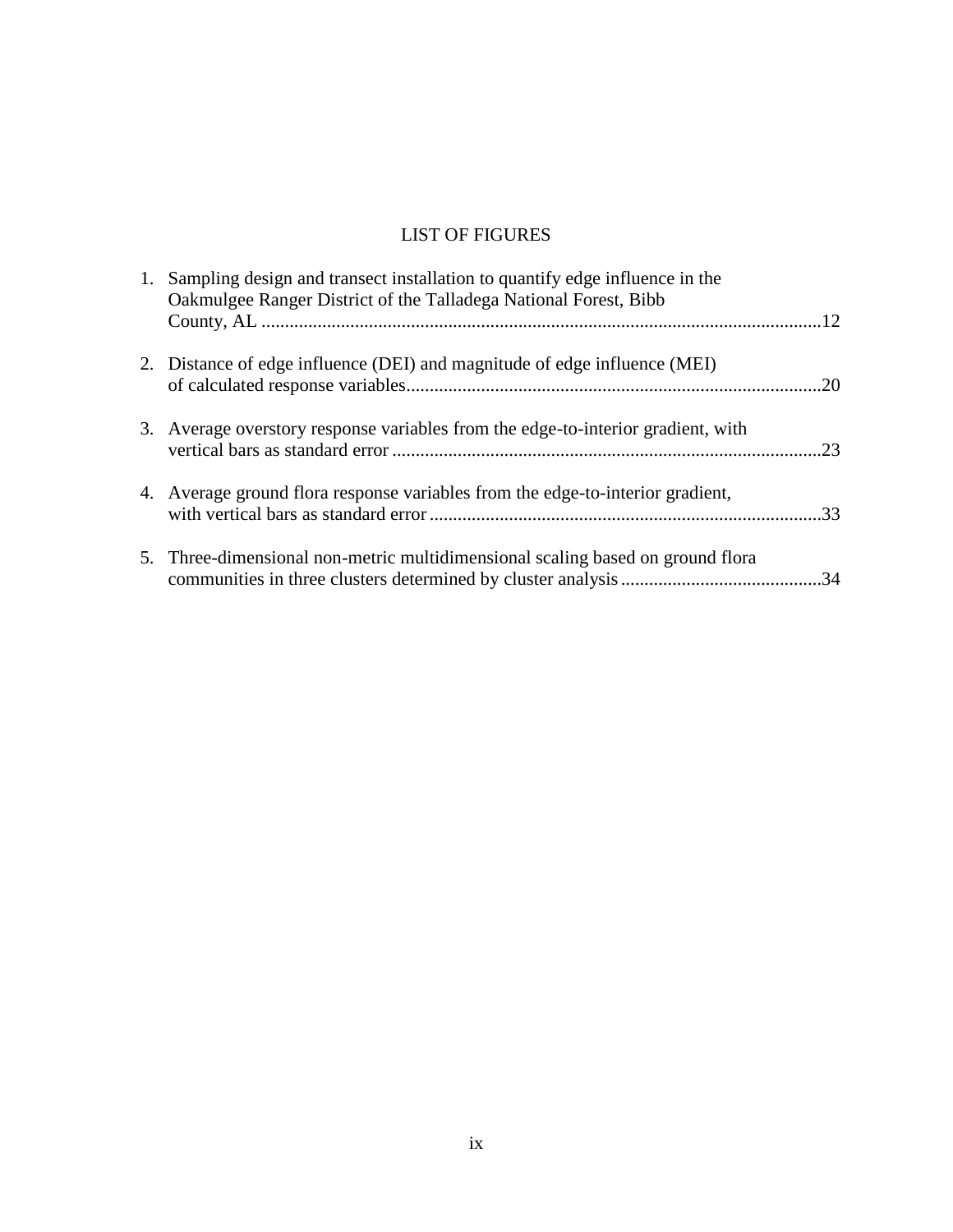### 1. INTRODUCTION

## **1.1 Forest edge influence**

Forest edges in fragmented landscapes are becoming increasingly abundant as a result of anthropogenic and natural disturbance. Edges of forest fragments are influenced by adjacent nonforested ecosystems, resulting in compositional and structural differences along a gradient from the edge to the interior of forest fragments (Harper *et al.* 2005). Edge influence (EI) is the manifestation of biotic and abiotic interactions between ecosystems separated by an sharp gradient following natural or anthropogenic disturbance (Murcia 1995). This transition results in detectable forest compositional, structural, and functional difference between the two adjacent ecosystems (Matlack 1993). The effects of the interactions between the intact forest and the adjacent non-forested ecosystem following disturbance can be classified into three types of edge influence: direct biotic effects, indirect biotic effects, and abiotic effects (Murcia 1995). Direct biotic effects include altered species composition, abundance, and structure. Indirect biotic effects include altered species interactions, parasitism, and herbivory. Abiotic effects result altered in environmental conditions such as light structure and soil temperature.

Edge ecosystems can be advantageous or deleterious for land managers, depending on the desired forest conditions. Although edge ecosystems may be more species rich than interior forests, edges may be more susceptible to exotic species invasions, density dependent mortality, and parasitism (Matlack 1994, Fraver 1994, Yates et al. 2004, Joshi et al. 2015). These conditions are facilitated by altered microenvironmental dynamics of forest edges, which may include increased light availability, lower soil and litter moisture, and higher wind speeds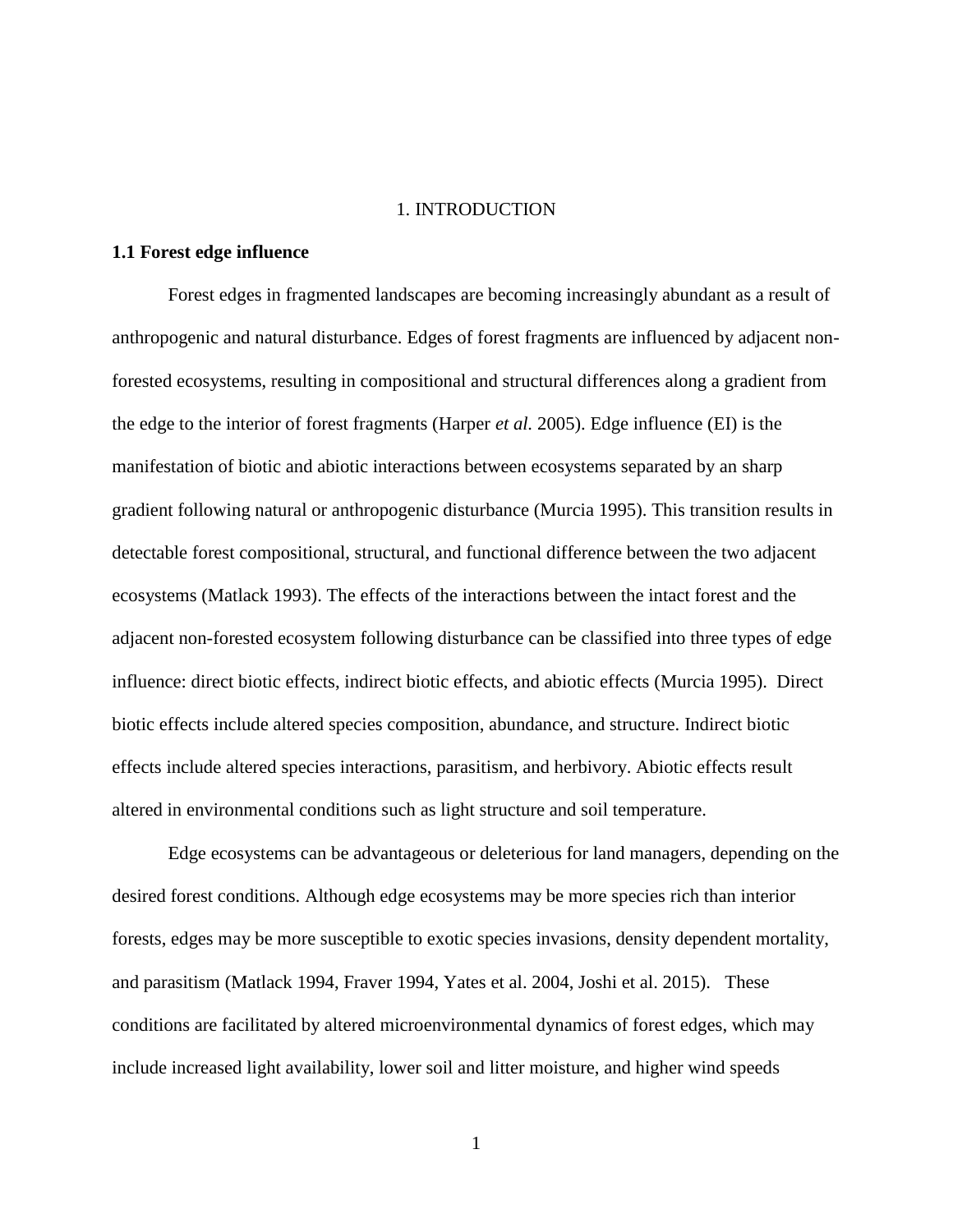(Brothers and Springarn 1992, Young and Mitchell 1994). Indeed, changes in microenvironmental conditions at the forest edge may favor unique plant communities not found in the interior forest (Noss and Cooperrider 1994). For example, increased light availability at the edge, which diminishes with distance from the edge, may favor early successional species not found in the interior (Fraver 1994). Also, trees growing along the forest edge are often more vulnerable to wind damage relative to trees in forest interior positions (Chen *et al.* 1992). Common plant response to environmental changes at the edge include increased presence of exotic species (Fraver 1994), increased species diversity and/or richness (Marchand and Houle 2006), and increased sapling and tree density (Palik and Murphy 1990, Chen *et al.* 1992, Landenberger and Ostergren 2002). Edge orientation may be a factor in the distance of edge influence, with south facing slopes typically having a greater distance of penetration of edge influence on plant communities than north facing slopes in the northern hemisphere outside the tropics (Palik and Murphy 1990).

Successional and development pathways of the edge ecosystem may differ between intact forest and adjacent non-forested ecosystem as a result of altered microclimatic conditions and resource availability (Murcia 1995). Edge influence is often measured by distance (the penetration of edge influence into the interior forest), and magnitude (the steepness of the environmental gradient at the edge) (Harper and McDonald 2005). Edge influence on plant composition and structure is influenced by multiple interacting factors. An important determinant of distance of edge influence may be the canopy structure of the dominant overstory individuals and edge type. For example, distance of edge influence was greater in a mixed-wood boreal forest (Harper and McDonald 2002) than in a mixed-mesophytic hardwood forest (Matlack 1994). The contrast in forest composition and structure between the adjacent disturbed and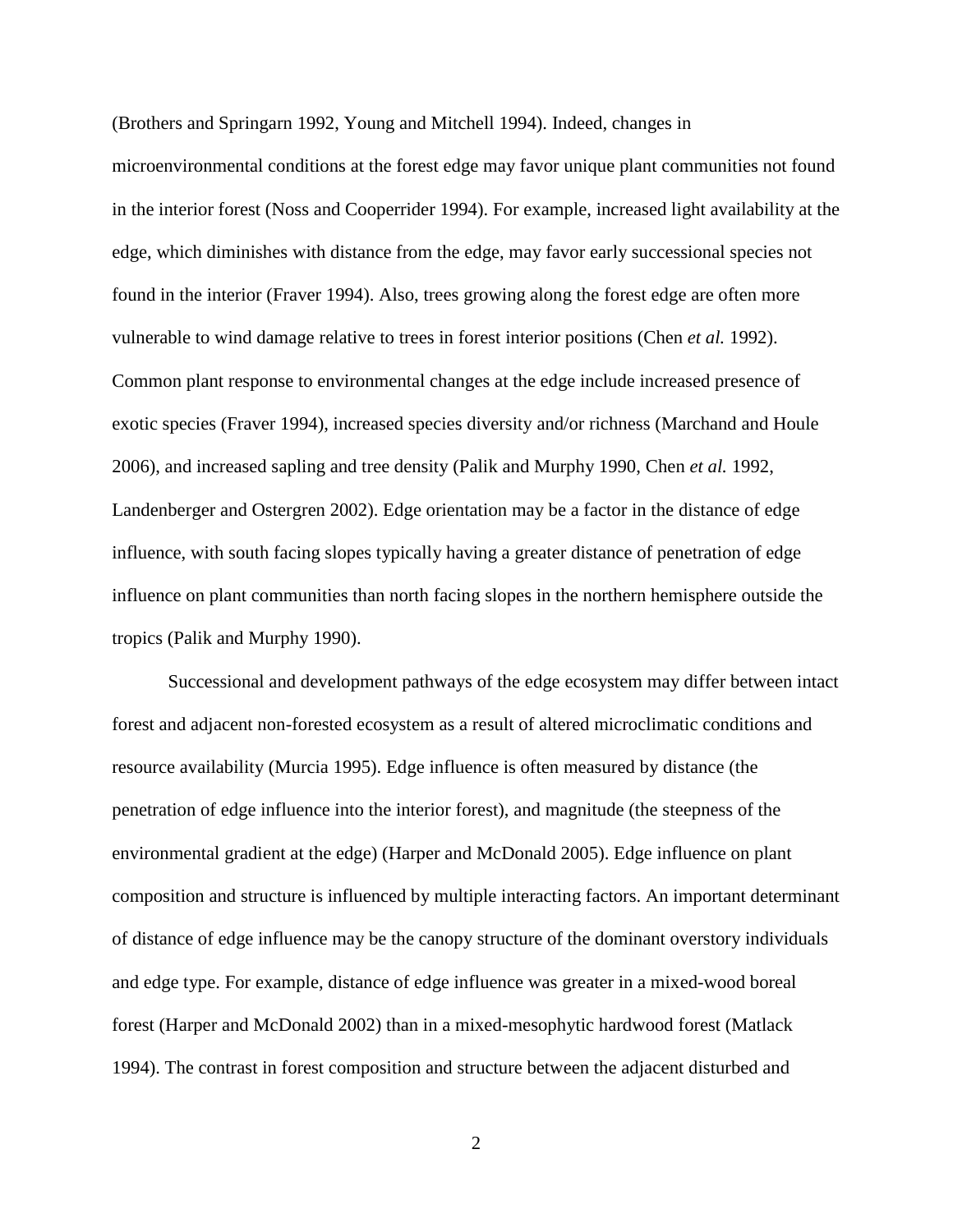undisturbed forest influences the magnitude and distance of edge influence. Depending on the edge type, the contrast between undisturbed and disturbed forest will be reduced or enhanced, resulting in edge softening or expansion (Matlack 1994, Harper and McDonald 2005). Three different measures of edge development include edge sealing, softening, and expansion. Edge sealing commonly occurs at maintained edges (i.e. agricultural), resulting in decreased distance of edge influence and increased magnitude of edge influence. Edge expansion occurs on unmaintained edges, resulting in increased distance and decreased magnitude.

Forest habitat fragmentation is often considered deleterious for maintenance of historical species assemblages in forest fragments (Santo-Silva *et al.* 2016). Forest fragmentation is a product of natural or anthropogenic disturbance, resulting in isolated patches of forest. Residual fragment size must be large enough to support native plant communities and mitigate negative edge influence (Laurence *et al.* 1998). Although forest edges may increase the structural complexity and compositional diversity of forests at a landscape scale, small forest fragments may result in the exclusion of species native to the interior forest by invading edge influence. Guidelines to mitigate edge influence and conserve native species assemblages are based on forest type, edge type, and fragment size and shape (Murcia 1995, Laurence *et al.* 1998). For example, in tropical forests, minimum residual fragment size was found to be 100–400 ha to conserve native plant species assemblages in interior forest (Laurence *et al.* 1998).

Edge influence has been studied in tropical (e.g. Prieto *et al.* 2014), temperate (e.g. MacQuarrie and Lacroix 2003), and boreal (e.g. Harper *et al.* 2004) forest types. Edge influence has also been studied on different natural and anthropogenic edges such as agricultural edges (Gehlhausen *et al.* 2000), harvest-created edges (Dupuch and Fortin, 2013), and fire edges (Harper *et al.* 2014), However, there exists a paucity of research of edge influence on woodland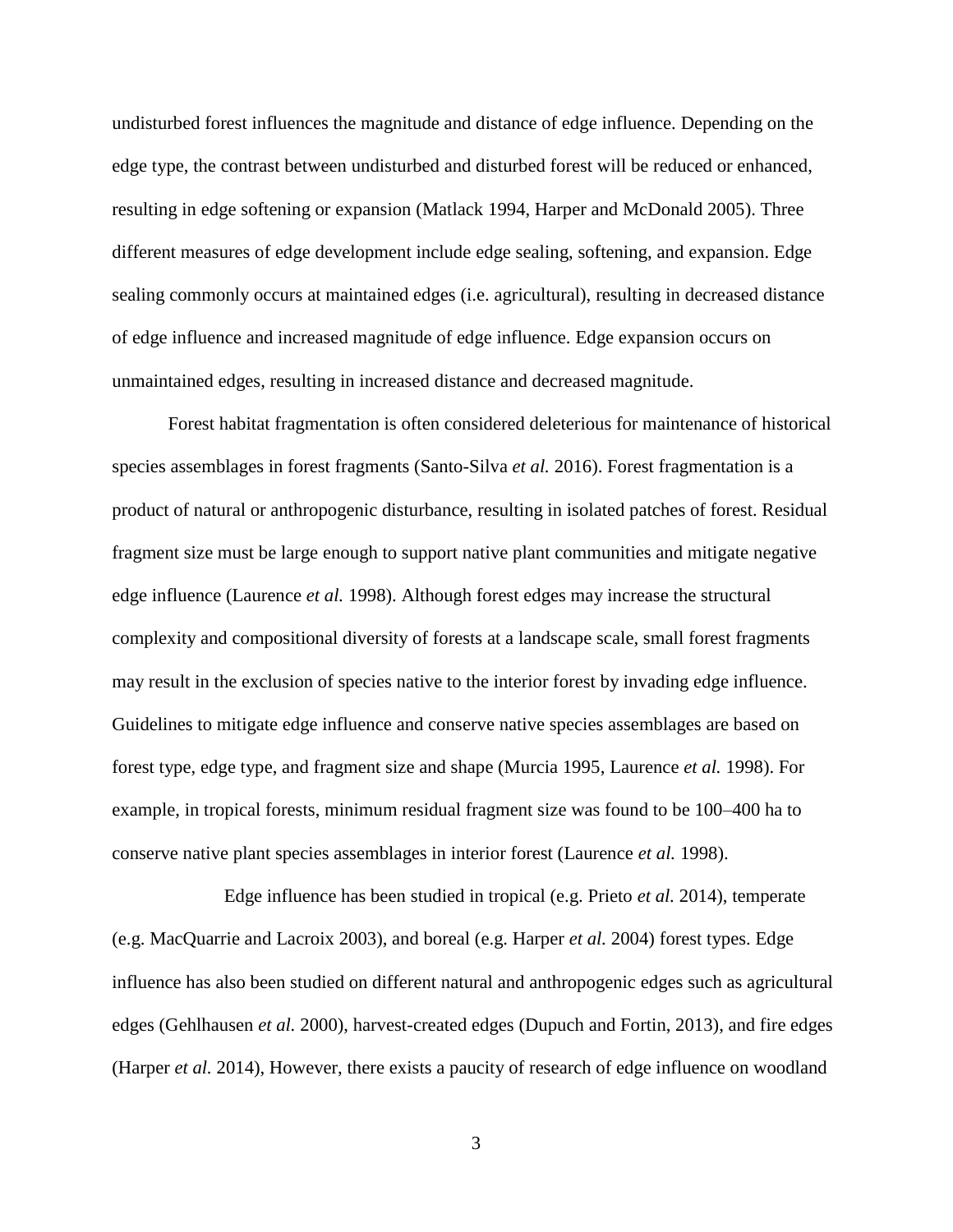composition and structure, and more specifically, edges created by catastrophic tornado disturbance.

## **1.2 Natural disturbance**

Natural disturbances alter the composition and structure of forest ecosystems and thereby, influence successional and developmental pathways (White and Picket 1985, Oliver and Larson 1996, Hart and Cox 2017). Disturbances vary widely, but are most often classified based on size, severity, and frequency and range from frequent, gap-scale events to infrequent, catastrophic events (Oliver and Larson 1996). Second to fire, wind disturbance is the most widespread disturbance agent in terrestrial ecosystems and is arguably the most prevalent disturbance agent in forests of eastern North America (MacDonald 2003, Peterson *et al.* 2016). Tornadoes are capable of producing the fastest wind speeds in nature, and occur approximately 1,250 times per year in the U.S. (National Weather Service 2018). However, tornado severity and width vary along the tornado track and by storm event, and may be influenced by topography (Karstens et al. 2013, Lyza and Knupp 2014). Tornadoes often change rotational velocity, intensity, and size along their path, which influences overstory removal in forest ecosystems (Bech et al. 2009, Cannon et al. 2016, Peterson et al. 2016). Tornadoes have also been found to disproportionally uproot or snap certain overstory species (Shirakura et al. 2006). On 27 April 2011, an EF-3 tornado directly multiple fire- restored *Pinus palustris* stands in the Oakmulgee Ranger District of the Talladega National Forest, Alabama, USA (NWS 2011). The tornado had a total path length of 116 km, a maximum path width of 1.6 km, and produced wind speeds up to 233 km/h (NWS 2011). This storm provided an opportunity to assess the edge influence on unaffected interior forest.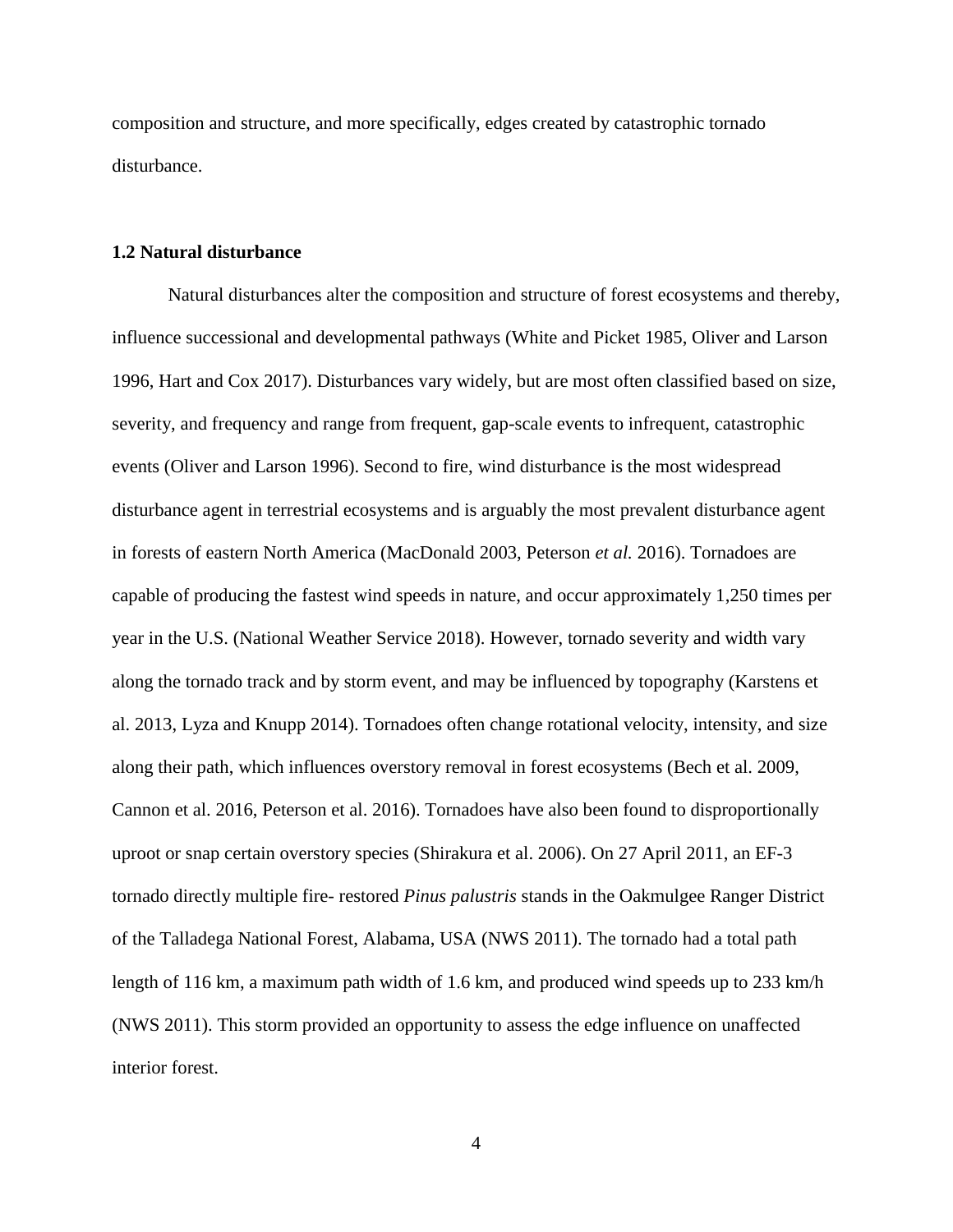## **1.3 Research significance**

Other studies have assessed herbaceous plant response (Kleinman *et al.* 2017, Kleinman et al. 2018) and macrofungal response (Ford *et al.* 2018) to catastrophic wind disturbance in *P. palutris* woodlands. However, no research has quantified the edge influence on structure and composition following a catastrophic tornado in woodlands. The results of this study will fill a void in the literature of edge influence in woodlands following tornado disturbance. Most research has focused on EI on forests, which typically contain more trees ha<sup>-1</sup> and are more light limited than woodlands. As more forests are converted to woodlands, it is important to understand the influence of edges on woodland composition and structure. Similarly, the majority of edge research has focused on anthropogenic edges, such as clear cut and agricultural edges. Naturally created edges, such as those created by tornados are often less linear than anthropogenic edges. Because tornados do not uniformly remove overstory individuals, these edges may differentially influence undisturbed woodlands.

The distance of edge influence will aid in the understanding of the ecological effects of forest fragmentation in *P. palustris* woodlands. The area of residual forest fragments should be large enough to accommodate historical species assemblages in *P. palustris* woodland without significant edge influence (Murcia 1995). Many studies have recommended guidelines for minimum fragment size to maintain interior species and prevent migration of edge influence on the interior forest (see Laurence *et al.* 1998). Results from this study will offer guidelines for residual forest fragment size to reduce the loss of historical species assemblages in the interior forest by invading edge influence.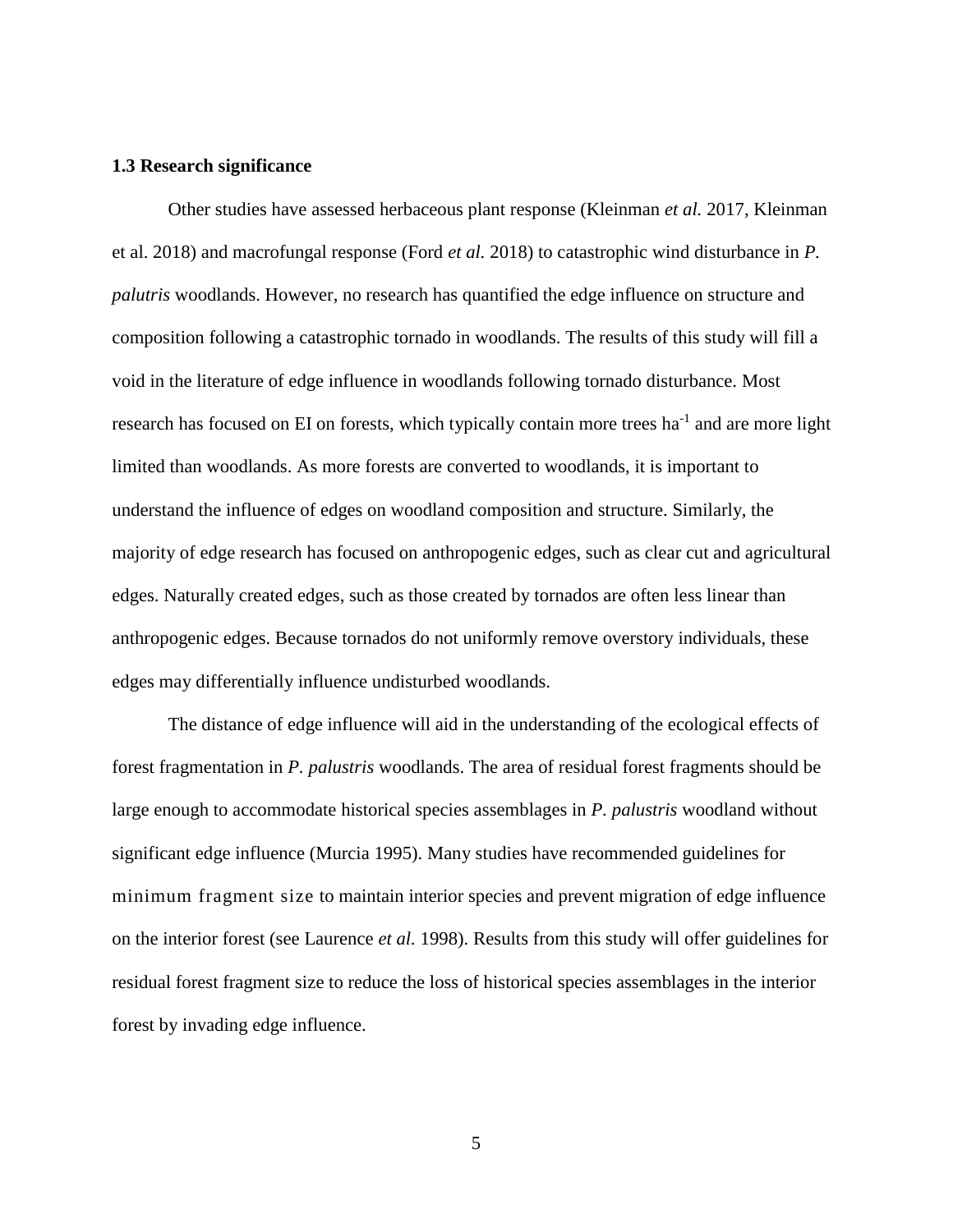#### **1.4 Objectives and hypotheses**

The overarching goal of this study is to examine edge influence on woodland composition and structure following a catastrophic wind event. The specific objectives of this study are to (1) quantify the plant species composition and diversity, and the structural complexity of a *P. palustris* woodland from the edge of a tornado path to the interior forest, (2) determine the relationship between direct and indirect biotic and abiotic ecological processes in response to edge influence, and (3) determine the distance of edge influence (the width of the edge ecosystem) caused by the disturbance event.

We hypothesize that sapling and herbaceous diversity will decrease with increasing distance from the edge. Kleinman *et al.* (2017) found that sapling diversity was greater on tornado disturbed sites compared to the interior forest. The sapling and herbaceous species composition of the edge ecosystem will likely be a matrix of advanced regeneration from the tornado disturbed forest and the low sapling diversity from the interior forest. We also hypothesize that overstory structural complexity will decrease with increasing distance from the edge. Structurally complex forests are commonly defined by continuous vertical distribution of foliage, an abundance of stems with variable diameters at breast height (dbh), crown classes and heights, an abundance of coarse woody debris (CWD) in varying stages of decay, and compositionally diverse understory, midstory, and overstory (McElhinny, 2005). The edge of the tornado path should be composed of CWD of variable modes of death (snapped, uprooted, snag) and decay classes. The edge should also be composed of remnant trees unaffected, but possibly damaged by the tornado with varying dbh and height. We hypothesize that canopy openness will decrease with increasing distance from the edge. The variability of microenvironmental conditions from the edge to the interior forest may be conducive habitat for species not found in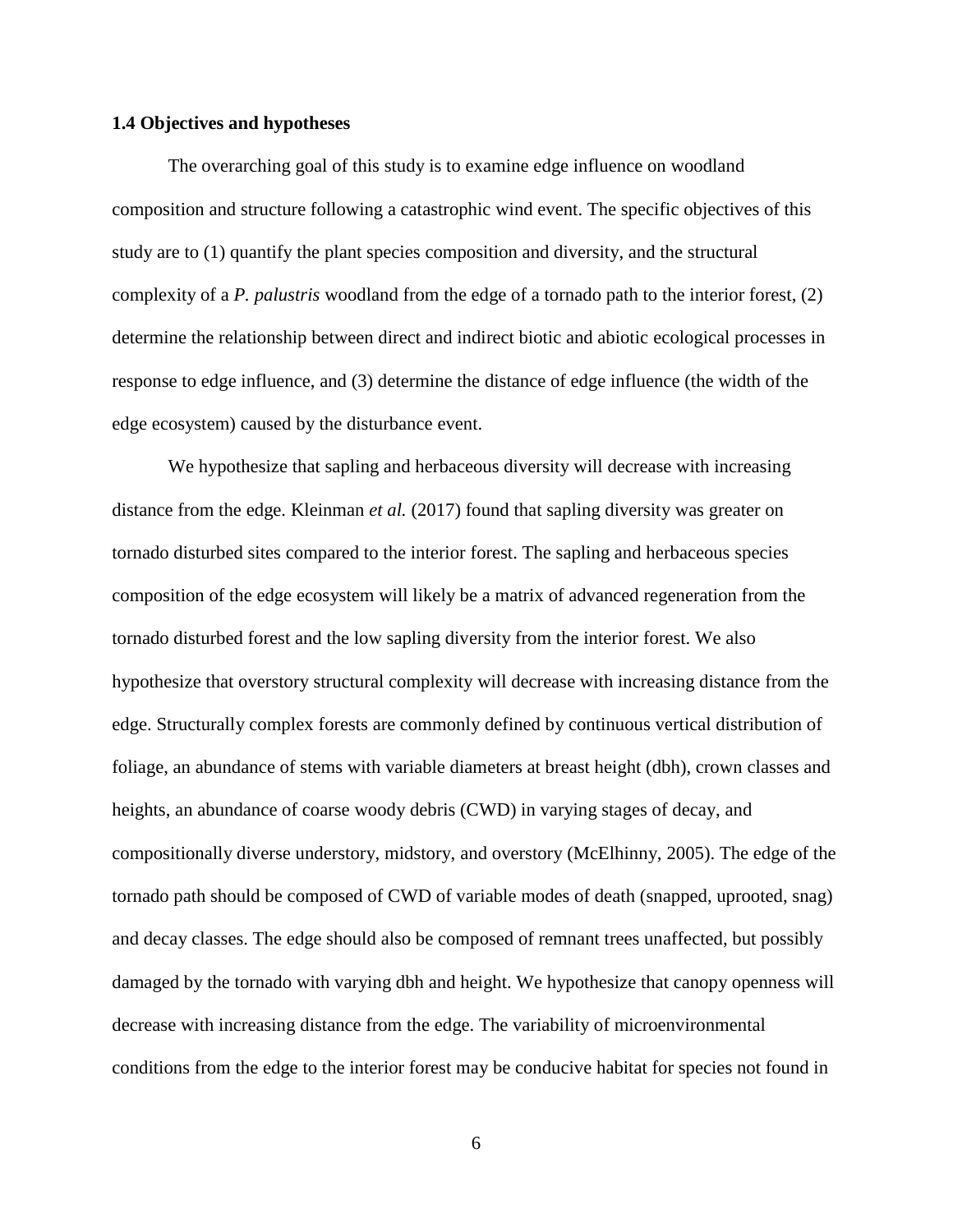the interior forest (Noss and Cooperrider 1994). Increased light availability may result in a higher abundance of early successional species closer to the edge.

#### **1.5 Study site**

This study was conducted in the Oakmulgee Ranger District of the Talladega National Forest in west-central Alabama. The Oakmulgee Ranger District is situated in the Fall Line Hills (Fenneman 1938), a transition zone between Coastal Plains and Appalachians Highlands (Shankman and Hart 2007). The Fall Line Hills region in Alabama is characterized by steep, dissected slopes with sandy soils (Fenneman 1938). The district is geologically composed of the Tuscaloosa Coker and Gordo formation. The Coker formation is primarily composed of micaceous very fine to medium sand, micaceous clay and gravel beds of quartz and chert. The Gordo formation is composed of cross-bedded and gravely sands, carbonaceous clay, and chert and quart pebbles (Szabo 1988). Soils in the study area are classified in the Maubila-Smithdale complex, which are deep and moderately well drained. (USDA NRCS 2017).

The Oakmulgee Ranger District of the Talladega National Forest is located within the central *P. palustris* belt in Alabama (Harper 1943). The area was settled by Europeans in the 1820s, logged extensively in the early 1900s by the Kaul Lumber Company, and acquired by the USDA Forest Service in 1935 (Reed 1905, Cox and Hart 2015). Prior to European settlement, the Native Americans inhabited areas around the Black Warrior River, located to the north and west of the study site. Moundville, a social and political center of the Mississippian Indians until 1700, is located 13 km from the border of the Oakmulgee Ranger District (Maxham 2000). The Oakmulgee Ranger District is managed for re-introduction of *P. palustris* to suitable sites currently dominated by *Pinus taeda* and xeric hardwood species (USDA Forest Service 2005).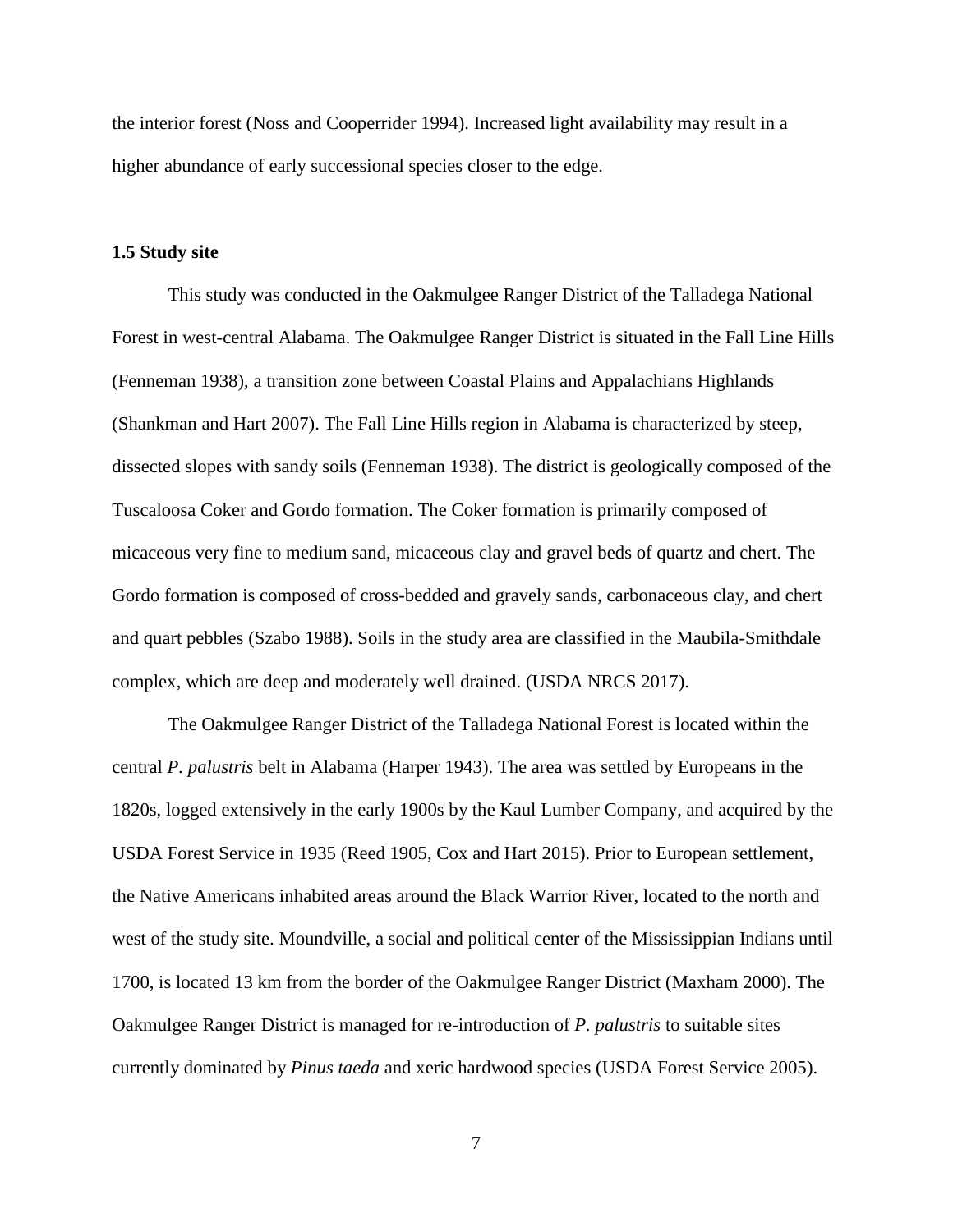Management for *P. palustris* in the Oakmulgee Ranger District involves regeneration harvests, site preparation, outplanting of *P. palustris*, thinning of undesirable tree species, and prescribed burning on a 2–5-year rotation (USDA Forest Service 2005).

*Pinus palustris* ecosystems are among the most ecologically threatened ecosystems in the United States (Noss et al. 1995), occupying less than 1 million ha of its former 37 million ha range (Jose *et al.*, 2007). The ecosystem is dominated by *P. palustris* in the canopy with an open midstory and a diverse herbaceous layer (Frost 2007). Fire is the most common disturbance agent in *P. palustris* woodlands, and is required for restoration of historical species assemblages and structure (Van Lear *et al.* 2005). Restoration and maintenance of *P. palustris* woodlands requires frequent low-intensity surface fires, which promote natural regeneration of *P. palustris* by reducing inter-specific competition and exposing bare mineral soil for seeds to germinate (Platt et al.1988). The *P. palustris* ecosystem is also known for its high faunal diversity, with a higher richness of turtles, frogs, and snakes than most other forest types in North America (Keister 1971).

The climate of the region is classified as humid mesothermal, with long, hot summers and short, mild winters (Thornthwaite 1948). Mean annual temperature is 17.4  $\degree$ C with the lowest monthly mean of 7.2  $\degree$ C in January and highest of 26.9  $\degree$ C in July. Mean annual precipitation is 1369 mm with the highest amount of rain occurring in March (155.7 mm) and lowest amount in October (70.1 mm) (PRISM 2017).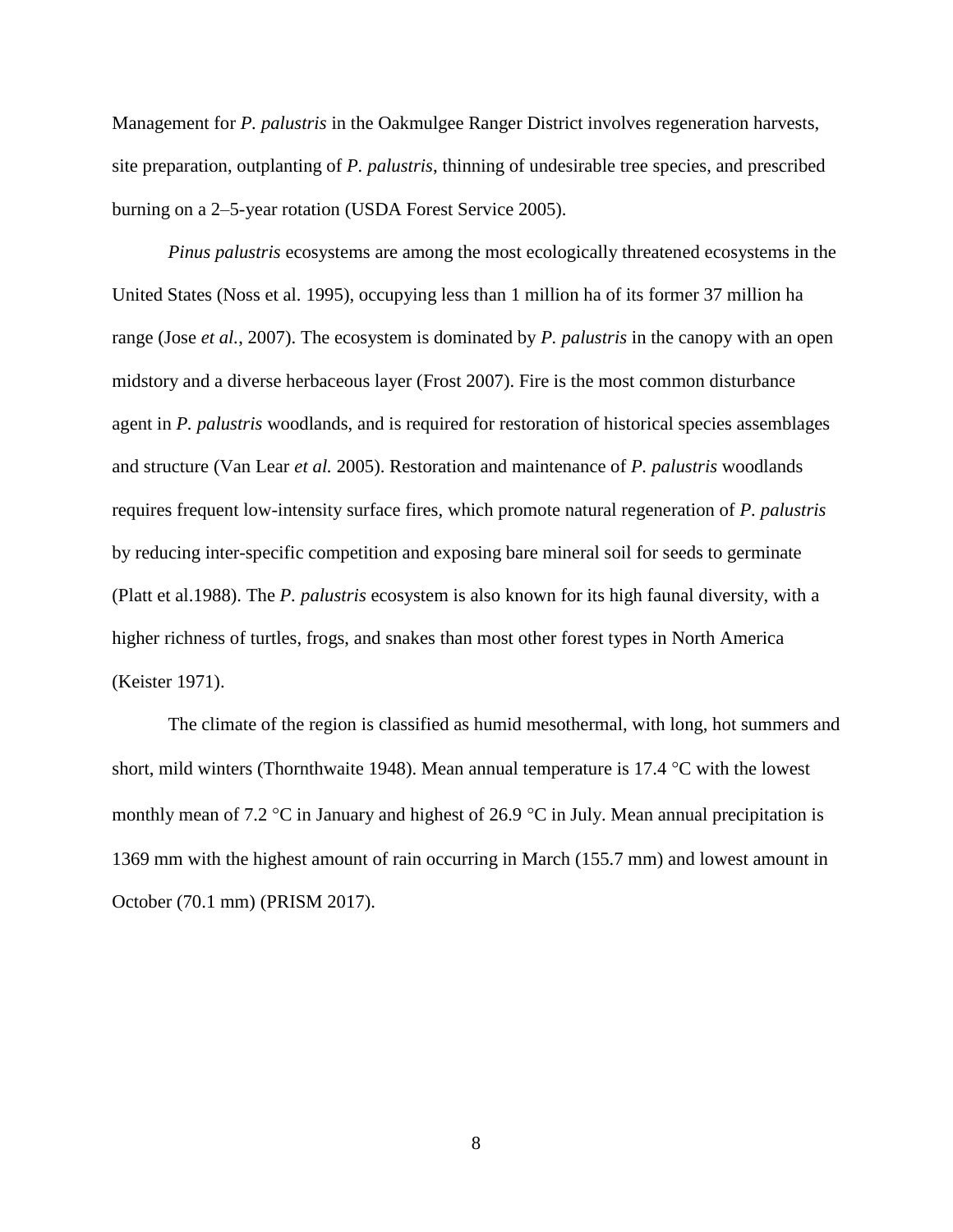### 2. METHODS

## **2.1 Transect locations and installation**

Georeferenced stand and compartment shapefiles were acquired from the USDA Forest Service and uploaded to ArcMap v. 10.3. Aerial imagery from June 2011 was used to determine the location of the Sawyerville-Eoline EF-3 tornado in the Oakmulgee Ranger District using Google Earth Pro. The edge was determined by visually locating the start of continual canopy at the edge of the tornado swath, disregarding residual trees that were not killed by the tornado, but which were evident within the tornado swath. Aerial imagery and ground reconnaissance confirmed that the tornado did not remove all overstory individuals along the track. A polygon of the tornado swath was created to locate suitable edge for sampling. To determine suitable topographic location for sampling, a 1/3 arc second digital elevation model (DEM) was downloaded from the USGS National Map database (US Geological Survey, 2018). The DEM raster file was reclassified to produce locations with elevations > 110 m. Contour lines were also produced from the DEM raster file. The ArcMap document, which contained the tornado swath polygon, USFS compartments and stands, contour lines, and roads was used to determine suitable sampling locations. Based on laboratory reconnaissance, a compartment was selected that contained the most edge habitat. The Oakmulgee Ranger District utilizes prescribed fire as a silvicultural tool at the compartment scale, and thus a single compartment was selected that was most recently treated with prescribed fire in April 2018. Twenty potential transect locations were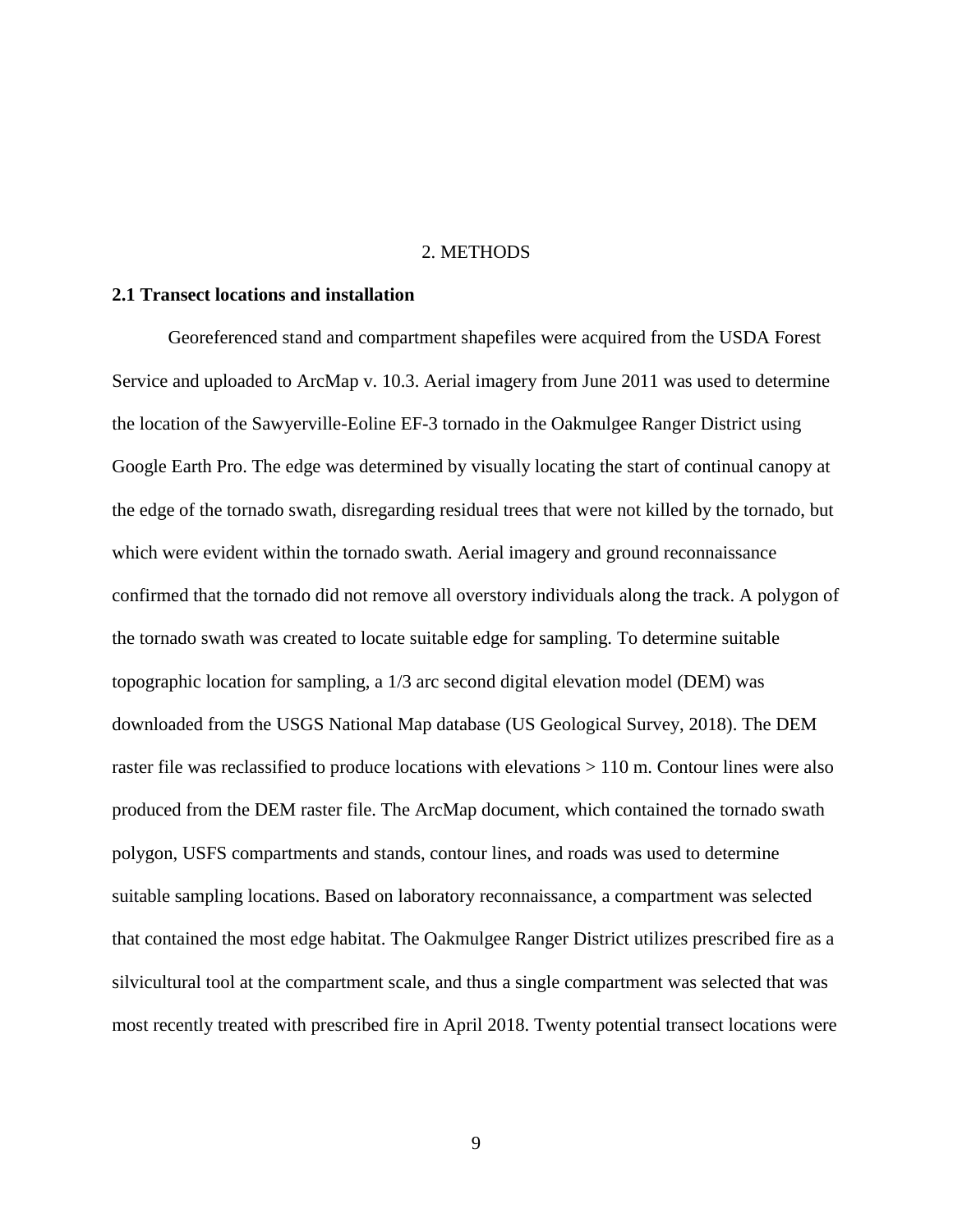located based on the selection criteria and the locations were uploaded as data points to the ArcPad application on a Trimble Juno T-41/5 data collector (Trimble Navigation Limited, 2017).

In the field, potential sampling points were located and confirmed to be situated at the edge of the tornado swath. Selection criteria were based on laboratory reconnaissance (on the Trimble data collector), continual canopy cover into the interior woodland (confirmed by the aerial imagery and in the field), and the location in which uprooted trees no longer occurred as a result of the tornado. Although laboratory reconnaissance indicated 20 possible sampling locations, nine were utilized for data collection. Following the tornado, a salvage harvesting operation occurred to mitigate the risks of potential hazards associated with the abundance of dead trees, and to reclaim economic losses. The remaining 11 potential sampling locations were determined to be unsuitable because of evidence of salvage harvesting and/or topographic variability into the interior woodland that might bias results.

To quantify edge influence on woodland composition and structure, nine vegetation sampling transects were established with eleven  $10 \times 10m$  plots at set distances from the edge installed along each transect (**Figure 1)**. Transects were installed perpendicular to the edge into the interior woodland. Along each transect, plots were installed at 10 and 20 m into the tornado swath (henceforth referred to as -10 and -20 m) and 0, 10, 20, 30, 40, 50, 60, 100, 150 m into the interior woodland (Chen et al. 1992, Harper and MacDonald 2002, Dabros et al. 2017). Speciesarea curves were produced for the ground flora and overstory strata to determine if sampling area was an adequate representation of the plant communities in this study. Sampling area was determined to be an adequate representation of plant communities at 60 sample units. Furthermore, sampling distance from the edge into the tornado swath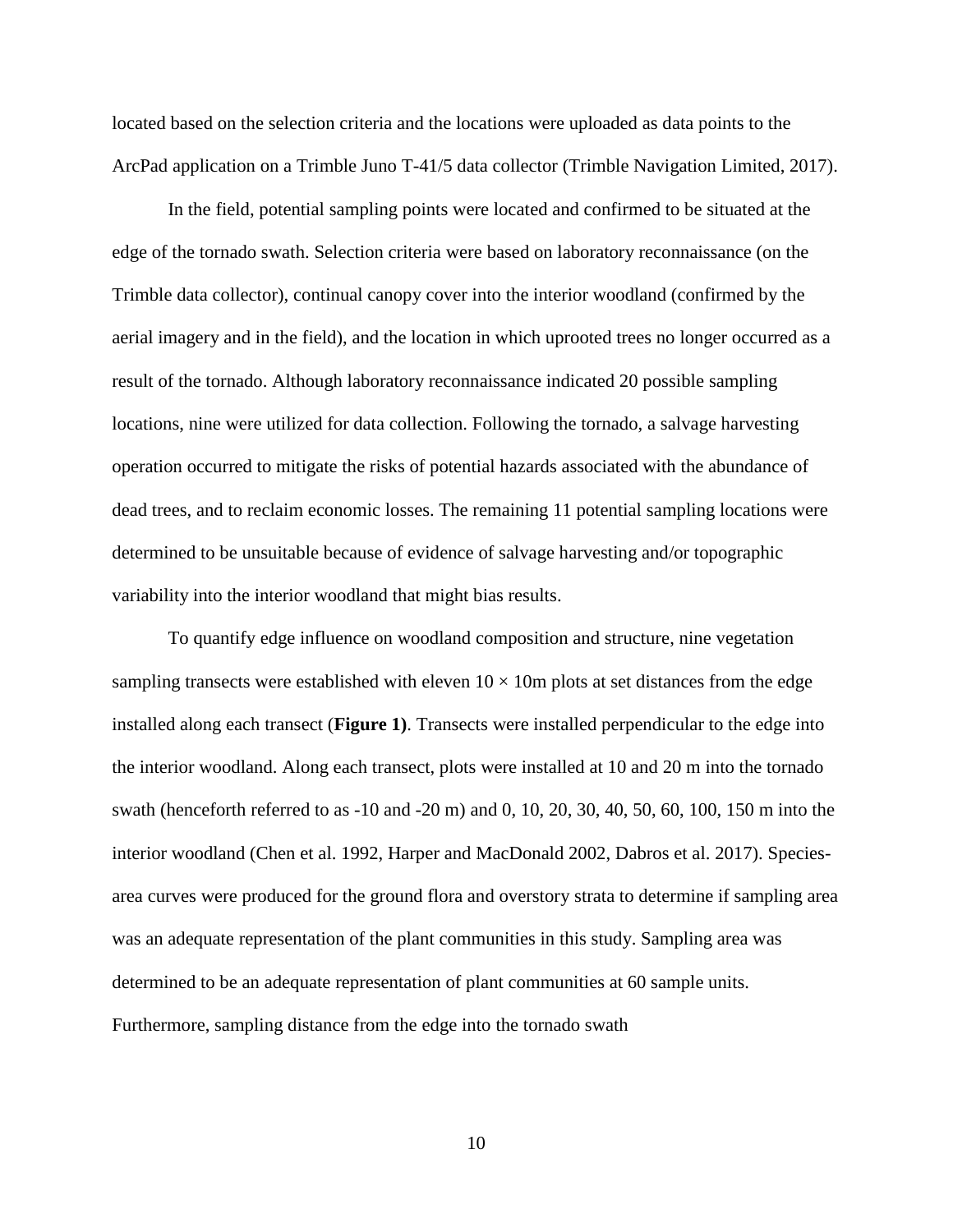$(-20 - 0$  m) was representative of plant communities in the tornado swath. In an ongoing study (unpublished data), ground flora taxa were identified in the same tornado swath. Of the 113 taxa identified in the ongoing study, we documented a 79% overlap in identified taxa (89/113). Transect length was determined in the field and set at 150 m because of the topographic variability in the study area, which could have potentially biased results. Distances greater than 150 m from the edge were of a dissimilar topographic position or in stands of different composition and structure. Plots along transects were established using ground tapes and sighting compasses.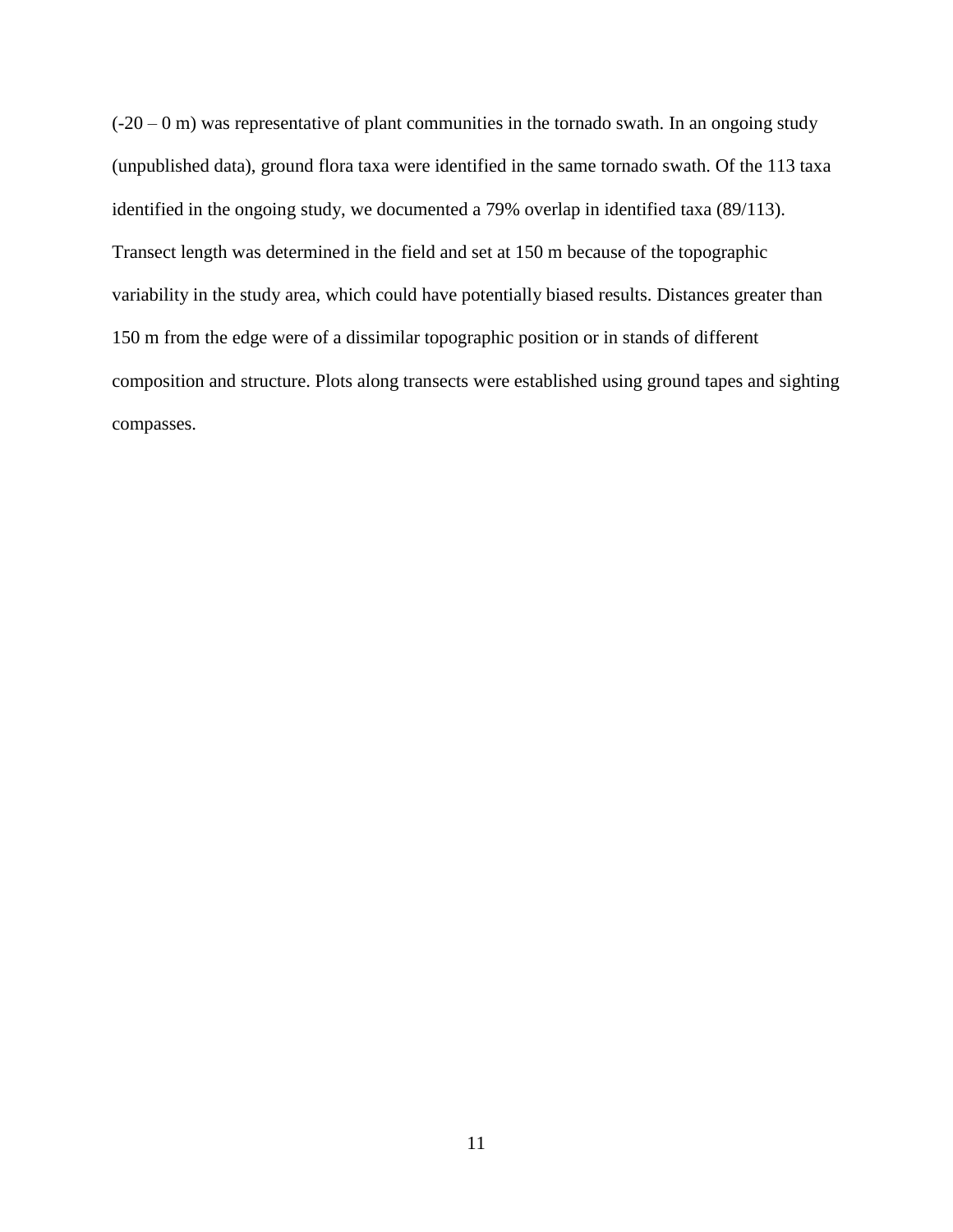

**Figure 1**. Sampling design and transect installation to quantify edge influence in the Oakmulgee Ranger District of the Talladega National Forest, Bibb County, AL. Overstory, saplings, and abiotic variables were measured in  $10 \times 10$  m plots. Ground flora and ground surface substrate were measured in each  $1 \times 1$  m quadrat.

# **2.2 Field methods**

To quantify woodland composition and structure from the edge-to-interior gradient, trees, coarse woody debris, saplings, and light structure were sampled in each  $10 \times 10$  m plot. Trees were defined as live woody stems  $\geq 5$  cm at 1.37 m above the root collar (diameter at breast height, dbh), and were identified to species, measured for dbh and height, and assigned one of four crown classes (overtopped, intermediate, co-dominant, and dominant; Oliver and Larson 1996) based on canopy height and amount of intercepted light relative to adjacent trees. Trees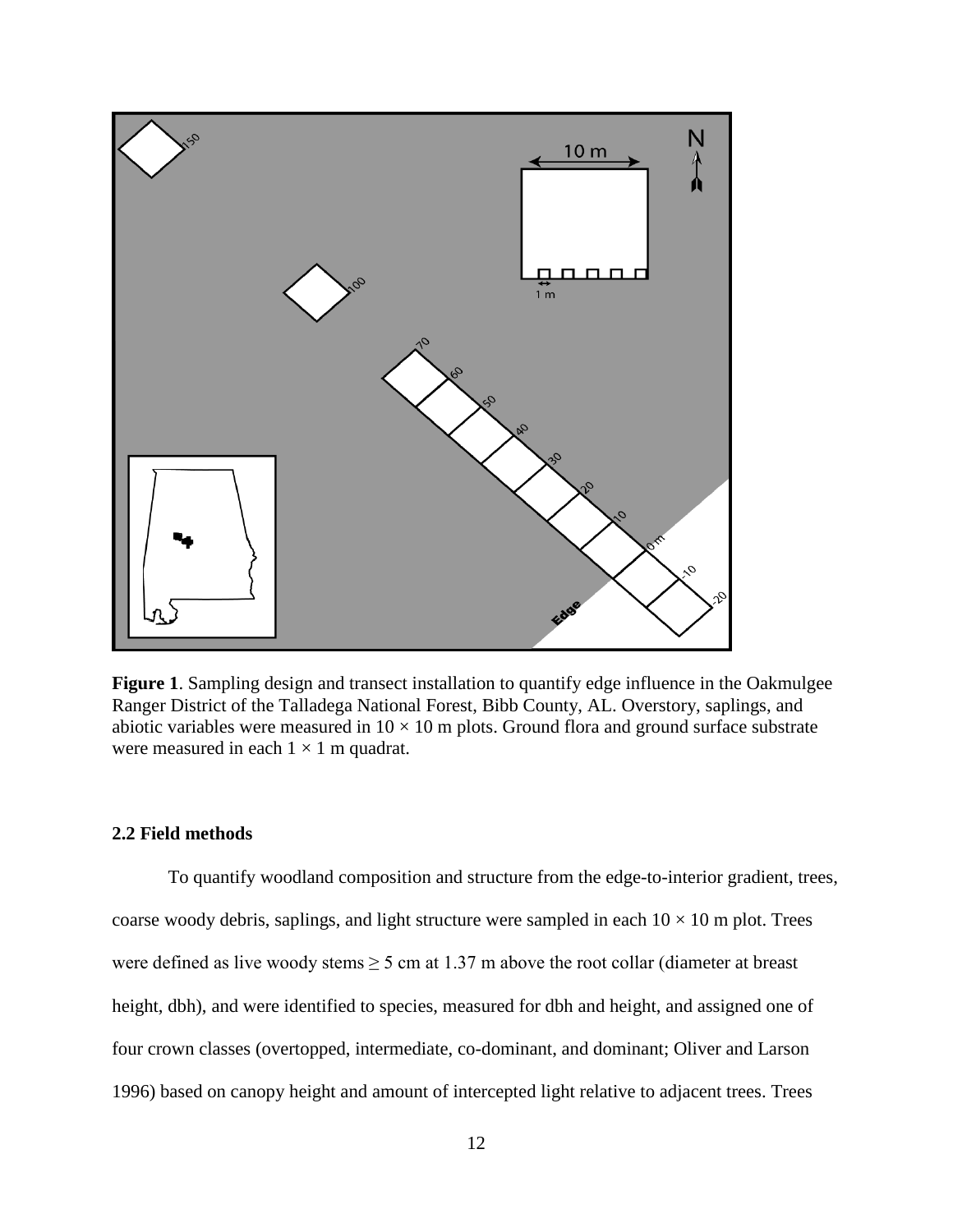were also mapped to calculate spatially implicit structural and compositional metrics by measuring the distance and azimuth to each tree from the same corner of each plot using a sighting compass and Haglöf hypsometer. Saplings were defined as live woody stems < 5 cm dbh and  $\geq 1$  m height, and were identified to species and tallied for abundance. Coarse woody debris was defined as non-living upright or downed woody stems  $\geq 10$  cm diameter. Standing dead stems were classified as snags (largely intact crown) or snapped stems (broken above dbh). Downed stems were classified as logs (downed stems disconnected from root network) and uprooted stems (downed stems with root network intact). Standing dead stems were measured for dbh to calculate basal area  $(m^2 \text{ ha}^{-1})$ . Logs were measured for diameter and both ends and length. Uprooted stems were measured for dbh (1.37 m above root collar) and length. If logs or uprooted stems crossed plot boundaries, measurements were taken at the location in which the individual crossed plot boundary line. Volume  $(m^3 \text{ ha}^{-1})$  was calculated for logs with the equation for a conic paraboloid (Fraver et al. 2007) and was calculated for uprooted stems with species-specific allometric equations (Woodall et al. 2011). All CWD was assigned a decay class from I to V based on level of decay (FIA 2005), with I being least decayed and V being most decayed. To quantify light structure from the edge-to-interior gradient, one hemispherical canopy photograph was taken at the center of each  $10 \times 10$  m plot using a fish eye lens fitted on an Olympus Stylus TG-3 digital camera mounted on a self-leveling tripod at 1.4 m above the ground. The camera was calibrated to be used with WinSCANOPY software for photograph analysis (WinScanopy, Regent Instruments, Quebec City, Quebec, Canada). Photographs were captured in late-afternoon during overcast conditions to reduce glare for image analysis.

Ground flora (herbaceous and woody plants < 1 m height) and ground surface substrate were sampled in five  $1 \times 1$  m nested quadrats within each  $10 \times 10$  m plot (55 quadrats transect<sup>-1</sup>).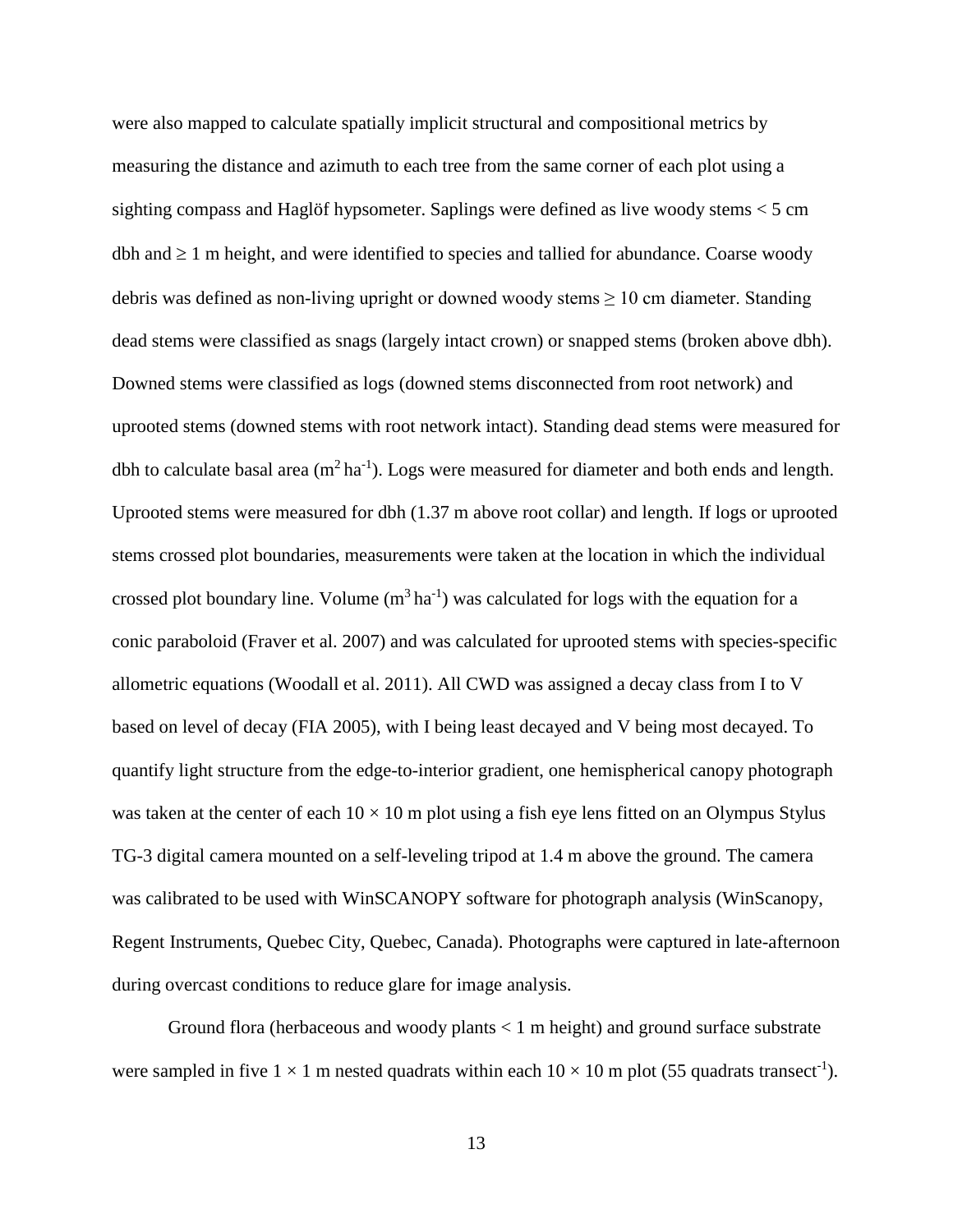Ground flora was identified to the lowest taxonomical level possible by examining reproductive structures. Photographs and collections were made when necessary to aid in identification of plants in the laboratory. The percent cover of ground flora taxa was estimated within each  $1 \times 1$ m quadrat using different sized panel estimators that covered 1% and 5% of the quadrat as guides. Percent cover of ground flora taxa was assigned a value from 1 to 10 using the North Carolina Vegetation Survey (NCVS), where  $1 =$  solitary or few,  $2=0-1\%$ ,  $3 = 1-2\%$ ,  $4 = 2-5\%$ , 5  $= 5-10\%$ ,  $6 = 10-25\%$ ,  $7 = 25-50\%$ ,  $8 = 50-75\%$ ,  $9 = 75-95\%$ , and  $10 = 95-100\%$  (Peet et. al 1998). Ground surface substrate was categorized by cover type (adapted from USDA 2016, Wentworth 1922), and assigned a percent cover using NCVS cover classes. Ground substrate included fine woody debris (< 10 cm diameter, detached from CWD), *Pinus* litter (dead, nonwoody material), non-*pinus* litter, bare ground, moss, gravel (sediment, < 6.4 cm diameter), and rock (sediment  $> 6.4$  cm diameter).

#### **2.3 Analytical methods**

To quantify the edge influence following the tornado, EI was divided into two types: biotic and abiotic. Edge influence on biotic communities included living plants divided into three woodland strata: overstory (trees), midstory (saplings), and understory (ground flora). Edge influence on abiotic factors included coarse woody debris, light structure, and ground surface substrate. To quantify edge influence on plant communities, compositional diversity and structural complexity metrics were calculated for the three woodland strata at each distance from the edge. All metrics were calculated at the  $10 \times 10$  m plot level for trees and saplings, and at the  $1 \times 1$  quadrat level for ground flora.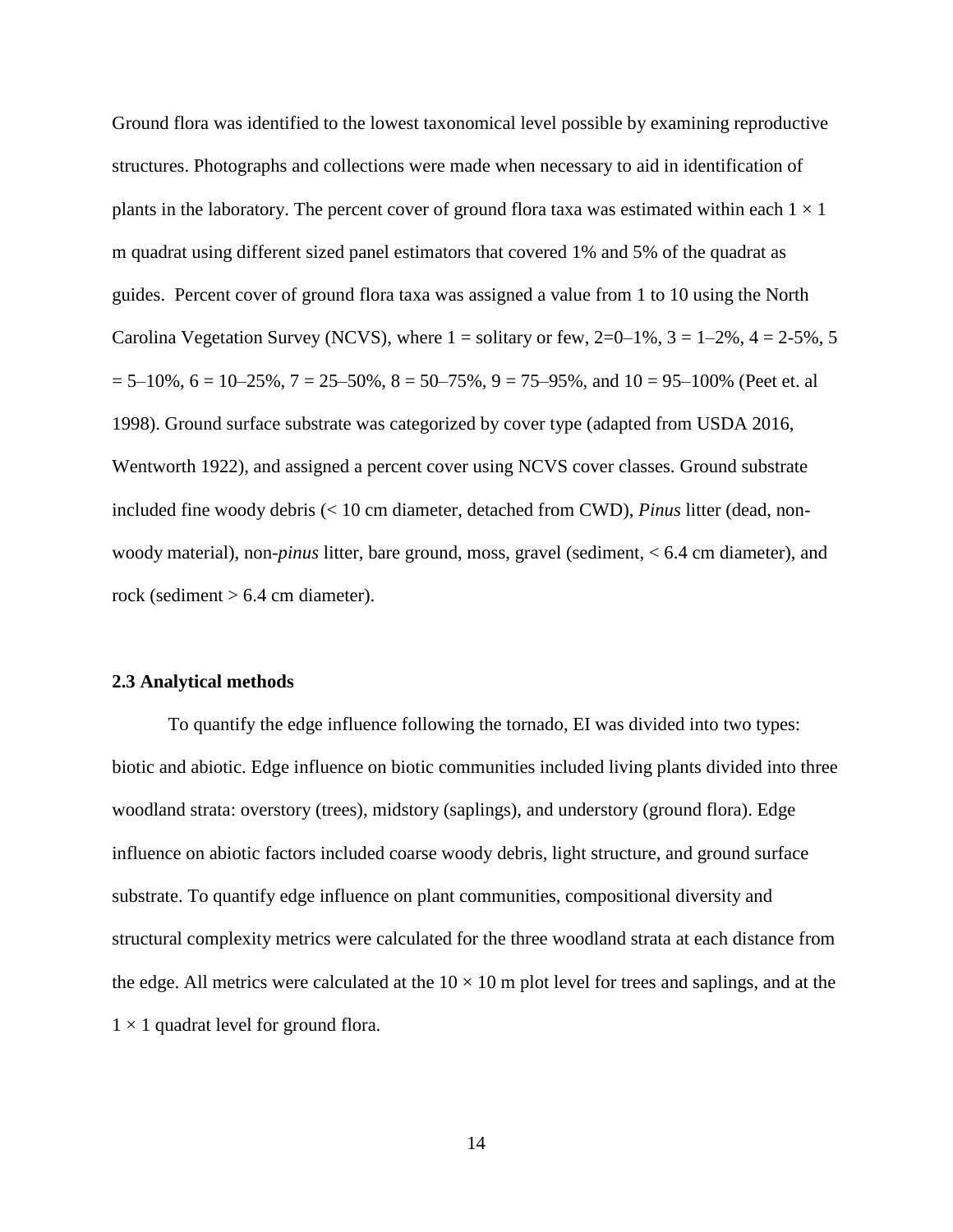Overstory compositional diversity metrics calculated included species richness, evenness, Shannon diversity  $(H')$  and the mingling index. The mingling index (Pommerening 2002) indicates the degree of species intermingling by comparing a reference tree to its four nearest neighbors on a scale of 0–1. A value of 0 indicates the four nearest neighbors are the same species as the reference tree. A value of 1 indicates the four nearest neighbors are different species (Aguire et al. 2003). The mingling index was calculated in R v. 3.5.1 using the Mingling function in the "spatstat" package (Baddeley et al. 2015). Overstory structural metrics calculated included basal area ( $m^2$  plot<sup>-1</sup>), tree density (number of stems plot<sup>-1</sup>), quadratic mean diameter, Shannon height diversity, and the Gini coefficient (Gini 1912). Shannon diversity of tree height describes the vertical complexity of the overstory, with higher values indicating more vertical complexity. Shannon height diversity requires trees heights to be placed into classes (Staudhammer and Lemay 2001). Tree heights were placed into 1 m classes to best differentiate between smaller height differences. The Gini coefficient (GC) describes the spatial distribution of the basal area on a scale of 0–1. A GC of 1 indicated the basal area of stems is evenly distributed, and a GC of 0 indicates and uneven distribution (Matlack *et al.* 1994, Cox *et al.* 2016). The GC was calculated using the inequality package in R v. 3.5.1 (Zeileis 2014)

For the sapling stratum, density (number of stems  $plot^{-1}$ ),  $H'$ , and richness were calculated. Ground flora metrics were divided by seedlings (woody stems < 1 m height) and herbaceous plants (non-woody stems < 1 m height), and further divided by taxonomical groups and growth habits for analysis. Percent cover, *H*´, and richness for all ground flora were calculated. Seedling density (number of stems quadrat<sup>-1</sup>) was calculated for all seedlings, *Pinus palustris* seedings, and *Quercus* seedlings. All ground flora was grouped into one of five life form categories using the USDA plant classification (https://plants.usda.gov/java/, accessed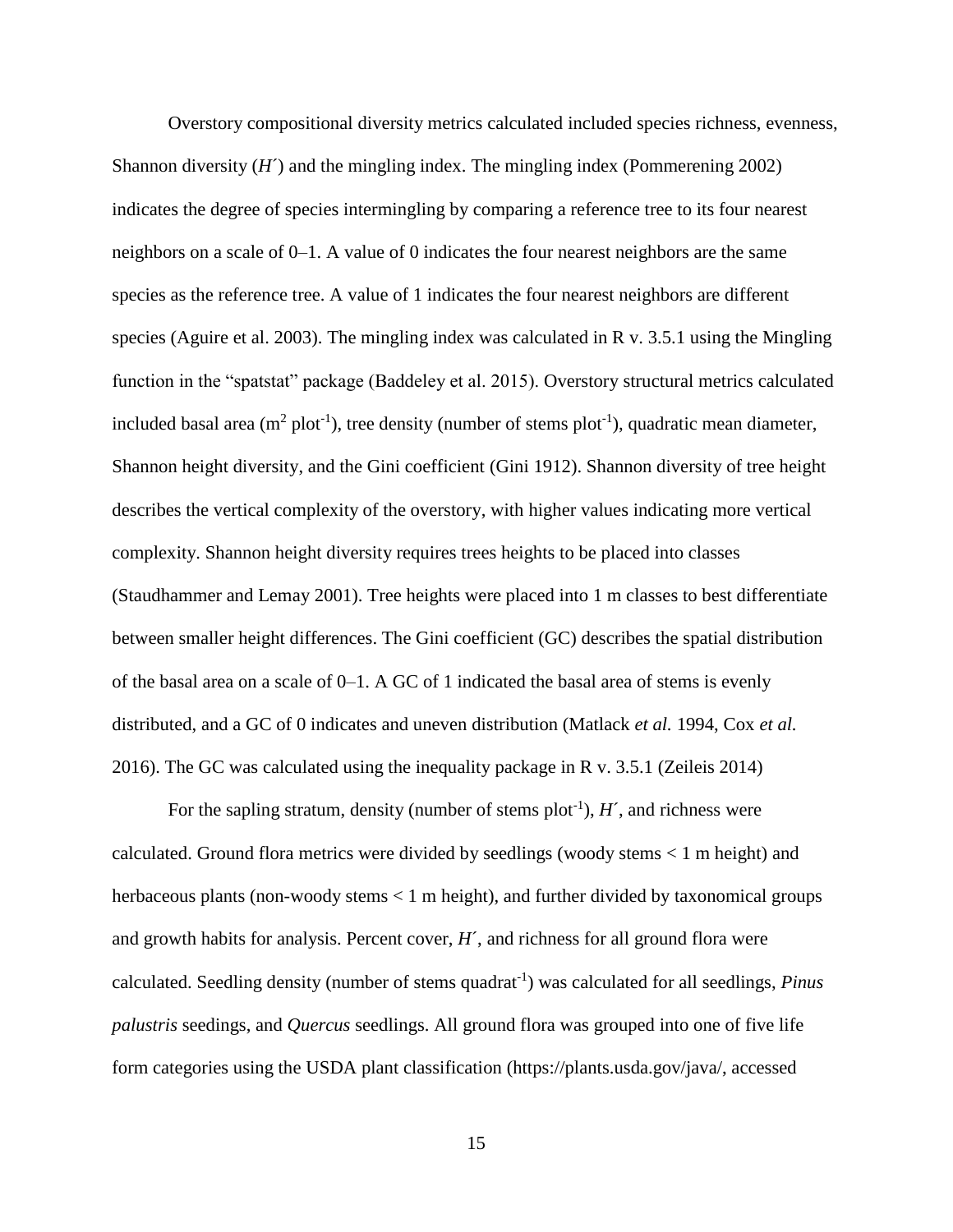October 2018) to determine EI on ground flora based on growth habit. Categories included forbs, graminoids, vines, shrubs, and trees. Shrubs and trees were categorized based on *in situ* observation of species growth habits. Taxa that occurred in greater than 10% of all quadrats were individually assessed for edge influence.

To quantify edge influence on abiotic factors, variables were calculated to describe changes in deadwood structure, light structure, and ground surface substrate cover. Coarse woody debris metrics calculated included volume  $(m^3 \text{plot}^{-1})$ , and density (number of pieces plot <sup>1</sup>) further divided by species and decay class. To describe light structure, canopy openness plot<sup>-1</sup> (%) was determined using the software WinSCANOPY. The software classifies individual pixels in each canopy photograph as canopy or sky. Canopy openness is quantified as the number of pixels unobstructed by vegetation while accounting for angular distortion from the fisheye lens. To quantify changes in ground substrate cover, the percent cover of each cover type was determined for each  $1 \times 1$  m quadrat and utilized for statistical analysis. The cover types analyzed for EI included *Pinus* litter, non-*Pinus* litter, fine woody debris, and bare mineral soil. The remaining cover types were likely not affected by edge formation, because they were likely present prior to disturbance (i.e. rocks and gravel) or were previously quantified (CWD).

Once all biotic and abiotic variables were calculated, a non-parametric randomization test of edge influence (RTEI, Harper and McDonald 2011) was used to determine the distance of edge influence (DEI). The basis of the RTEI is the calculation of the magnitude of edge influence (MEI) and the statistical comparison of MEI at different distances from the edge. MEI standardizes edge influence across variables and among different scales of measurement. Positive MEI values indicate higher values at the edge, and negative MEI values indicate lower values at the edge. For example, if basal area showed a negative MEI, basal area was reduced at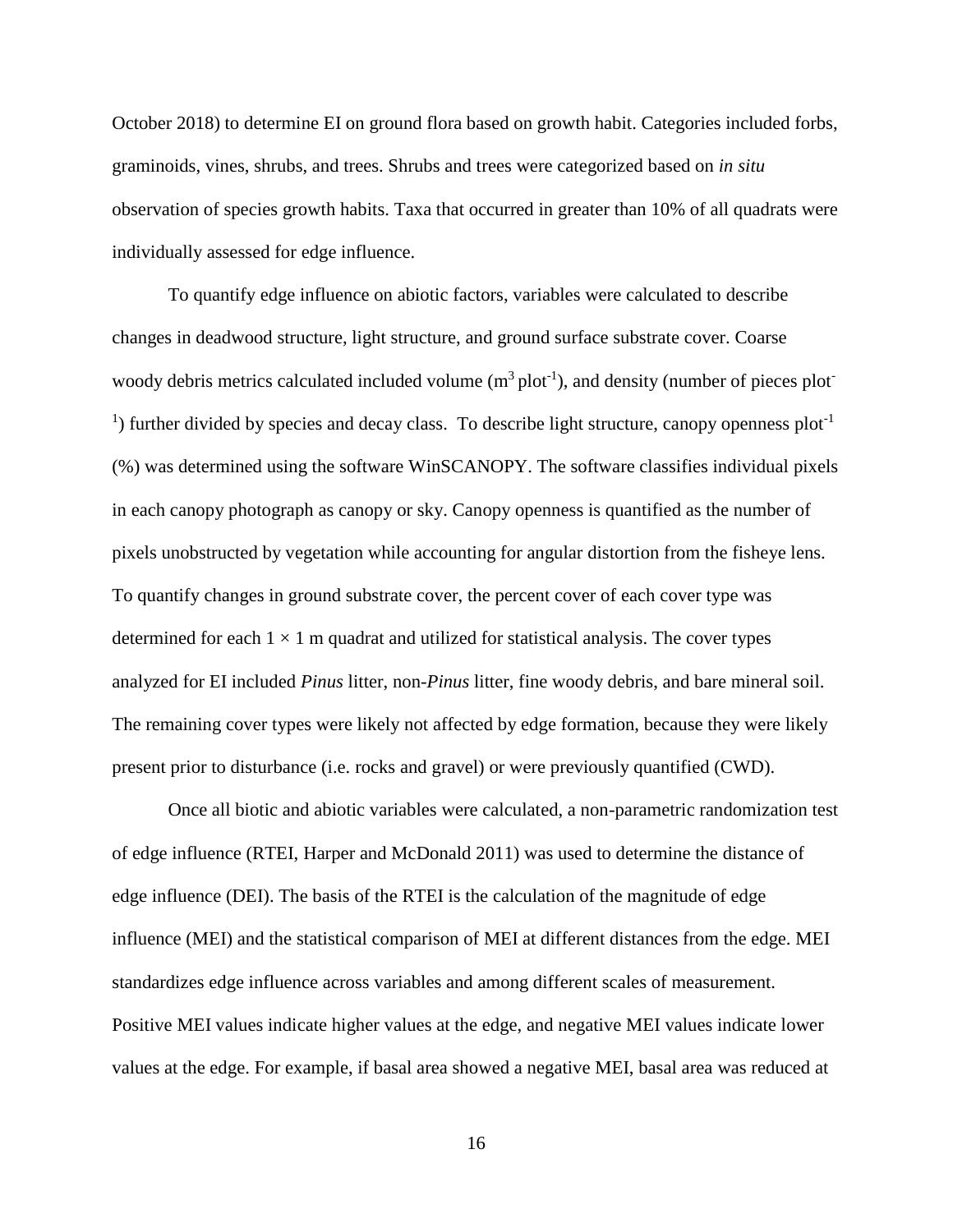the edge compared to the reference forest. When MEI is tested at each distance from the edge, DEI is estimated by a set of distances in which MEI is significantly different than 0 (reference forest). The RTEI used 1000 permutations for a confidence level of 95% ( $p < 0.05$ ) as recommend by Harper and McDonald (2011). RTEI was used for the determination of DEI and MEI for all biotic and abiotic metrics. A 95% confidence interval ( $p < 0.05$ ) was used for all statistical analysis, unless otherwise noted.

To visualize and characterize differences in ground flora cover from the edge-to-interior gradient, cluster analysis, non-metric multidimensional scaling (NMS) ordination, multiresponse permutation procedure (MRPP, Mielke and Berry 2001), and indicator species analysis (ISA, Dufrene and Legendre 1997) were conducted using PC-ORD v. 6.0 (McCune and Medford 2011). To prepare data for cluster analysis, percent cover values were averaged per plot across each of the nine transects, resulting in one transect with average percent ground flora cover values in each of the 11 plots. Cluster analysis was used to group plots based on ground flora communities. The cluster analysis utilized Euclidean distance and Ward's method in the calculation of the dendrogram. The dendrogram displayed three clusters with 34.4% information remaining. Upon interpretation, distinct clusters were noted at  $-20 - 0$  m (hereafter swath),  $0 - 20$ m (hereafter edge), and  $30 - 150$  m (hereafter interior). Once clusters were visually determined, NMS ordination was used to graphically interpret differences in the composition and percent cover of ground flora in relation to seven environmental variables: (1) live tree density (stems plot<sup>-1</sup>), (2) sapling density (stems plot<sup>-1</sup>), (3) canopy openness (%), (4) CWD volume (m<sup>3</sup> plot<sup>-1</sup>), (5) *pinus* litter cover (%), (6) bare ground cover (%), and (7) other litter cover (%). Plot level NCVS cover values in the main matrix were relativized by maximum to account for taxa with large growth form. Taxa with single occurrences were eliminated from the main matrix so that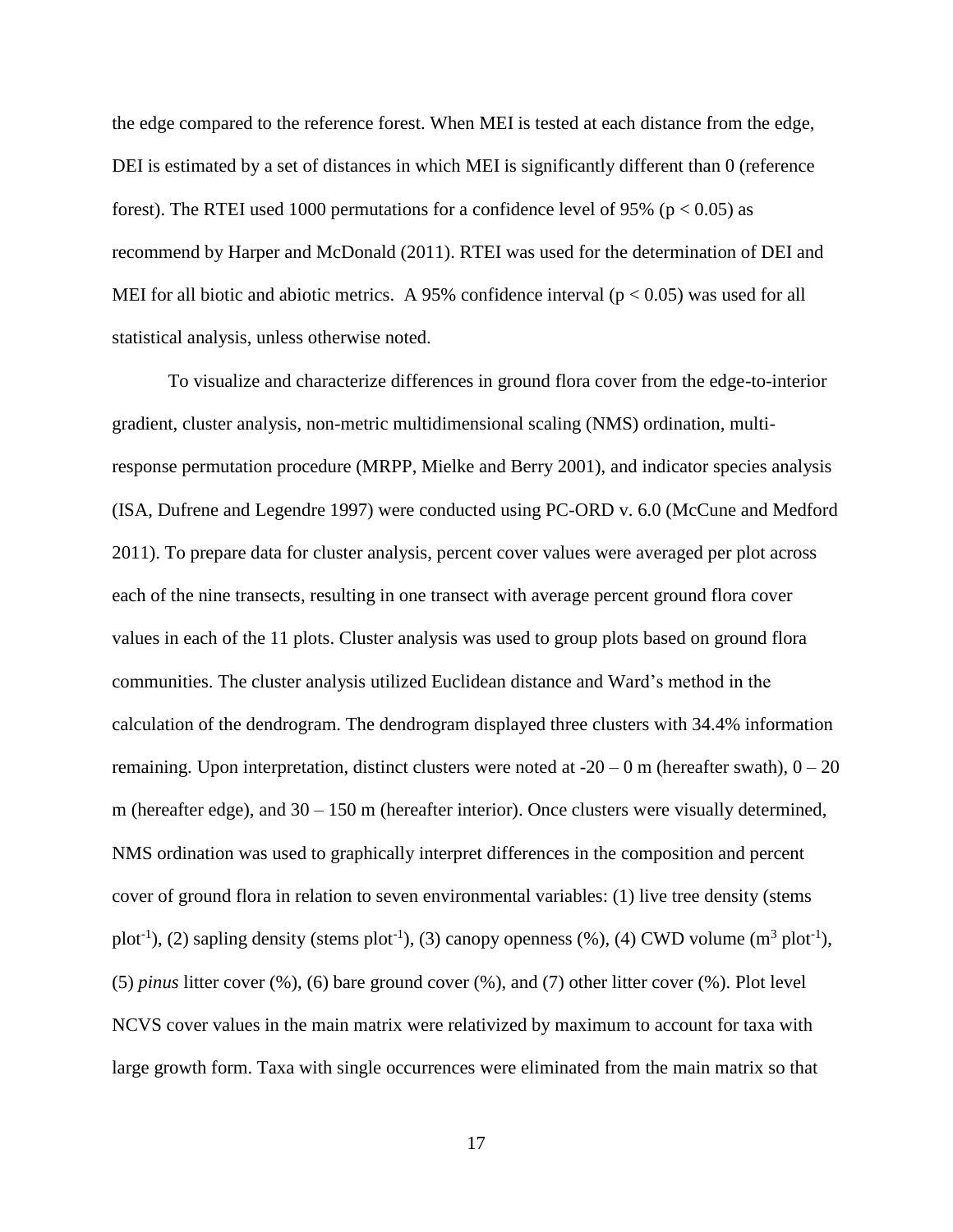unique plant assemblages were not based on single occurrences of one individual. An NMS scree plot was used to determine the number of axes to use in the final solution. Sorenson (Bray-Curtis) distance and 250 runs with real data was performed in the final NMS ordination. Convex hulls were used to group plots based on previously determined clusters. A biplot overlay was displayed to assess correlation between axes and environmental variables, with an  $r^2$  cutoff of  $0.40.$ 

To test for significant difference in ground flora cover between clusters, an MRPP was conducted. A post-hoc pairwise comparison was used to determine significant difference in ground flora communities between clusters. ISA was used to compare average relative frequency and abundance of each unique taxon per cluster to identify taxa strongly associated with swath, edge, and interior plots. Constrained seriation with Monte Carlo simulation was used to visualize changes in ground flora taxa along the edge-to-interior gradient. This method freezes columns (distance from the edge) and allows rows (species) to move until the best diagonal representation of species is achieved (MacQuarrie and Lacroix 2003).

### 3. RESULTS

#### **3.1 EI on overstory composition**

Overall, edge influence on overstory composition was minimal but significant, with maximum edge influence of 10 m into the interior woodland. Of the 23 unique overstory taxa. *Pinus palutris* occurred on 62% of plots, and *Pinus taeda* occurred on 42% of plots. Eight unique *Quercus* spp., three unique *Pinus* spp., and two unique *Carya* spp. were recorded. Mean overstory species richness ranged from  $1.0 \pm 1.0$  (SE) in the tornado swath to  $3.4 \pm 1.0$  in the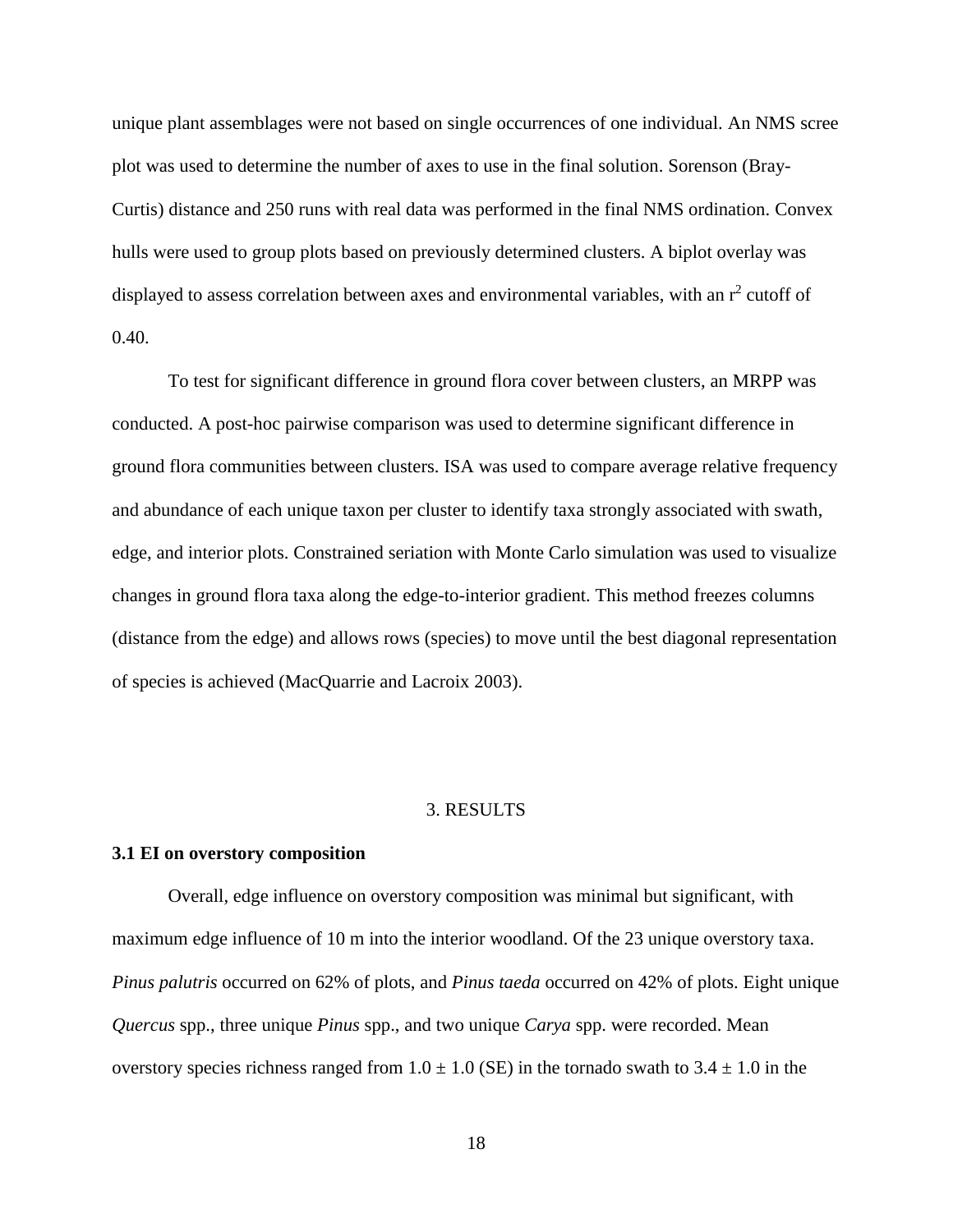interior woodland. Overstory species richness experienced a significantly negative edge influence. Species richness was significantly reduced from the tornado swath to 10 m into the interior woodland (**Figure 2**). Magnitude of edge influence on overstory species richness was negative up to the 150 m plot, indicating that all plots had a reduced species richness when compared to the interior plot. However, only significant reductions in species richness were documented up to 10 m into the interior woodland (**Figure 2**). A similar, but stronger edge influence was documented on overstory *H*<sup> $\prime$ </sup>. Mean overstory H<sup> $\prime$ </sup> was 0.301  $\pm$  0.358 (SE) for the tornado swath and increased to  $1.00 \pm 0.397$  (SE) into the interior woodland (**Figure 3**). MEI on overstory *H*<sup> $\prime$ </sup> was negative, indicating *H*<sup> $\prime$ </sup> was reduced at all distances. However, only a significant MEI was recorded from -20–10 m into the interior woodland (**Table 1**). Overstory mingling index (M<sub>i</sub>) ranged from  $0.28 \pm 0.39$  (SE) to  $0.77 \pm 0.31$  (SE). The highest mingling index was recorded at a distance of 30 m into the woodland. No discernable pattern of Mi was recorded from the edge-to-interior gradient. The  $M_i$  was lower in the tornado swath, increasing from 30–60 m, and decreased in the interior woodland. *Pinus palustris* had the lowest mean M<sup>i</sup> of 0.32, indicating that approximately 70% of the four nearest neighbors of *P. palustris* were of the same species. *Liriodendrum tilipifera* also had relatively low M<sup>i</sup> value of 0.38. The remaining 21 species each had M<sup>i</sup> values greater than 0.60. *Quercus* and *Carya* spp. had a mean M<sup>i</sup> of 0.93, indicating these species were highly interspersed among other species. No significant edge influence on species mingling was documented.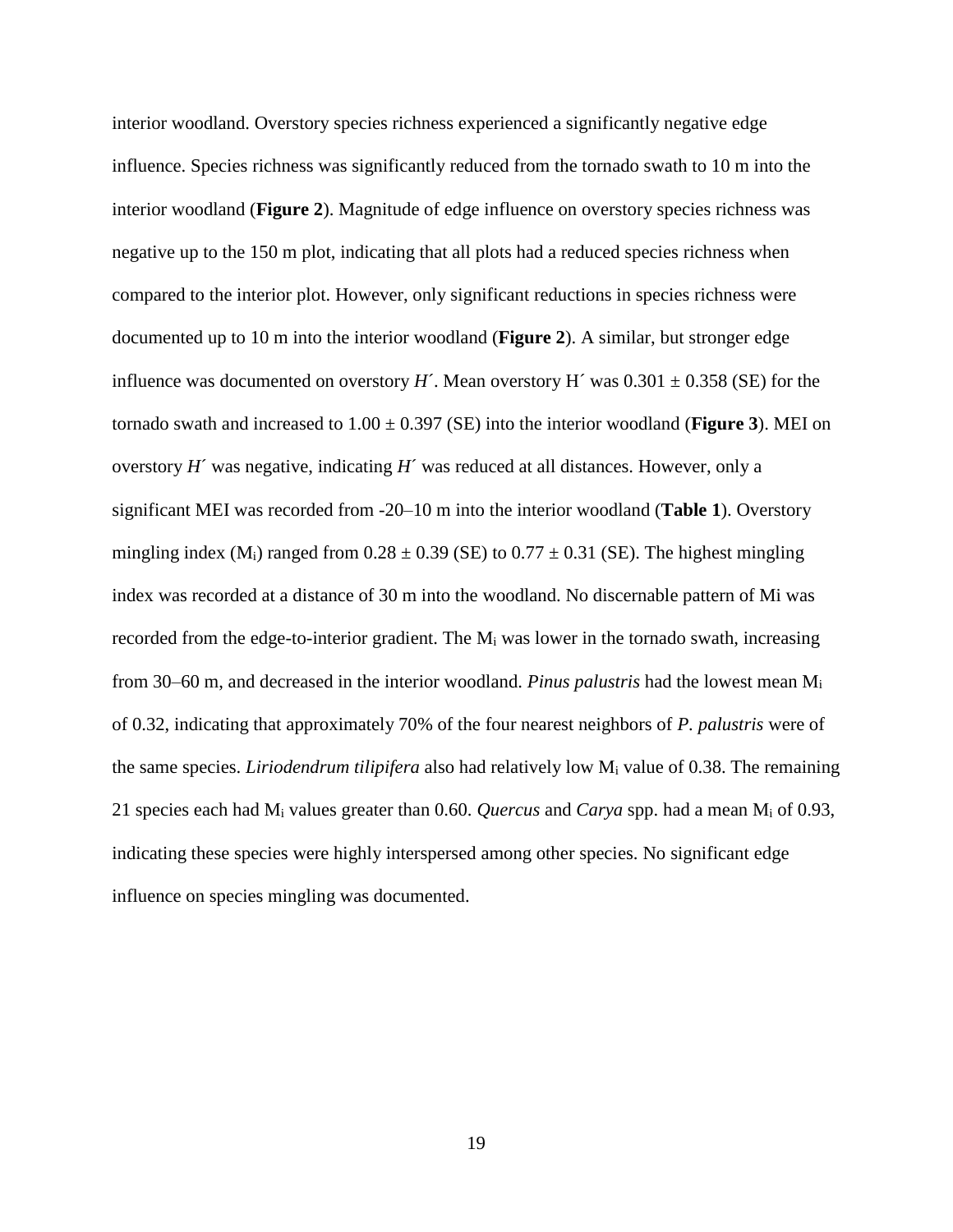

**Figure 2.** Distance of edge influence (DEI) and magnitude of edge influence (MEI) of calculated response variables. Positive MEI indicated significantly higher values at the edge, and negative MEI indicated significantly lower values at the edge. DBH is measured diameter 1.4 m above root collar. CWD is coarse woody debris.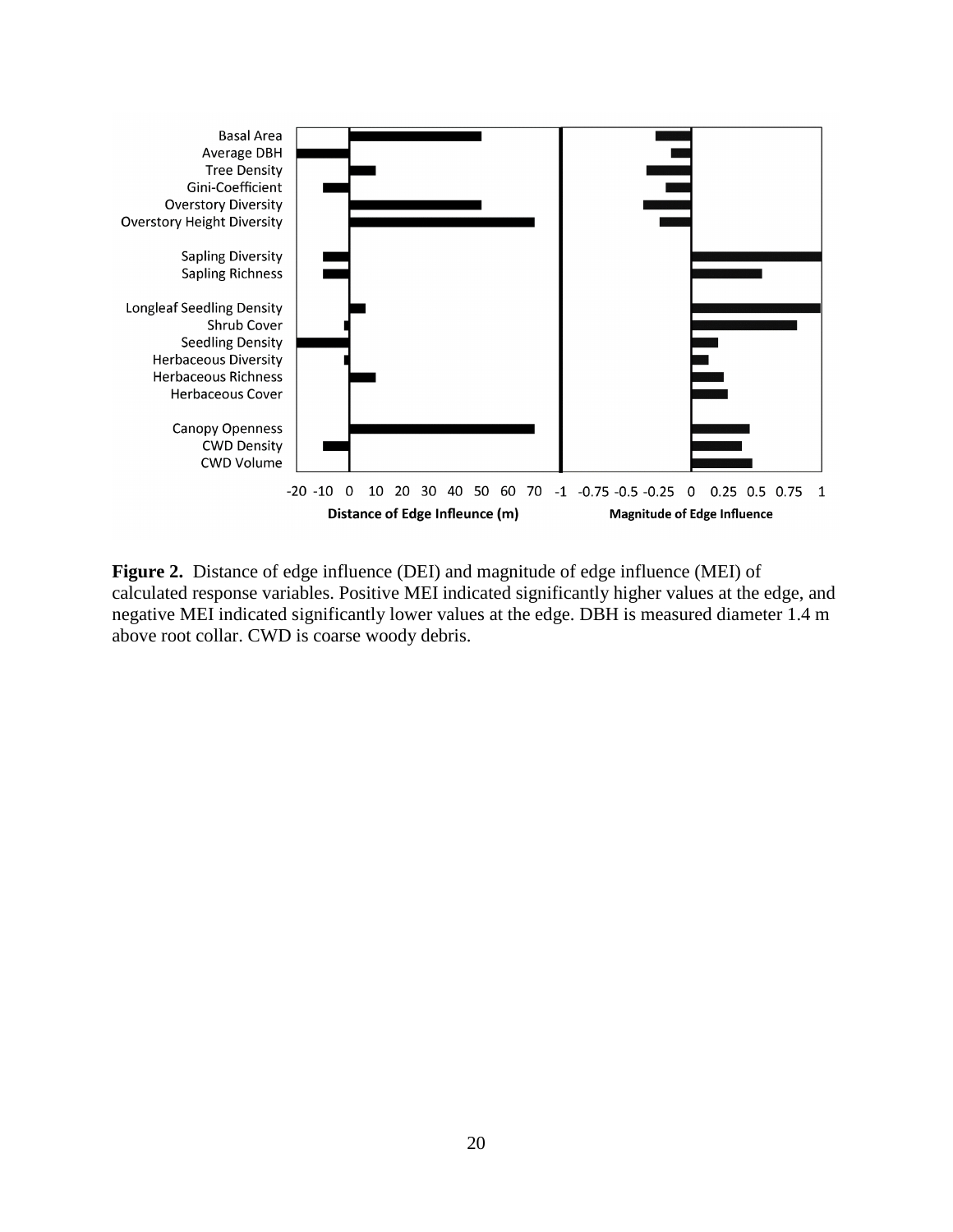### **3.2 EI on overstory structure**

Overall, edge influence showed great variability on woodland structure, with DEI estimates ranging from 0–70 m into the interior woodland (**Table 1**). No edge influence was documented on mean tree diameter. Mean dbh was  $13.9 \pm 15.82$  cm in the tornado swath (-20–0 m) and  $19.0 \pm 5.6$  cm in the interior woodland (150 m). Edge influence on basal area was significantly negative, with reduced basal area occurring from -20–10 m and from 40–70 m (**Figure 2**). From 10–40 m, MEI on basal area was negative, but DEI was not significant (p > 0.05). MEI was higher in the tornado swath (-0.71 and -0.51) than from 40–70 m (mean MEI - 0.23), indicating that the edge influence was more abrupt closer to the tornado swath (**Table 1**). Tree density experienced a similar significant DEI from -20–10 m but was not significantly reduced from 40–70 meters as was basal area. We documented a mean of  $2.0 \pm 1.9$  (SE) trees plot<sup>-1</sup> in the tornado swath, and  $9.5 \pm 4.2$  trees plot<sup>-1</sup> in the interior woodland. The distribution of basal area as quantified by the Gini coefficient showed no significant DEI. However, the tornado swath plots were found to have a significantly reduced GC (DEI -20 – 0 m). Edge influence on overstory height H´ showed the greatest sustained DEI of any structural variable. Overstory height H´ was significantly lower from -20–70 m compared to the interior woodland (**Figure 3)**.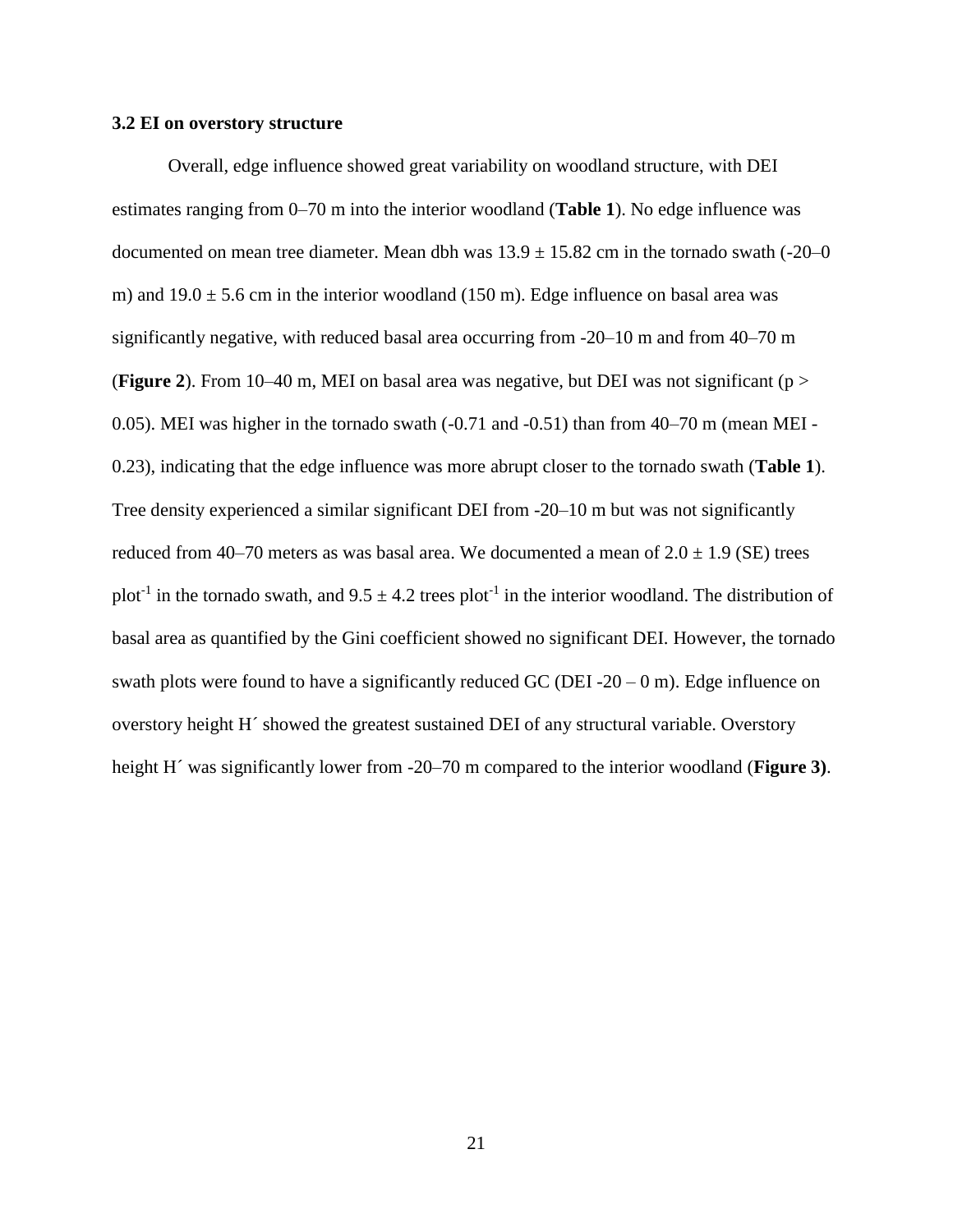| <b>Distance</b><br>(m)           | <b>Sapling</b><br><b>Density</b> | <b>Sapling</b><br><b>Richness</b> | <b>CWD</b><br><b>Density</b> | <b>CWD</b><br><b>Volume</b> | Gini<br><b>Coefficient</b> | <b>Overstory</b><br><b>Diversity</b> | <b>Overstory</b><br>richness | <b>Basal</b><br>Area | <b>Overstory</b><br><b>Density</b> | Height<br><b>Diversity</b> | <b>Canopy</b><br><b>Openness</b> |
|----------------------------------|----------------------------------|-----------------------------------|------------------------------|-----------------------------|----------------------------|--------------------------------------|------------------------------|----------------------|------------------------------------|----------------------------|----------------------------------|
|                                  |                                  |                                   |                              |                             |                            |                                      |                              |                      |                                    |                            |                                  |
| $-20 - 10$                       | 0.542                            | 0.897                             | 0.386                        | 0.467                       | $-0.216$                   | $-0.539$                             | $-0.550$                     | 0.703                | $-0.737$                           | $-0.623$                   | 0.446                            |
| $-10 - 0$                        |                                  |                                   |                              | 0.334                       | $-0.231$                   | $-0.410$                             | $-0.348$                     | 0.508                | $-0.564$                           | $-0.391$                   | 0.361                            |
|                                  |                                  |                                   |                              |                             |                            |                                      |                              |                      |                                    |                            |                                  |
| $0 - 10$                         |                                  |                                   |                              |                             |                            | $-0.323$                             | $-0.265$                     | 0.274                | $-0.344$                           | $-0.224$                   | 0.270                            |
| $10 - 20$                        |                                  |                                   |                              |                             |                            |                                      |                              |                      |                                    | $-0.170$                   | 0.232                            |
| $20 - 30$                        |                                  |                                   |                              |                             |                            |                                      |                              |                      |                                    | $-0.185$                   | 0.193                            |
| $30 - 40$                        |                                  |                                   |                              |                             |                            |                                      |                              |                      |                                    | $-0.137$                   | 0.188                            |
|                                  |                                  |                                   |                              |                             |                            |                                      |                              |                      |                                    |                            |                                  |
| $40 - 50$                        |                                  |                                   |                              |                             |                            |                                      |                              | 0.242                |                                    | $-0.163$                   | 0.149                            |
|                                  |                                  |                                   |                              |                             |                            |                                      |                              |                      |                                    |                            |                                  |
| $50 - 60$                        |                                  |                                   |                              |                             |                            |                                      |                              | 0.239                |                                    | $-0.243$                   | 0.181                            |
|                                  |                                  |                                   |                              |                             |                            |                                      |                              |                      |                                    |                            |                                  |
| $60 - 70$                        |                                  |                                   |                              |                             |                            |                                      |                              | 0.215                |                                    | $-0.189$                   | 0.113                            |
|                                  |                                  |                                   |                              |                             |                            |                                      |                              |                      |                                    |                            |                                  |
|                                  |                                  |                                   |                              |                             |                            |                                      |                              |                      |                                    |                            |                                  |
|                                  |                                  |                                   |                              |                             |                            |                                      |                              |                      |                                    |                            |                                  |
|                                  |                                  |                                   |                              |                             |                            |                                      |                              |                      |                                    |                            |                                  |
| $100 -$<br>110<br>$150 -$<br>160 |                                  |                                   |                              |                             |                            |                                      |                              |                      |                                    |                            |                                  |

**Table 1.** Significant (p < 0.05) magnitude of edge influence (MEI) with distance from the edge. The edge is represented by the dashed line (0 m).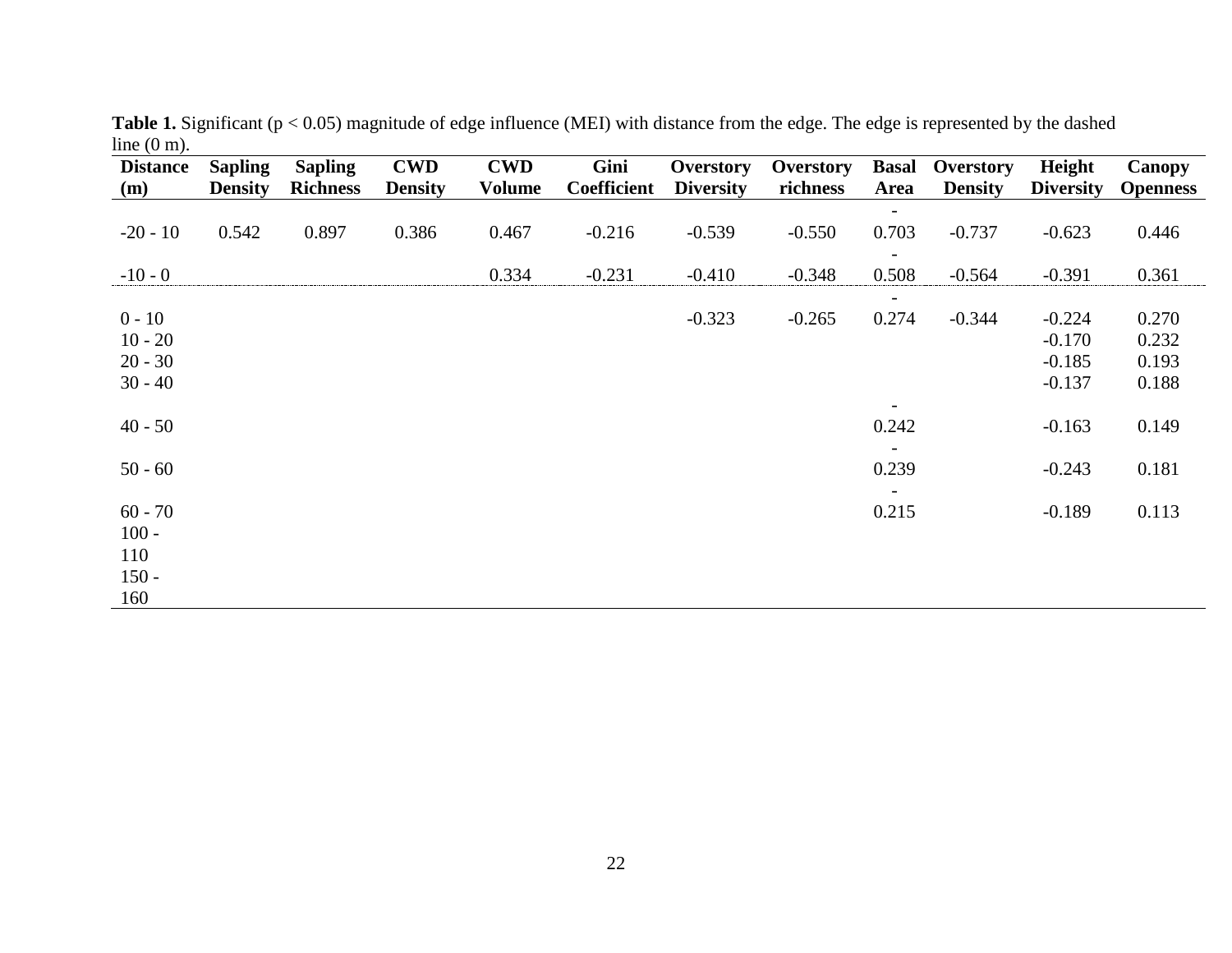

Figure 3. Average overstory response variables from the edge-to-interior gradient, with vertical bars as standard error. *H´* is Shannon diversity.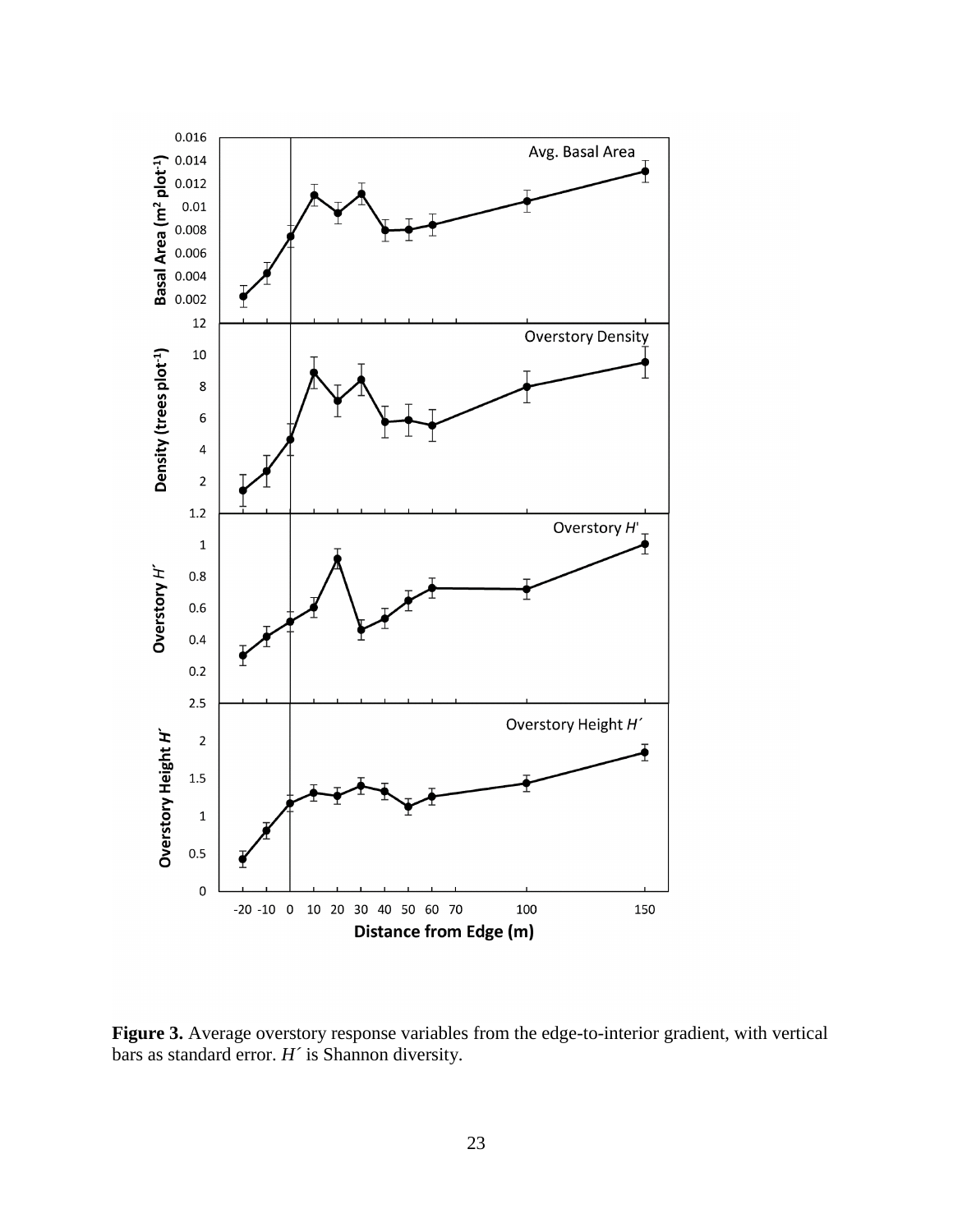## **3.3 EI on saplings**

We documented 185 saplings ha<sup>-1</sup> and a sapling species richness of 24. *Pinus palustris* had the highest relative density with 24.0% of saplings. *Quercus falcata* had the second highest relative density with 12.5%. The *Quercus* genus had eight unique species recorded in the sapling layer, with 29% of saplings belonging to this genus. Interpretation of descriptive statistics revealed that the majority of *Pinus palutris* saplings (90%) occurred at distances  $\geq$  20 m from the edge into the interior woodland. In contrast, the majority of *Quercus* saplings (86%) occurred from -20 – 10 m into the woodland. *Rhus copallinum* also frequently occurred in the disturbed plots  $(-20 - 0m)$ .

RTEI results revealed non-significant DEI and MEI on sapling composition (**Table 1**). Edge influence on sapling density was significantly positive only at the distance of -20 m from the edge (20 m into the tornado swath). Edge influence on sapling richness and diversity exhibited a similar DEI. Both richness and diversity were significantly positive at -20 m from the edge. MEI values for both sapling richness and diversity were among the highest calculated for all biotic and abiotic variables (**Table 1**). MEI was calculated at 0.9 for sapling richness and 1.0 for sapling diversity at -20 m from the edge. High MEI values indicate a high disparity between sapling communities in the tornado swath and sapling communities in the interior woodland. However, sapling composition at the edge was not significantly distinct from the interior woodland.

#### **3.4 EI on ground flora communities**

We identified 73 herbaceous taxa (70 forb, 3 graminoid), 50 woody taxa (31 tree, 19 shrub), and 13 vine taxa (**Table 2**). Excluding grasses (*Poaceae*), *Gelsemium sempervirens*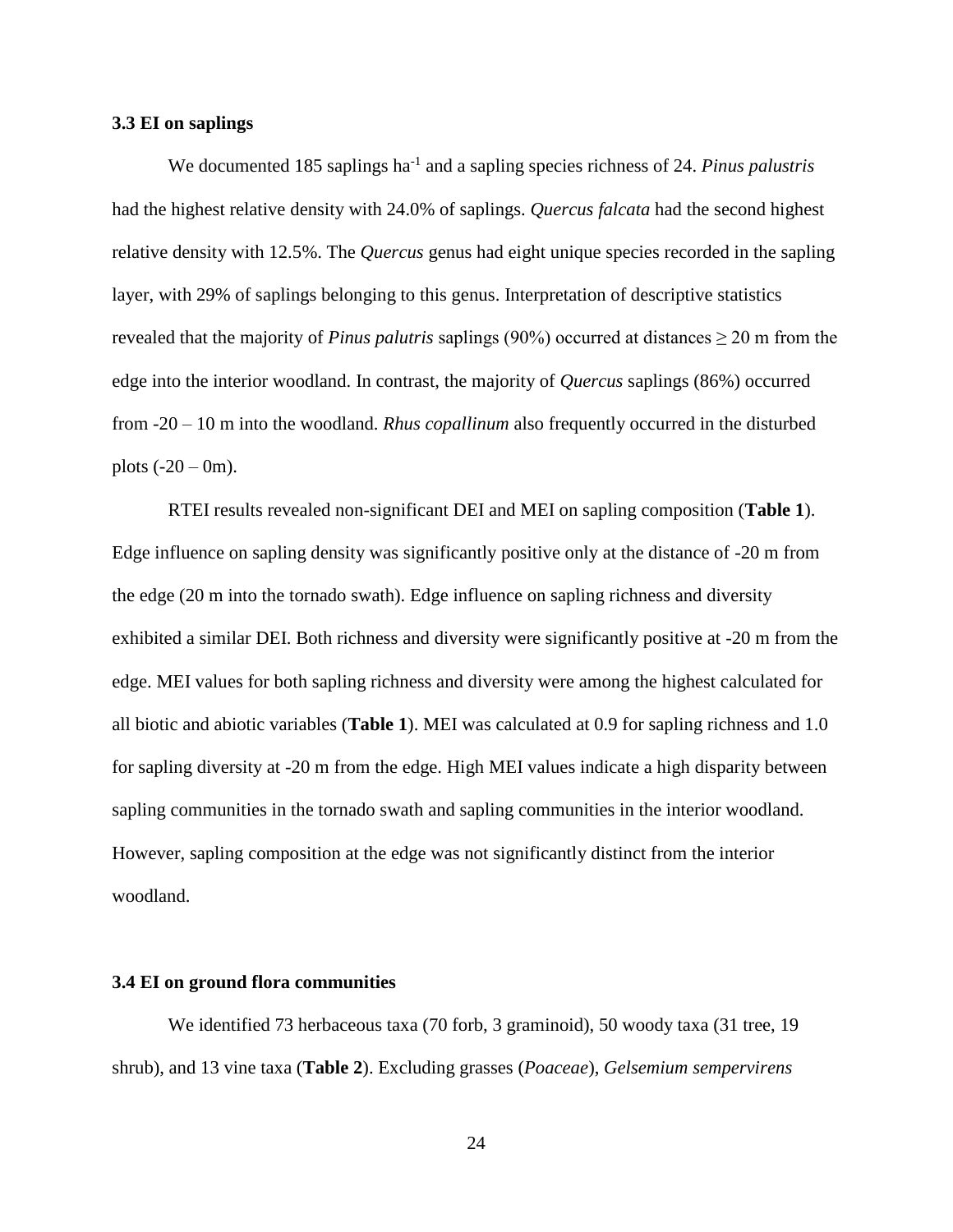(vine) was the most abundant species (found in 54% of quadrats), followed by the shrubs *Rhus coppalinum* (49% of quadrats) and *Vaccinium arboreum* (39% of quadrats). The highest species richness in any 1 m<sup>2</sup> quadrat was 21 species, found 14 m into the tornado swath. In general, the tornado swath contained higher species richness, and species richness decreased with distance from the edge. For example, 1  $m^2$  quadrats with species richness  $\geq 15$  most commonly occurred at distances of -20 – 30 m. RTEI results revealed significantly positive edge influence on ground flora species richness (**Figure 4**). Ground flora richness was significantly greater at distances of - 20 – 16 m when compared to the interior woodland. Ground flora H´ showed a similar trend along the edge-to-interior gradient, with significant positive edge influence occurring from -20 – 2 m into the interior. Ground flora richness averaged 9.6 species quadrat -1 in the tornado swath and edge (as determined by RTEI), and richness averaged 6.7 species quadrat<sup>-1</sup> in the interior woodland. Although DEI was significant, MEI on ground flora richness and diversity was relatively low compared to other biotic and abiotic response variables.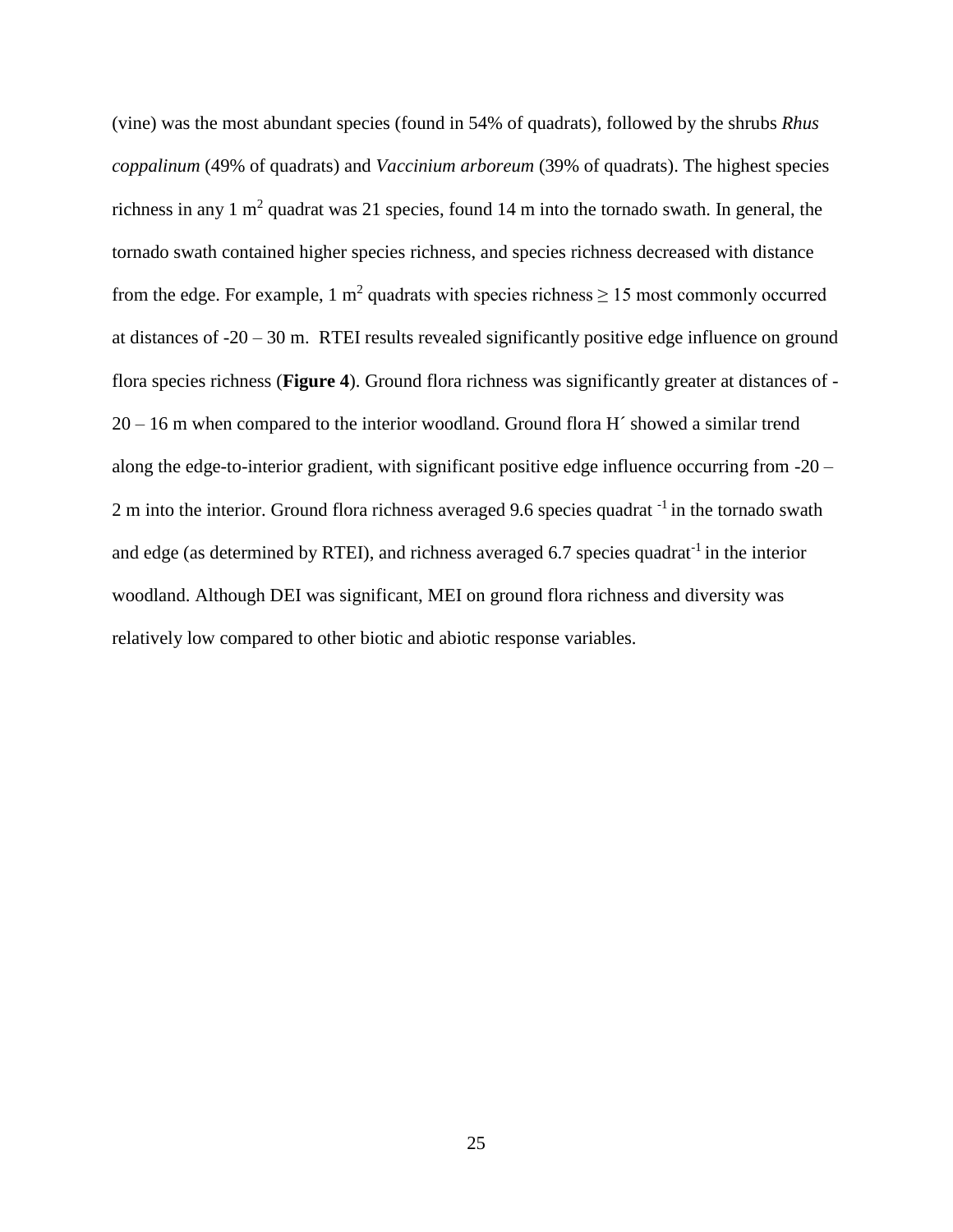|                                                | $\blacksquare$ |                           |                           |             |             |             |             |             |             |             |             |
|------------------------------------------------|----------------|---------------------------|---------------------------|-------------|-------------|-------------|-------------|-------------|-------------|-------------|-------------|
| <b>Species</b>                                 | 20             | 10                        | $\boldsymbol{0}$          | 10          | <b>20</b>   | 30          | 40          | 50          | 60          | <b>100</b>  | <b>150</b>  |
| Coreopsis auriculata L.                        | $\mathbf X$    |                           |                           |             |             |             |             |             |             |             |             |
| Sanicula canadensis L.                         | $\mathbf X$    |                           |                           |             |             |             |             |             |             |             |             |
| Angelica venenosa (Greenway) Fernald           | $\mathbf X$    |                           |                           |             |             |             |             |             |             |             |             |
| Magnolia acuminata (L.) L.                     | $\mathbf X$    |                           |                           |             |             |             |             |             |             |             |             |
| Pycnanthemum albescens Torrey & A. Gray        | $\mathbf X$    |                           |                           |             |             |             |             |             |             |             |             |
| Aurerolaria pectinata (Nutt.) Pennell          | $\mathbf X$    |                           |                           |             |             |             |             |             |             |             |             |
| Gamochaeta argyrinea G.L. Nesom                |                | $\mathbf X$               | X                         |             |             |             |             |             |             |             |             |
| Sericocarpus linifolius (L.) Britton, Sterns & |                |                           |                           |             |             |             |             |             |             |             |             |
| Poggenb                                        | $\mathbf X$    |                           | X                         |             |             |             |             |             |             |             |             |
| Lobelia cardinalis L.                          |                | X                         |                           |             |             |             |             |             |             |             |             |
| Ambrosia artemisiifolia L.                     |                | X                         |                           |             |             |             |             |             |             |             |             |
| Chrysopsis mariana (L.) Elliot                 |                | X                         |                           |             |             |             |             |             |             |             |             |
| Passiflora lutea L.                            |                | X                         |                           |             |             |             |             |             |             |             |             |
| Lespedeza virginica (L.) Britton               | $\mathbf X$    |                           | $\mathbf X$               |             |             |             |             |             |             |             |             |
| Crotalaria sagittalis L.                       |                | $\mathbf X$               |                           |             |             |             |             |             |             |             |             |
| Hieracium gronovii L.                          |                | X                         |                           |             |             |             |             |             |             |             |             |
| Chamaecrista fasciculata (Michx.) Greene       | $\mathbf X$    |                           |                           | $\mathbf X$ |             |             |             |             |             |             |             |
| Desmodium Desv.                                | $\mathbf X$    | X                         | X                         | $\mathbf X$ |             |             |             |             |             |             |             |
| Houstonia caerulea L.                          | $\mathbf X$    | X                         | $\mathbf X$               |             | $\mathbf X$ |             |             |             |             |             |             |
| Rudbeckia hirta L.                             |                |                           | X                         | $\mathbf X$ |             |             |             |             |             |             |             |
| Conyza canadensis (L.) Cronquist *             | X              | X                         |                           | $\mathbf X$ |             |             | $\mathbf X$ |             |             |             |             |
| Lespedeza hirta (L.) Hornem *                  | X              | X                         | $\mathbf X$               |             |             |             |             | $\mathbf X$ |             |             |             |
| Lactuca canadensis L.                          | $\mathbf X$    | X                         | $\boldsymbol{\mathrm{X}}$ |             | X           |             |             | $\mathbf X$ |             |             |             |
| Elephantopus tomentosus L.                     | X              |                           | X                         | $\mathbf X$ | X           |             |             | $\mathbf X$ |             |             |             |
| Ipomoea pandurata (L.) G. Mey                  | X              | X                         | $\boldsymbol{\mathrm{X}}$ |             | X           |             |             |             |             |             | $\mathbf X$ |
| Conoclinium coelestinum (L.) DC.               | X              |                           | X                         | X           |             |             |             |             |             | $\mathbf X$ |             |
| Lespedeza repens (L.) W.P.C Barton             | $\mathbf X$    | X                         | $\boldsymbol{\mathrm{X}}$ | $\mathbf X$ | $\mathbf X$ | $\mathbf X$ |             |             | $\mathbf X$ | $\mathbf X$ |             |
| Lespedeza violacea (L.) Pers.                  | X              |                           | X                         |             |             |             |             |             |             |             | X           |
| Eupatorium album L.                            |                | X                         |                           | $\mathbf X$ |             |             |             |             | X           |             |             |
| Liatris Gaertn. Ex Shreb.                      |                |                           |                           | $\mathbf X$ |             | $\mathbf X$ |             |             |             |             |             |
| Lespedeza procumbens Michx.                    |                | $\boldsymbol{\mathrm{X}}$ |                           |             |             | $\mathbf X$ | X           |             |             |             |             |
| Coreopsis major Walter                         | $\mathbf X$    | $\boldsymbol{\mathrm{X}}$ | $\boldsymbol{\mathrm{X}}$ | $\mathbf X$ | X           | $\mathbf X$ | $\mathbf X$ | $\mathbf X$ |             | $\mathbf X$ |             |
| Eupatorium rotundifolium L. *                  | $\mathbf X$    | $\mathbf X$               | $\mathbf X$               | $\mathbf X$ |             | $\mathbf X$ | X           | $\mathbf X$ |             | $\mathbf X$ |             |
| Desmodium rotundifolium DC.                    | $\mathbf X$    | X                         | $\boldsymbol{\mathrm{X}}$ | $\mathbf X$ | X           |             |             |             |             | $\mathbf X$ | X           |
| Parthenocissus quinquefolia (L.) Planch        | $\mathbf X$    | X                         | $\boldsymbol{\mathrm{X}}$ | $\mathbf X$ | X           | $\mathbf X$ | X           | $\mathbf X$ |             |             | X           |
| Clitoria mariana L.                            | X              | $\mathbf X$               | $\mathbf X$               | $\mathbf X$ | X           | X           | $\mathbf X$ |             | $\mathbf X$ | X           |             |

**Table 2**. Constrained seriation for all herbaceous taxa (non-woody plants < 1 m height) observed, with columns representing distance from the edge (m). An "x" represents presence at given distance. Asterisks indicate indicator species of the tornado swath.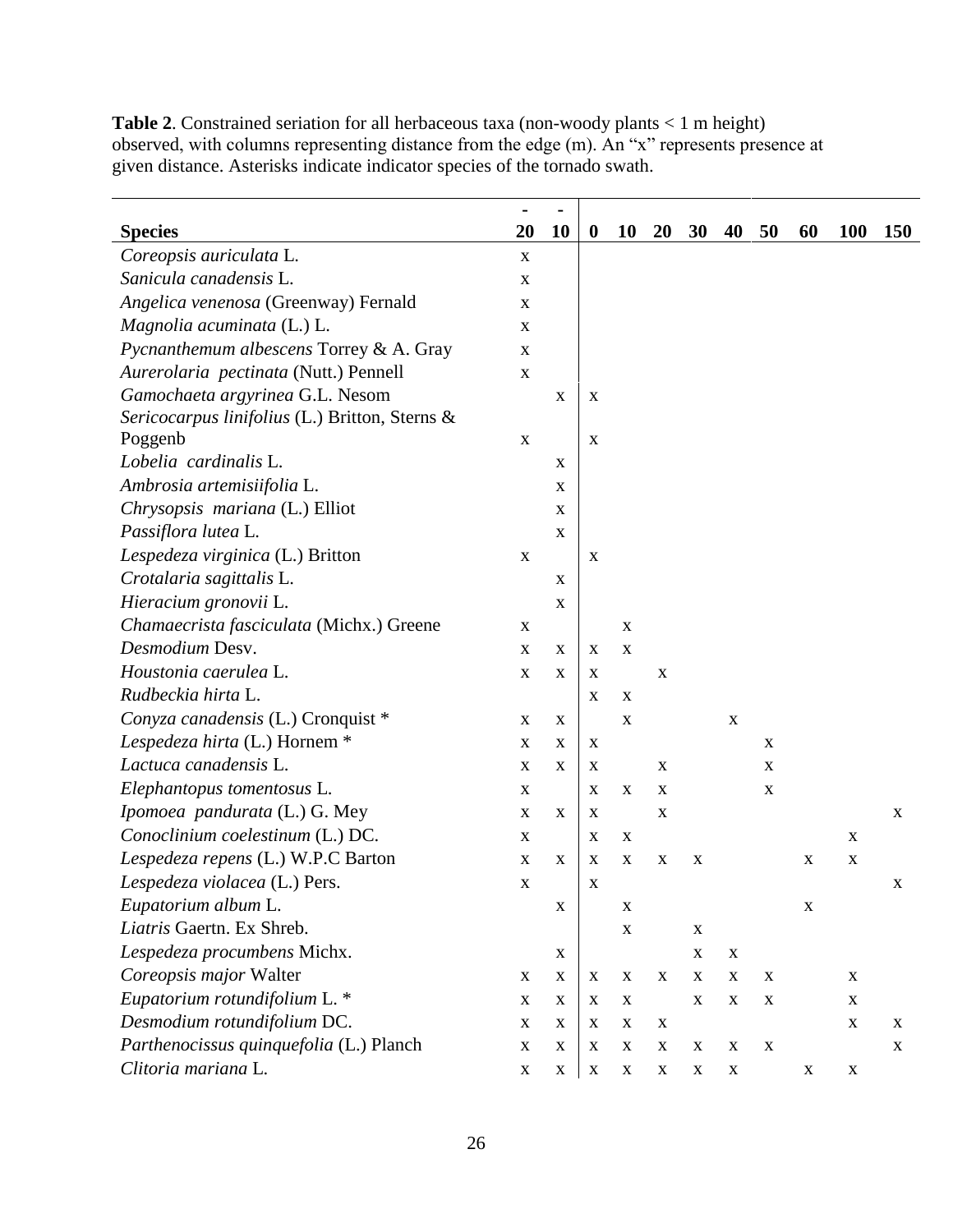| Cnidoscolus urens (L.) Arthur var stimulosus   |             |                           |                           |             |                           |             |             |             |             |             |             |
|------------------------------------------------|-------------|---------------------------|---------------------------|-------------|---------------------------|-------------|-------------|-------------|-------------|-------------|-------------|
| (Michx.) Govaerts                              | $\mathbf X$ |                           |                           |             | $\boldsymbol{\mathrm{X}}$ |             | $\mathbf X$ | $\mathbf X$ |             |             |             |
| Calystegia catesbeiana Pursh                   | $\mathbf X$ | X                         |                           |             | $\boldsymbol{\mathrm{X}}$ |             | $\mathbf X$ | X           | $\mathbf X$ |             |             |
| Solidago altissima L. *                        | X           | X                         | X                         | $\mathbf X$ | $\mathbf X$               |             |             | $\mathbf X$ |             | $\mathbf X$ | $\mathbf X$ |
| Solidago odora Aiton                           | $\mathbf X$ | X                         | X                         | X           | X                         | X           | $\mathbf X$ | X           | $\mathbf X$ | $\mathbf X$ |             |
| Physalis L.                                    | $\mathbf X$ | X                         |                           | $\mathbf X$ |                           |             | $\mathbf X$ | $\mathbf X$ |             |             | $\mathbf X$ |
| Hexasylis arifolia (Michx.) Small              | $\mathbf X$ |                           |                           |             |                           |             |             |             |             | $\mathbf X$ |             |
| Helianthus hirsutus Raf.                       |             |                           |                           | $\mathbf X$ |                           |             | $\mathbf X$ |             |             |             |             |
| Aristolochia serpentaria L.                    | $\mathbf X$ | X                         |                           | $\mathbf X$ | $\mathbf X$               |             |             | $\mathbf X$ | $\mathbf X$ | $\mathbf X$ |             |
| Mimosa microphylla Dryand.                     |             | X                         | X                         | $\mathbf X$ |                           |             |             |             | $\mathbf X$ | $\mathbf X$ |             |
| Symphyotrichum Nees *                          | $\mathbf X$ | X                         | X                         | X           | $\boldsymbol{\mathrm{X}}$ |             | X           | $\mathbf X$ |             | $\mathbf X$ | $\mathbf X$ |
| Pityopsis graminifolia (Michx.) Nutt. *        | X           | X                         | X                         | X           | $\mathbf X$               | X           | X           | X           |             | X           | $\mathbf X$ |
| Sericocarpus tortifolius (Michx.) Nees         | $\mathbf X$ | X                         | X                         | $\mathbf X$ | $\mathbf X$               | X           | $\mathbf X$ | $\mathbf X$ |             | $\mathbf X$ | $\mathbf X$ |
| Tephrosia virginiana (L.) Pers.                |             | X                         | X                         | $\mathbf X$ | X                         | X           | X           | $\mathbf X$ |             |             | $\mathbf X$ |
| Oxalis L. *                                    | X           | X                         |                           |             | X                         |             |             |             |             | $\mathbf X$ | $\mathbf X$ |
| Vernonia angustifolia Michx.                   | X           |                           | X                         |             |                           | X           | $\mathbf X$ | $\mathbf X$ |             | X           |             |
| Smilax smallii Morong                          |             | $\mathbf X$               | X                         | $\mathbf X$ | $\mathbf X$               | X           |             |             |             | $\mathbf X$ | $\mathbf X$ |
| Ruellia caroliniensis (J.F. Gmel.) Steud.      | $\mathbf X$ | X                         |                           | $\mathbf X$ | X                         | X           | $\mathbf X$ | $\mathbf X$ | $\mathbf X$ |             | $\mathbf X$ |
| Viola L.                                       |             |                           |                           |             |                           | X           |             |             |             |             |             |
| Erechtites hieraciifolius (L.) Raf. Ex DC.     | X           | X                         | X                         | $\mathbf X$ | X                         | X           | X           | X           | X           | $\mathbf X$ | $\mathbf X$ |
| Muscadinia rotundifolia (Michx.) Small         | $\mathbf X$ | X                         | X                         | X           | $\mathbf X$               | X           | $\mathbf X$ | $\mathbf X$ | $\mathbf X$ | $\mathbf X$ | $\mathbf X$ |
| Poaceae *                                      | X           | X                         | X                         | $\mathbf X$ | X                         | X           | X           | X           | X           | X           | $\mathbf X$ |
| Euphorbia pubentissima Michx. *                | $\mathbf X$ | X                         | X                         | $\mathbf X$ | X                         | X           | X           | X           | X           | X           | $\mathbf X$ |
| Cirsium Mill                                   | $\mathbf X$ |                           |                           |             |                           |             | $\mathbf X$ |             |             | X           |             |
| Pteridium latiusculum (Desv.) Hieron. Ex R. E. |             |                           |                           |             |                           |             |             |             |             |             |             |
| $Fr. = (syn: P. aquilinum)$                    | $\mathbf X$ | X                         | X                         | $\mathbf X$ | $\mathbf X$               | $\mathbf X$ | $\mathbf X$ | $\mathbf X$ | $\mathbf X$ | $\mathbf X$ | $\mathbf X$ |
| Galium L.                                      | $\mathbf X$ | X                         |                           | $\mathbf X$ | $\boldsymbol{\mathrm{X}}$ | X           | $\mathbf X$ | $\mathbf X$ |             | $\mathbf X$ | $\mathbf X$ |
| Gelsemium sempervirens (L.) W.T. Aiton         | $\mathbf X$ | X                         | X                         | $\mathbf X$ | $\mathbf X$               | X           | $\mathbf X$ | X           | $\mathbf X$ | $\mathbf X$ | $\mathbf X$ |
| Smilax bona-nox L.                             | $\mathbf X$ | X                         | X                         | $\mathbf X$ | $\mathbf X$               |             | $\mathbf X$ | $\mathbf X$ | $\mathbf X$ | $\mathbf X$ | $\mathbf X$ |
| Smilax glauca Walter                           | $\mathbf X$ | X                         | X                         | X           | X                         | $\mathbf X$ | $\mathbf X$ | X           | $\mathbf X$ | $\mathbf X$ | $\mathbf X$ |
| Acalypha L.*                                   | $\mathbf X$ | $\mathbf X$               | $\mathbf X$               | $\mathbf X$ | $\mathbf X$               | $\mathbf X$ | $\mathbf X$ | $\mathbf X$ | $\mathbf X$ | $\mathbf X$ | $\mathbf X$ |
| Smilax torundifolia L.                         | $\mathbf X$ | $\mathbf X$               | $\boldsymbol{\mathrm{X}}$ | $\mathbf X$ | $\mathbf X$               | $\mathbf X$ | $\mathbf X$ | $\mathbf X$ | $\mathbf X$ | $\mathbf X$ | $\mathbf X$ |
| Tragia smallii Shinners                        | $\mathbf X$ | X                         | X                         | $\mathbf X$ |                           | $\mathbf X$ | $\mathbf X$ | $\mathbf X$ | $\mathbf X$ | $\mathbf X$ | $\mathbf X$ |
| Scutellaria alabamensis Alexander              |             |                           | $\mathbf X$               | $\mathbf X$ | $\mathbf X$               |             |             | $\mathbf X$ |             |             | X           |
| Scleria triglomerata Michx.                    |             | X                         | $\boldsymbol{\mathrm{X}}$ | $\mathbf X$ | $\mathbf X$               |             | $\mathbf X$ |             | $\mathbf X$ | $\mathbf X$ | X           |
| Lobelia puberula Michx.                        |             | X                         |                           |             |                           |             |             |             |             |             | $\mathbf X$ |
| Vitis aestivalis Michx. Var. aestivalis        | $\mathbf X$ | X                         |                           |             | $\mathbf X$               |             |             | $\mathbf X$ | $\mathbf X$ | $\mathbf X$ | X           |
| Dichanthium tenue (R. Br.) A. Camus            |             |                           |                           | $\mathbf X$ | $\mathbf X$               |             |             |             | X           | X           |             |
| Nabalus L.                                     |             | $\boldsymbol{\mathrm{X}}$ |                           |             |                           |             |             |             | $\mathbf X$ | $\mathbf X$ |             |
| Symplocos tinctoria (L.) L'Her.                |             |                           | $\boldsymbol{\mathrm{X}}$ | $\mathbf X$ | $\mathbf X$               |             |             | $\mathbf X$ | $\mathbf X$ | $\mathbf X$ | $\mathbf X$ |
| Yucca filamentosa L.                           | $\mathbf X$ |                           |                           |             | $\mathbf X$               |             | $\mathbf X$ | $\mathbf X$ | $\mathbf X$ | $\mathbf X$ | X           |
| Solidago L.                                    |             |                           |                           | $\mathbf X$ |                           |             |             |             |             |             | X           |
| Eupatorium L.                                  |             |                           |                           |             | $\mathbf X$               |             |             |             |             | $\mathbf X$ |             |
|                                                |             |                           |                           |             |                           |             |             |             |             |             |             |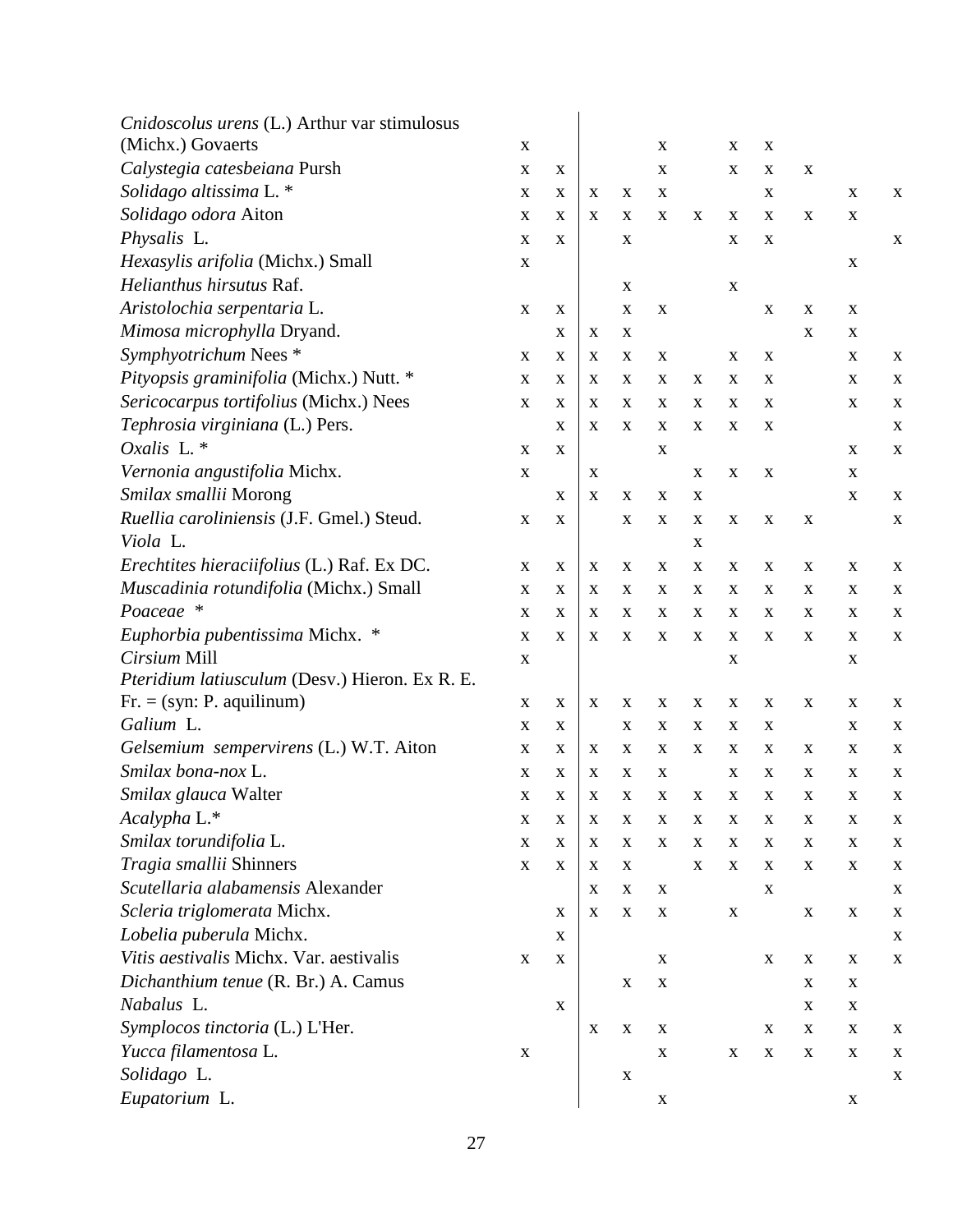| Berchemia scandens (Hill) K. Koch           | X | X | X | X | X | $\mathbf X$ |
|---------------------------------------------|---|---|---|---|---|-------------|
| Asclepias tuberosa L.                       |   |   | X |   |   |             |
| Physalis heterophylla Nees                  |   |   | X |   |   |             |
| Eupatorium capillifolium (Lam.) Small       |   |   | X |   |   |             |
| Scutellaria elliptica Muhl. Ex Spreng. Var. |   |   |   |   |   |             |
| elliptica                                   | X |   | X | X | X |             |
| <i>Toxicodendron radicans (L.)</i> Kuntze   |   |   |   | X |   |             |
| Toxicodendron pubescens Mill.               |   |   | X |   |   | x           |
| Mitchella repens L.                         |   |   |   |   |   | X           |
| Eryngium yuccifolium Michx. Dunal           |   |   |   |   |   | X           |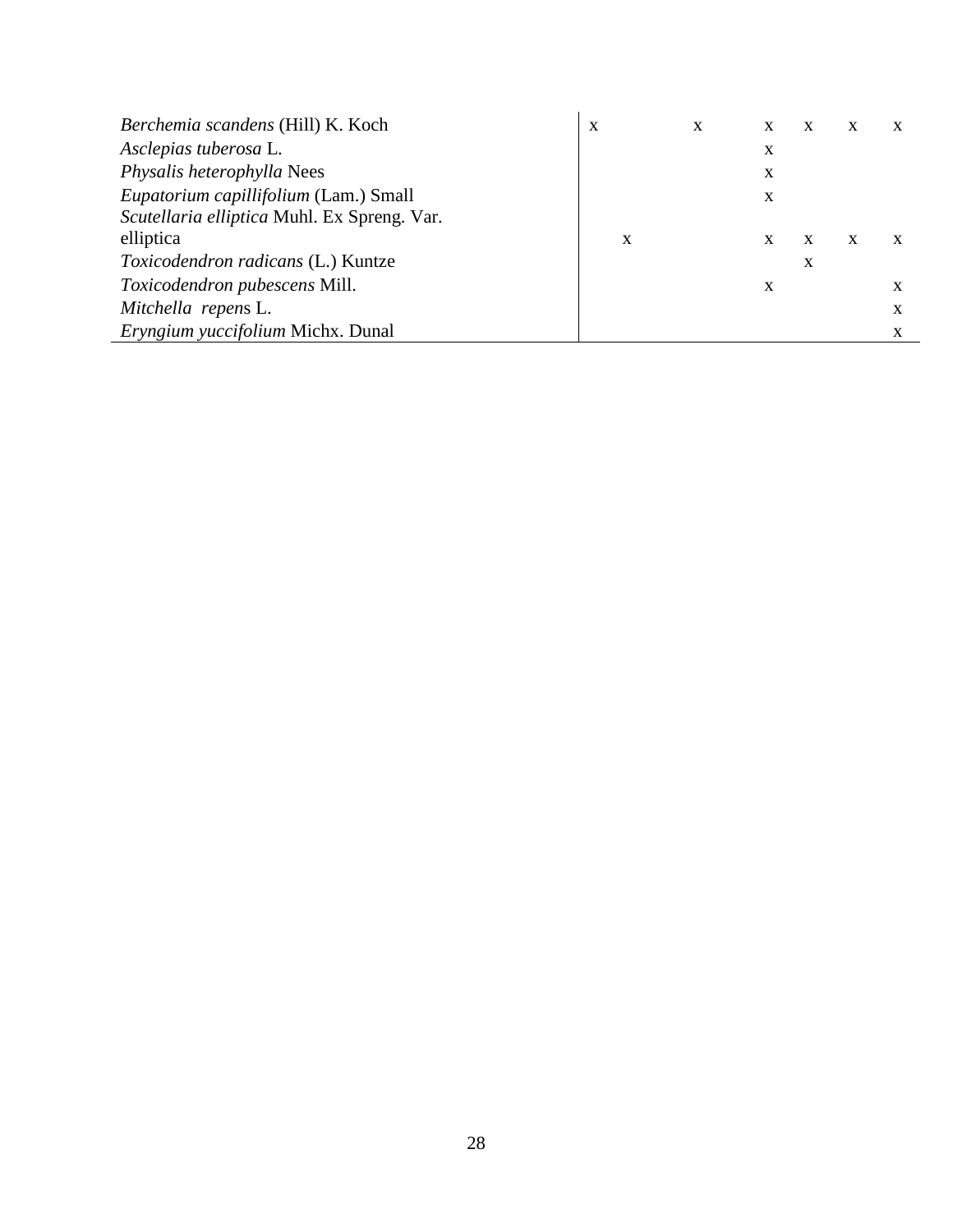|                                             | ۰           | $\blacksquare$ |                  |             |                           |             |             |             |                           |             |             |
|---------------------------------------------|-------------|----------------|------------------|-------------|---------------------------|-------------|-------------|-------------|---------------------------|-------------|-------------|
| <b>Species</b>                              | 20          | 10             | $\boldsymbol{0}$ | <b>10</b>   | <b>20</b>                 | <b>30</b>   | 40          | 50          | 60                        | <b>100</b>  | <b>150</b>  |
| Ilex decidua Walter                         | X           |                |                  |             |                           |             |             |             |                           |             |             |
| Sideroxylon lanuginosum Michx.              | X           |                |                  |             |                           |             |             |             |                           |             |             |
| Pinus Taeda L.                              | $\mathbf X$ |                |                  |             |                           |             |             |             |                           |             |             |
| Celtis laevigata Willd.                     | X           |                |                  |             |                           |             |             |             |                           |             |             |
| Cornus florida L.                           | X           | X              |                  |             |                           |             |             |             |                           |             |             |
| Prunus umbellata Elliott                    | X           | X              |                  | X           |                           |             |             |             |                           |             |             |
| Symphyotrichum patens (Aiton) G.L. Nesom    | X           | X              | X                | $\mathbf X$ |                           |             |             |             |                           |             |             |
| Styrax grandifolius Aiton                   |             |                | X                |             |                           |             |             |             |                           |             |             |
| Vaccinium pallidum Aiton                    |             |                | X                | $\mathbf X$ |                           |             |             |             |                           |             |             |
| Hypericum hypericoides (L.) Crantz *        | X           | X              | X                | X           |                           | X           |             | X           |                           |             |             |
| Liquidambar styraciflua L. *                | $\mathbf X$ | X              | X                | X           | $\mathbf X$               |             | $\mathbf X$ | X           |                           |             |             |
| Alnus rubra Bong                            |             |                |                  |             | X                         |             |             |             |                           |             |             |
| Rhus glabra L.                              |             |                |                  |             | X                         |             |             |             |                           |             |             |
| Quercus marilandica Munchh.                 |             | X              | X                | X           |                           | X           | X           | $\mathbf X$ |                           |             |             |
| Nyssa sylvatica Marshall                    | X           | $\mathbf X$    |                  | X           | $\mathbf X$               | X           | $\mathbf X$ |             |                           |             | X           |
| Quercus hemisphaerica W. Bartram ex Willld. |             | X              |                  | X           |                           | X           |             |             | X                         |             |             |
| Pinus echinata Mill.                        |             | X              | $\mathbf X$      | X           | $\mathbf X$               | $\mathbf X$ |             | X           | $\mathbf X$               |             |             |
| Rubus L.*                                   | X           | X              | X                | X           | X                         | X           | X           |             |                           | X           | X           |
| Carya glabra (Mill.) Sweet                  | $\mathbf X$ | X              | X                | $\mathbf X$ | X                         | X           | X           | X           | X                         | X           |             |
| Quercus coccinea Munchh.                    | $\mathbf X$ | X              | X                | X           |                           | $\mathbf X$ | X           | X           | X                         | $\mathbf X$ |             |
| Celtis occidentalis L.                      | $\mathbf X$ |                |                  | X           | $\mathbf X$               |             | $\mathbf X$ |             |                           |             | $\mathbf X$ |
| Pinus palustris Mill. *                     | X           | X              | X                | $\mathbf X$ | X                         | X           | $\mathbf X$ | $\mathbf X$ | $\boldsymbol{\mathrm{X}}$ |             | $\mathbf X$ |
| Vaccinium stamineum L.                      | X           | X              | X                | X           | X                         | X           | $\mathbf X$ |             | X                         | X           | $\mathbf X$ |
| Quercus nigra L.                            | $\mathbf X$ | X              | X                | X           | X                         | X           | $\mathbf X$ |             | X                         | X           | X           |
| Liriodendron tulipifera L.                  | $\mathbf X$ |                | X                | $\mathbf X$ |                           |             |             |             |                           | $\mathbf X$ | $\mathbf X$ |
| Vaccinium arboreum Marshall                 | X           | $\mathbf X$    | X                | $\mathbf X$ | $\boldsymbol{\mathrm{X}}$ | X           | X           | X           | X                         | X           | X           |
| Carya tomentosa (Lam.) Nutt.                | X           | X              | X                | X           | X                         | X           | X           | X           | X                         | X           | X           |
| Quercus alba L.                             | $\mathbf X$ | $\mathbf X$    | X                | X           | X                         | X           | $\mathbf X$ | X           | X                         | $\mathbf X$ | $\mathbf X$ |
| Quercus falcata Michx.                      | $\mathbf X$ | $\mathbf X$    | $\mathbf X$      | $\mathbf X$ | $\mathbf X$               | $\mathbf X$ | $\mathbf X$ | $\mathbf X$ | $\mathbf X$               | $\mathbf X$ | $\mathbf X$ |
| Quercus stellata Wangenh.                   | $\mathbf X$ | $\mathbf X$    | $\mathbf X$      | $\mathbf X$ | $\mathbf X$               | X           | $\mathbf X$ | $\mathbf X$ | X                         | $\mathbf X$ | $\mathbf X$ |
| Quercus velutina Lam.                       | $\mathbf X$ | X              | X                | $\mathbf X$ | $\mathbf X$               | X           | $\mathbf X$ | $\mathbf X$ | X                         | $\mathbf X$ | $\mathbf X$ |
| Rhus copallinum L.*                         | $\mathbf X$ | $\mathbf X$    | X                | $\mathbf X$ | X                         | X           | $\mathbf X$ | $\mathbf X$ | X                         | $\mathbf X$ | $\mathbf X$ |
| Rosa carolina L.                            |             |                |                  |             | $\mathbf X$               |             | $\mathbf X$ |             |                           |             |             |
| Diospyros virginiana L                      | $\mathbf X$ | $\mathbf X$    | X                | $\mathbf X$ | $\mathbf X$               | X           | $\mathbf X$ | $\mathbf X$ | X                         | $\mathbf X$ | $\mathbf X$ |
| Sassafra albidum (Nutt.) Nees               | $\mathbf X$ | $\mathbf X$    | $\mathbf X$      | $\mathbf X$ | $\mathbf X$               | X           | $\mathbf X$ | $\mathbf X$ | $\mathbf X$               | $\mathbf X$ | X           |
| Callicarpa americana L.                     | $\mathbf X$ |                | X                | $\mathbf X$ | $\mathbf X$               | X           | $\mathbf X$ | $\mathbf X$ | X                         | $\mathbf X$ | X           |
| Asimina parviflora Michx. Dunal             | $\mathbf X$ |                | X                | $\mathbf X$ | $\mathbf X$               | $\mathbf X$ | $\mathbf X$ | $\mathbf X$ | X                         | $\mathbf X$ | X           |

**Table 3**. Constrained seriation for all tree and shrub taxa (woody plants < 1 m height) observed, with columns representing distance from the edge (m). An "x" represents presence at given distance. Asterisks indicate indicator species of the tornado swath.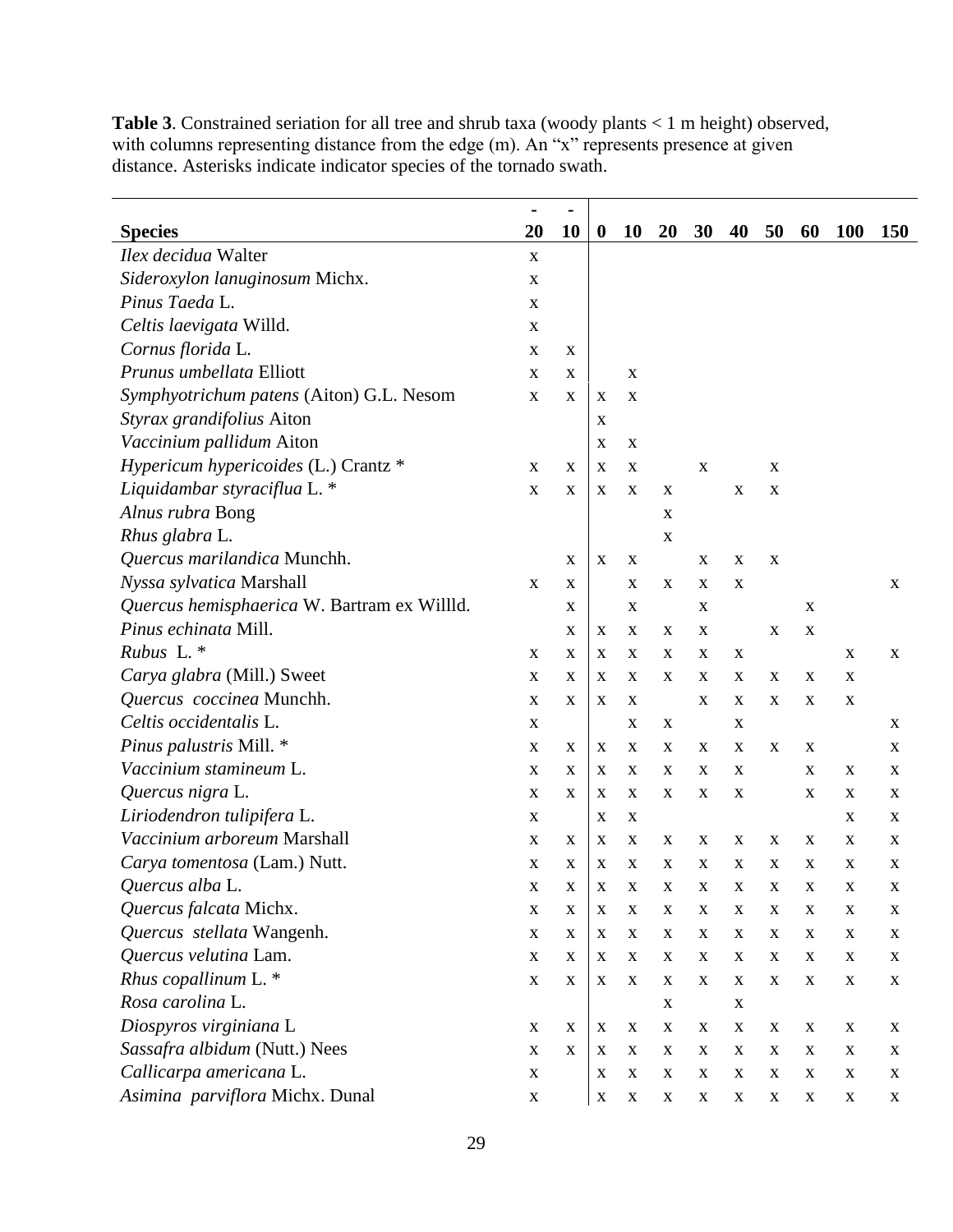| Aesculus pavia L.                            |   | X | X |   |   |              |   | X            | $\mathbf{x}$ | X |   |
|----------------------------------------------|---|---|---|---|---|--------------|---|--------------|--------------|---|---|
| Rhamnus cathartica L                         |   |   | X |   |   |              |   |              |              | X |   |
| Oxydendrum arboreum (L.) DC.                 | X |   | X |   | X | X            | X |              | X            | X | X |
| Quercus montana Willd.                       |   | X |   |   | X |              |   |              | X            |   | X |
| Vaccinium elliottii Chapm.                   |   |   |   |   |   |              | X |              |              |   |   |
| Acer rubrum L.                               | X |   |   | X |   |              |   |              | X            | X | X |
| Quercus rubra L.                             |   | X |   |   |   | $\mathbf{X}$ |   | $\mathbf{x}$ | X            | X |   |
| Quercus laevis Walter                        |   |   |   |   |   |              |   | X            |              |   |   |
| <i>Ilex opaca</i> Aiton                      |   |   |   |   |   | X            |   |              |              | X |   |
| Gaylussacia dumosa (Andrews) Torr. & A. Gray |   |   |   |   |   |              |   |              |              |   |   |
| var. bigeloviana Fernald                     |   |   |   |   |   | X            |   |              | X            |   | X |
| Castanea dentata (Marshall) Borkh.           |   |   |   |   |   |              | X |              | X            | X |   |
| Vaccinium corymbosum L.                      |   |   |   |   |   |              |   |              | X            |   |   |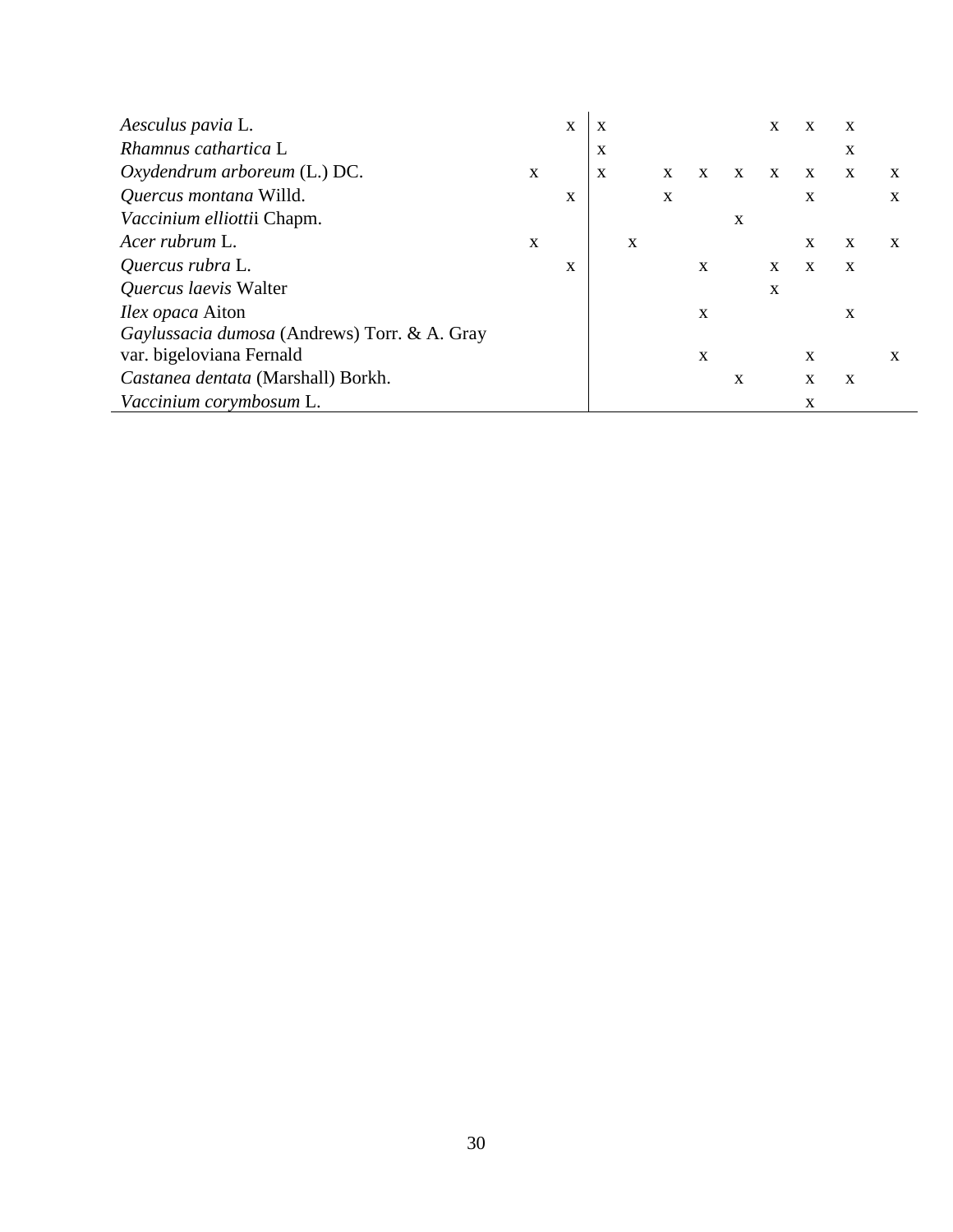For tree seedlings, *Pinus palustris* occurred in 21% of quadrats, followed by *Quercus falcata* (17% of quadrats) and *Carya tomentosa* (15% of quadrats). Mean seedling density ranged from 13.5  $\pm$  15.6 (SE) to 3.4  $\pm$  5.22 (SE) seedlings quadrat<sup>-1</sup> from plots in the tornado swath to plots in the interior. No significant edge influence was recorded on total seedling density, with no discernable pattern of seedling density from the edge-to-interior gradient. MEI values were positive from -20 – 0 m, indicating a greater density of seedlings in the tornado swath and edge, but no significant DEI was recorded. However, we did document a significantly positive edge influence on *Pinus palustris* seedlings. *Pinus palutris* seedling density was significantly greater than the interior woodland at distances of  $-20 - 6$  m and  $10 - 22$  m. MEI values were greater than 0.9 for all significant distances, which indicated a large discrepancy between *P. palustris* seedling establishment in the tornado swath and edge compared to the interior (**Figure 4**). MEI on *P. palustris* seedling density was the highest magnitude recorded in this study. We documented no EI on *Quercus* and *Carya* seedling density. Similarly, we documented no edge influence on total seedling richness and diversity (DEI of -20 m).

Edge influence on total ground flora cover was positive, with increased total cover from - 20 – 2 m (**Figure 4**). Mean ground flora cover at distances in which MEI was significant was 53%  $\pm$  28 (SE) and was 23%  $\pm$  29 (SE) in the interior woodland. When ground flora was categorized into growth forms, we documented no specific edge influence on tree, forb, or vine cover, and positive edge influence on shrub and graminoid cover. Tree, forb, and vine abundance showed no significant difference at any distance from the edge, even into the tornado swath. Shrub cover was significantly greater in the tornado swath  $(-20 - 0$  m), but showed no EI. Graminoid cover was significantly greater in the tornado swath and up to 6 m into the interior. Most individual taxa showed no significant EI. Grasses (*Poacaea*) experienced a significantly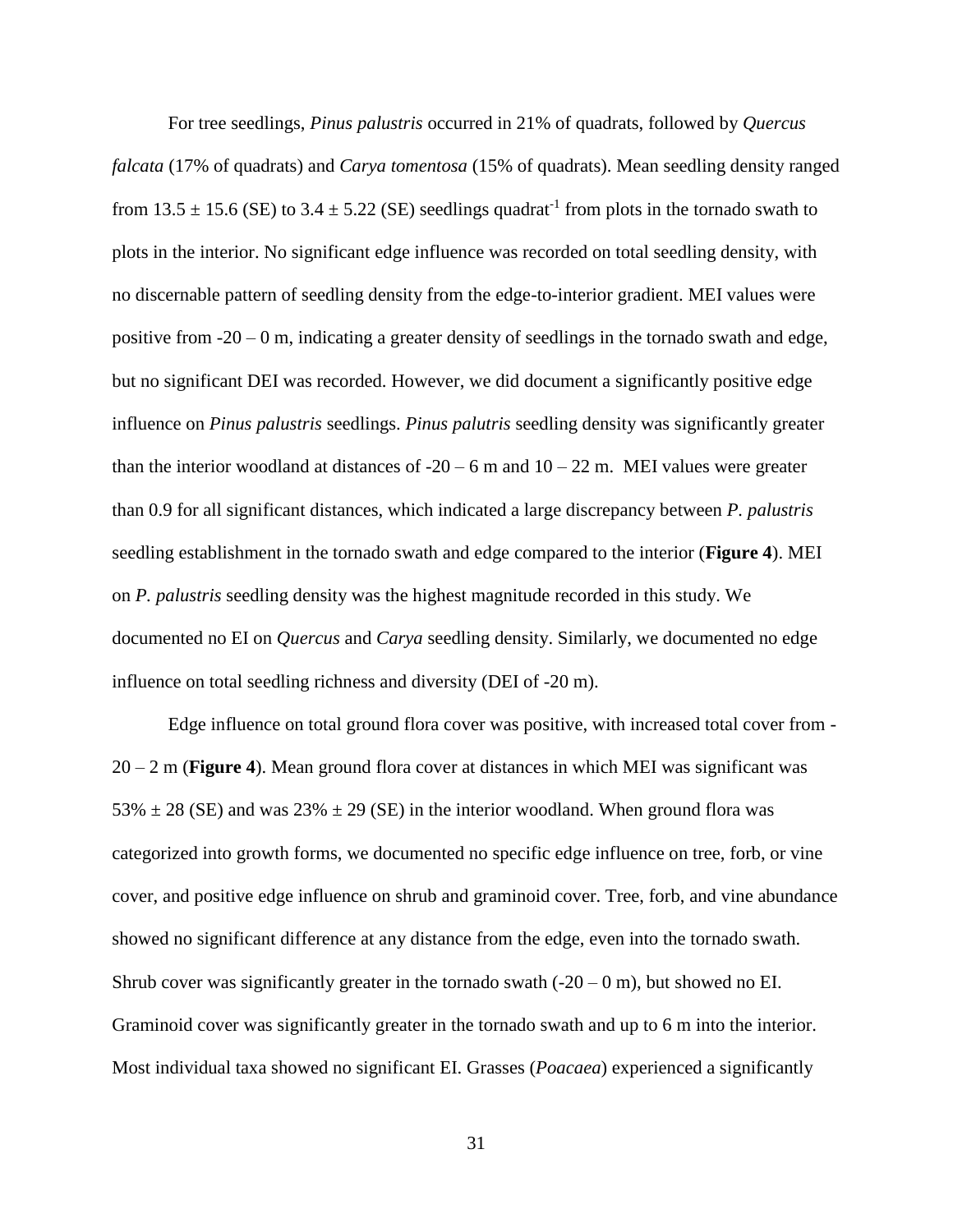positive edge influence distances of -20 – 6 m from the edge. Edge influence was also significantly positive on *Gelsemium sempervirens* (-20 – 6 m) and *Rhus copalinum* (-20 – 2 m). All other abundant individual ground flora taxa experienced no significant edge influence.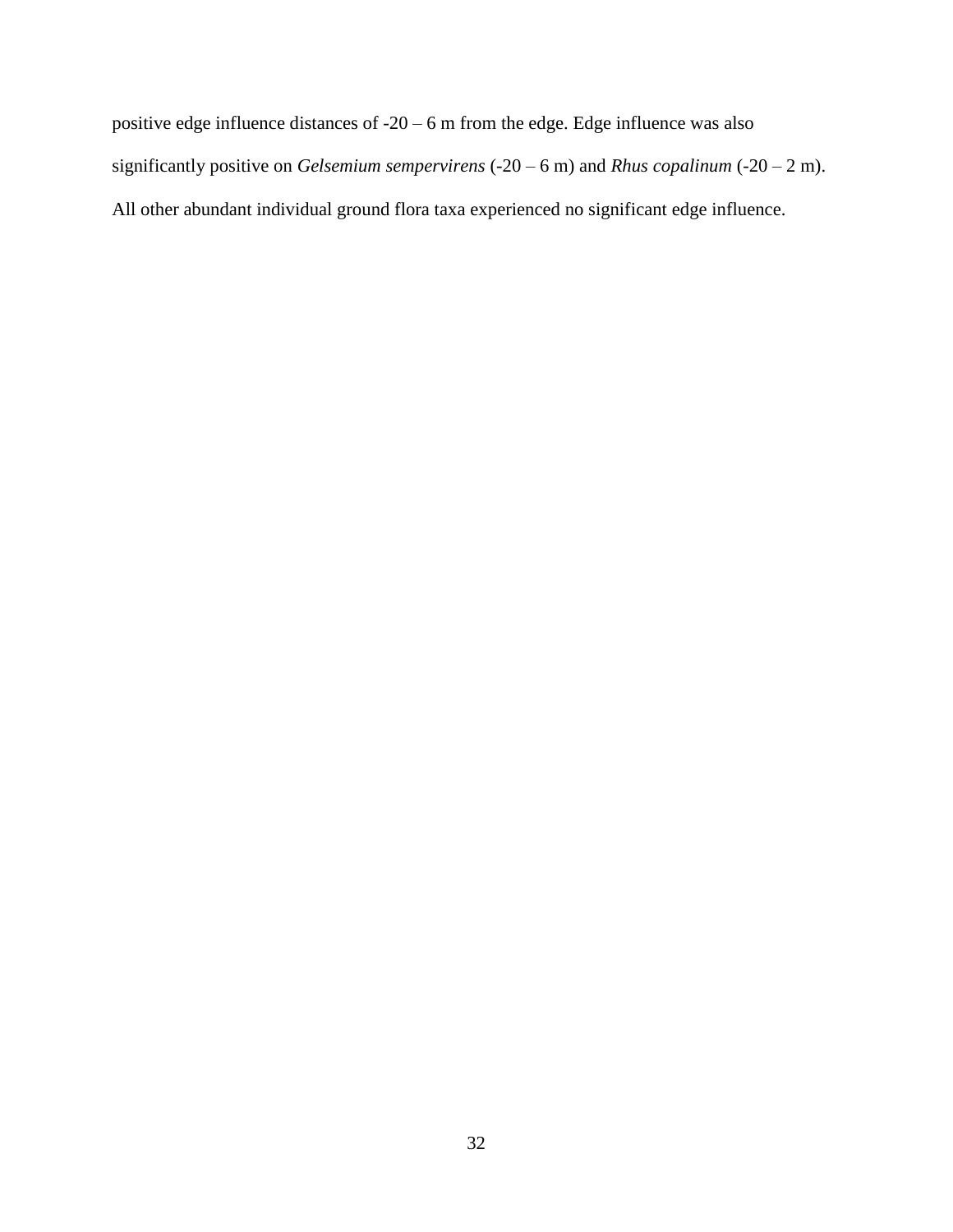

**Figure 4.** Average ground flora response variables from the edge-to-interior gradient, with vertical bars as standard error. *H´* is Shannon diversity.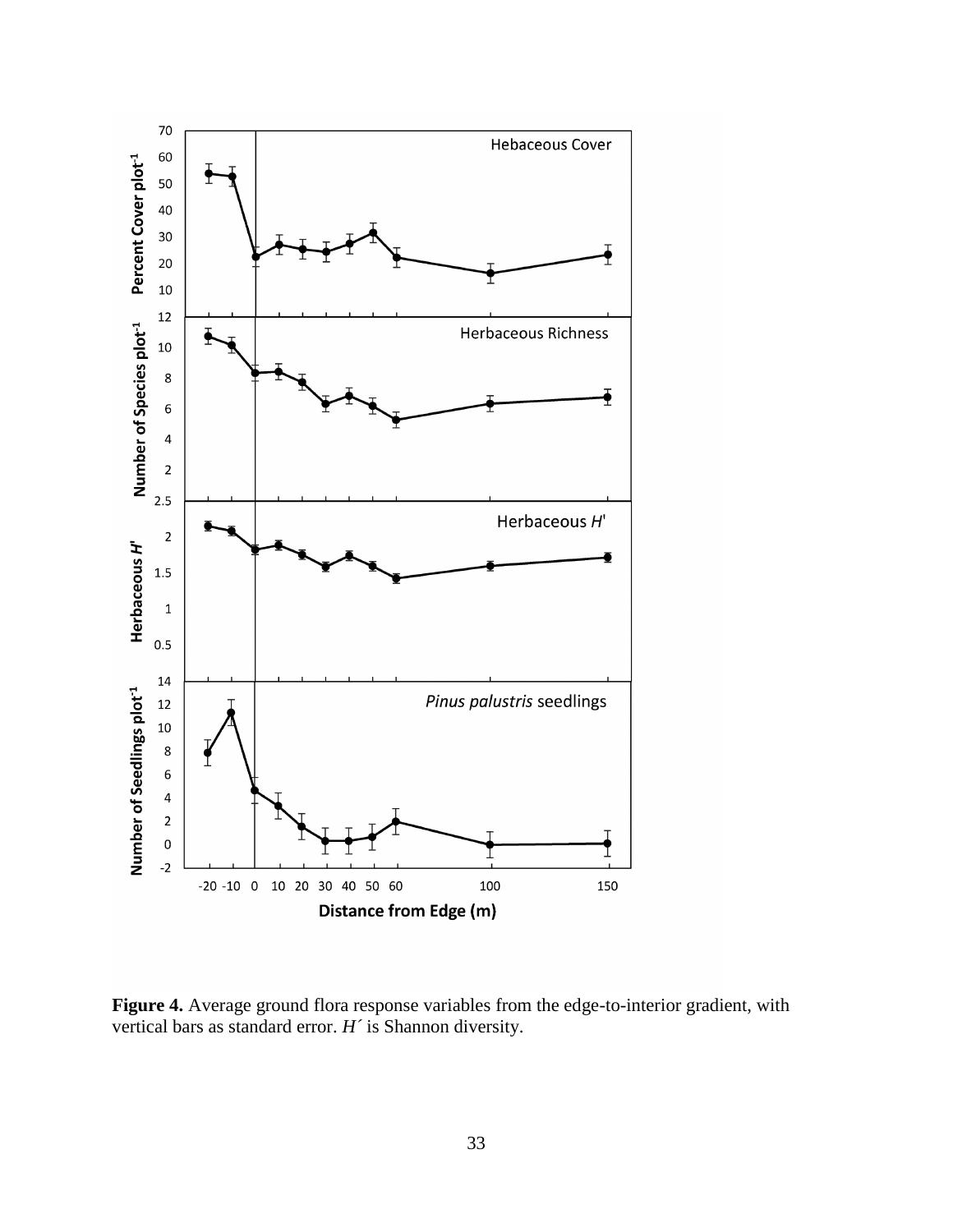The three axis NMS solution revealed decreasing variability of ground flora abundance from in the interior cluster (distances  $30 - 150$  m) to the tornado swath cluster (distances  $-20 - 0$  m), (**Figure 5**). The interior cluster had the greatest variability in ground flora communities. Axis 1 explained 31% of the variation in ground flora abundance and was positively correlated with percent canopy openness ( $r^2 = 30\%$ ). Axis 2 explained 20% of variation and was positively correlated with percent canopy openness ( $r^2 = 50\%$ ). Interior plots were the most variable in ordination space, indicating a large number of unique plant assemblages that occurred in the interior woodland. Tornado swath plots were less variable in ordination space, and generally occurred in the upper half of the graph, corresponding to the negative range of axis 1 and 3, and the positive range of axis 2.



**Figure 5.** Three-dimensional non-metric multidimensional scaling based on ground flora communities in three clusters determined by cluster analysis. Triangles represent tornado swath plots, circles represent edge plots, and squares represent interior woodland plots. Polygons (convex hulls) connect plots of the same cluster, and the arrow (biplot) represent strength (length of arrow) and correlations ( $r^2 \ge 0.40$ ) between canopy openness (%) and ordination axes.

MRPP results confirmed significant difference in ground flora assemblages across the three

clusters. The post-hoc pairwise comparison revealed that ground flora communities in the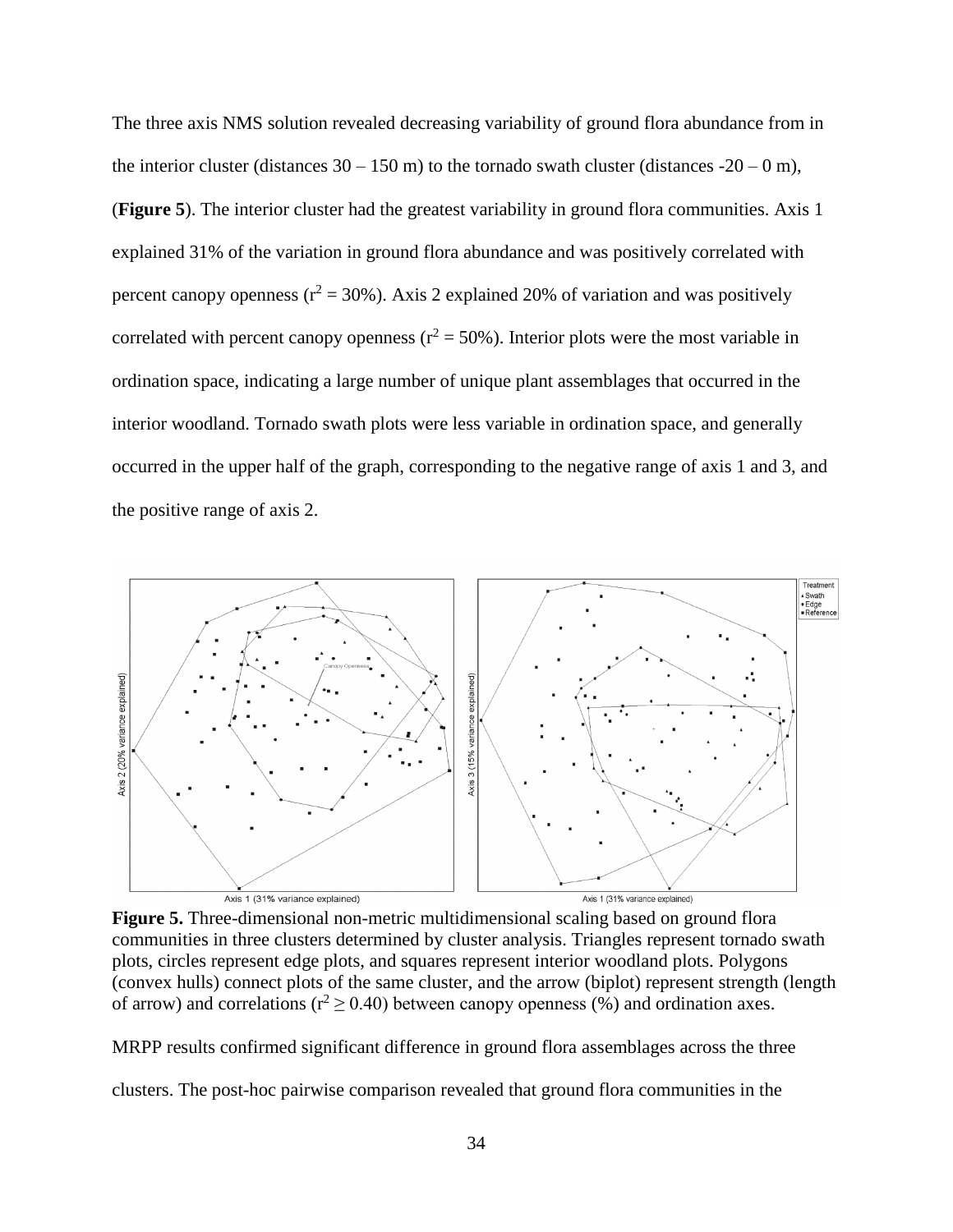tornado swath were significantly different from ground flora communities in the interior woodland ( $p < 0.001$ ). However, ground flora communities in the edge were not significantly different from communities in the tornado swath ( $p = 0.063$ ) nor communities in the interior woodland ( $p = 0.051$ ).

Indicator species analysis for ground flora revealed 15 indicator species of the tornado swath, 0 of the edge, and 0 of the interior woodland. Of the 15 indicators of tornado swath, four were woody and included *Pinus palustris*, *Liquidambar styraciflua*, *Hypericum hypericoides*, and *Rhus copalinum*. The remaining 11 indicator species were herbaceous and included *Acalypha* spp., *Conyza canadensis*, *Euphorbia pubentissima*, *Eupatorium rotundifolium*, *Lespedeza hirta*, *Oxalis* spp., *Pityopsis graminifolia*, *Poacaea* spp., *Rubus* spp., *Solidago altissima*, and *Symphiatrichum* spp. (**Table 2 and 3**). *R. copalinum* had the greatest indicator value (IV, 51.3), followed by *Syphiatrichum* (IV = 48.8) and *P. palustrus* (IV = 46.7).

### **3.5 EI on abiotic variables**

Edge influence on coarse woody debris volume and density, and snag density was not significant (**Figure 1**). However, the tornado swath contained significantly greater volume and density of CWD. We documented a significantly greater CWD volume from  $-20 - 0$  m and greater CWD density from -20 – -10 m. No significant difference was recorded in snag density from the edge to interior gradient. *Pinus palustris* was the most abundant CWD species, occurring at all distances from the edge. Logs accounted for 56% of all CWD documented, followed by snags, which accounted for 24% of CWD. We recorded 85 snags, in which 30 (40%) were *Cornus florida* and 25 (30%) were *Pinus palustris*. Of all snags recorded, 80% occurred at distances > 20 m from the edge. The opposite trend was documented with downed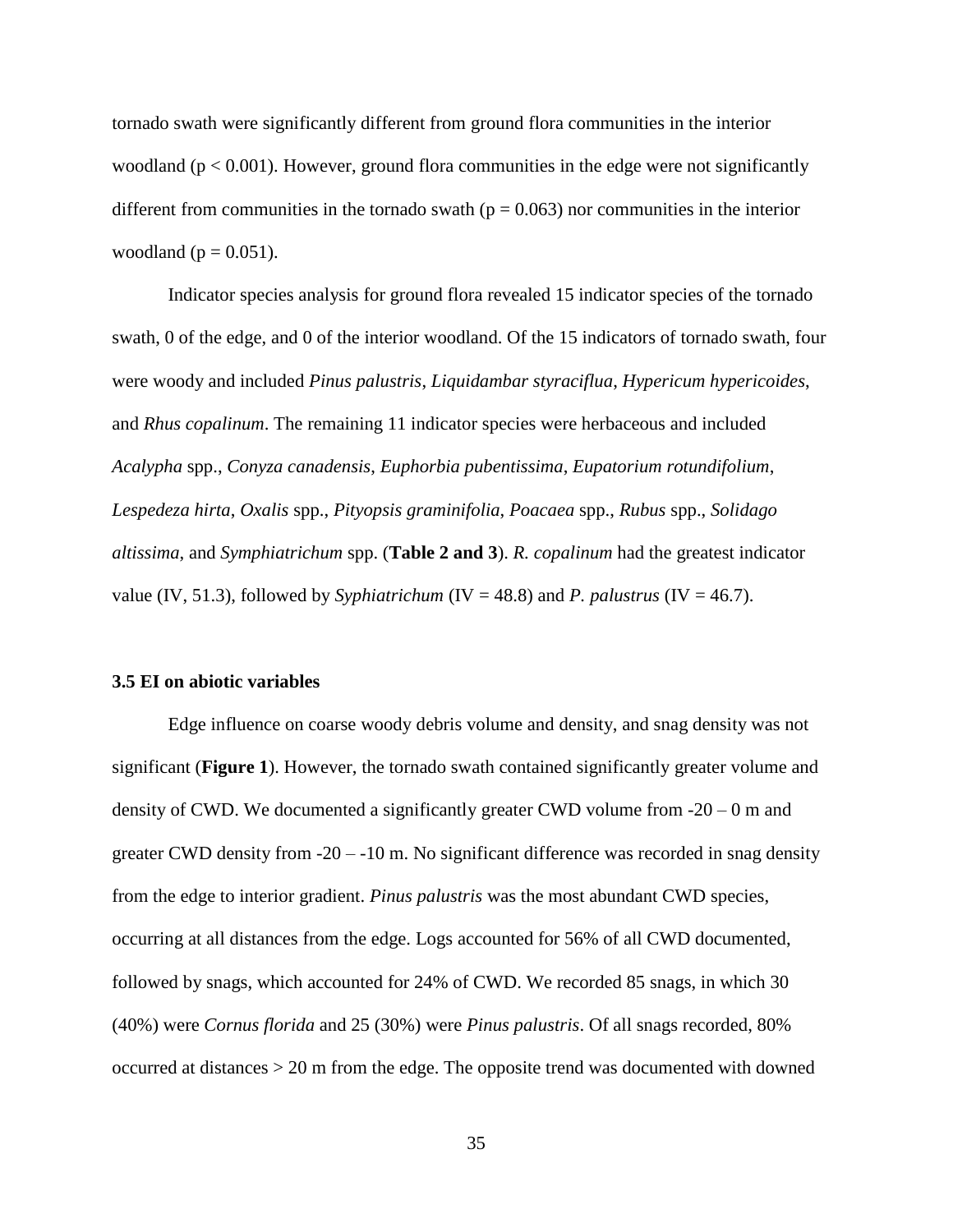CWD (logs and uproots), in which  $68\%$  occurred from  $-20 - 40$  m. Edge influence on light structure was significantly positive from the edge-to-interior gradient (**Table 1**). We noted significantly higher percent canopy openness from  $-20 - 70$  m into the interior woodland. Canopy openness ranged from 58%  $\pm$  14 in the tornado swath to 22%  $\pm$  4 in the interior woodland and showed a decreasing trend from the edge-to-interior gradient. Ground surface substrate cover exhibited minimal edge influence. *Pinus* litter experienced a significant negative edge influence from  $-20 - 8$  m into the interior. Conversely, the category "other litter" and bare mineral soil exhibited no significant edge influence.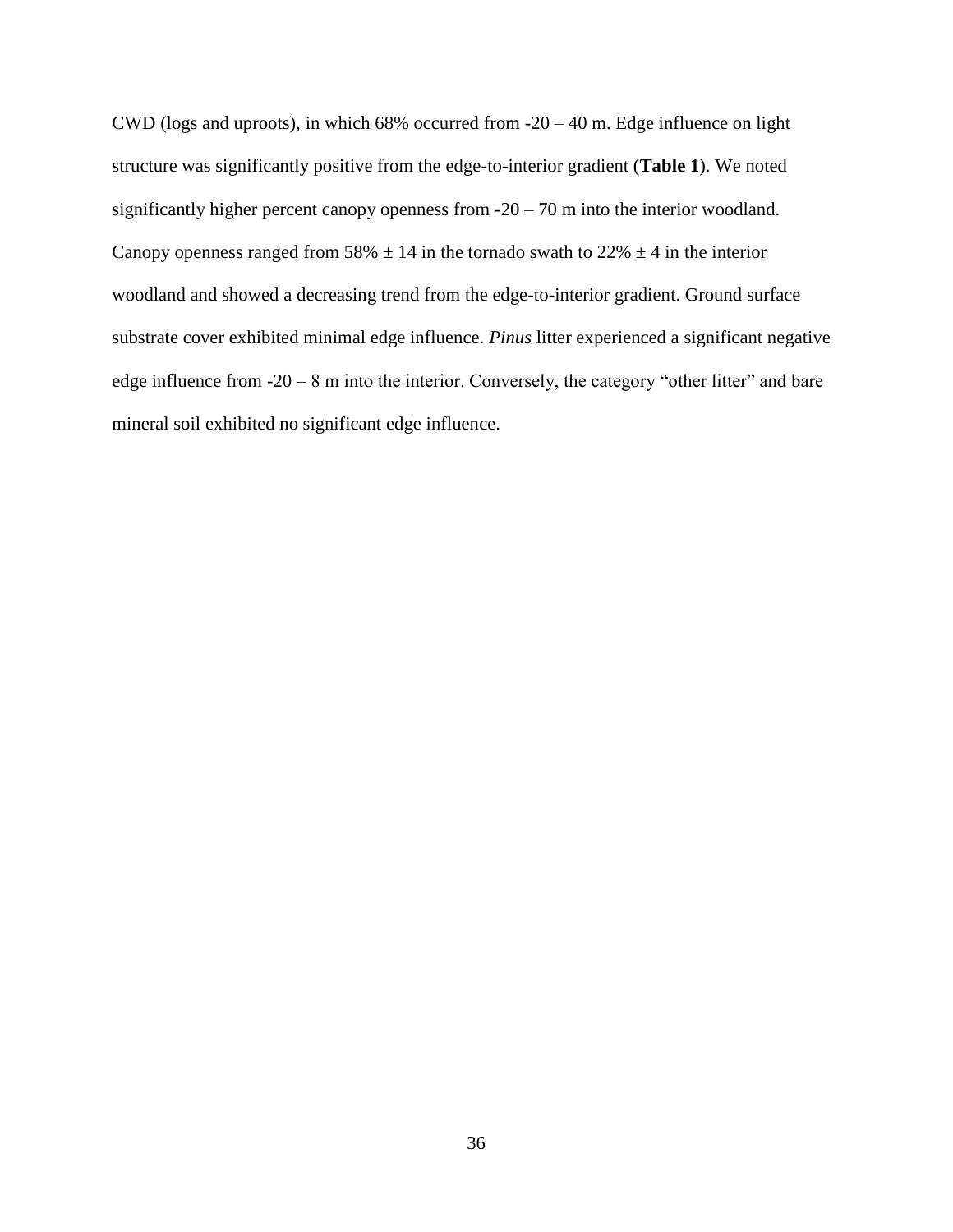#### 4. DISCUSSION

## **4.1. Depth of edge influence**

Edge influence on *Pinus palsutris* woodland composition and structure was significant. Both positive and negative magnitude of edge influence was recorded for response variables. Overstory compositional diversity and structure experienced a negative edge influence (reduced values at the edge). Compositionally, the overstory interior forest was more diverse than the edge, which may be attributed to the higher probability of overstory mortality at the edge during and after disturbance (Matlack 1994). In the interior woodland, shade tolerant and latesuccessional tree species have the ability to recruit and persist in the midstory. At the edge, early successional and ruderal species typically dominate as a response to increased light availability (Murcia 1995). Early successional species at the edge of the tornado swath did occur, but many were stump sprouts, which likely indicated establishment prior to disturbance (i.e. *Liquidambar styraciflua*). Although results indicated that overstory diversity was lower up to 150 m into the woodland, only significant EI was recorded from the edge to 10 m into the woodland. Most edge research lacks quantification of overstory compositional diversity along the edge-to-interior gradient. Edge influence on overstory structure, and understory composition and diversity are often most frequently analyzed. Also, many studies quantify edge influence on response variables as a function of time since edge formation (Harper and McDonald 2002, Dupuch and Fortin 2013, Harper et al. 2015), and edge influence on response variables as a function of edge orientation (Chen et al. 1992, Prieto et al. 2014, Dabros et al. 2017), but lack insight on successional trajectories, or how overstory composition responds to edge formation. Overstory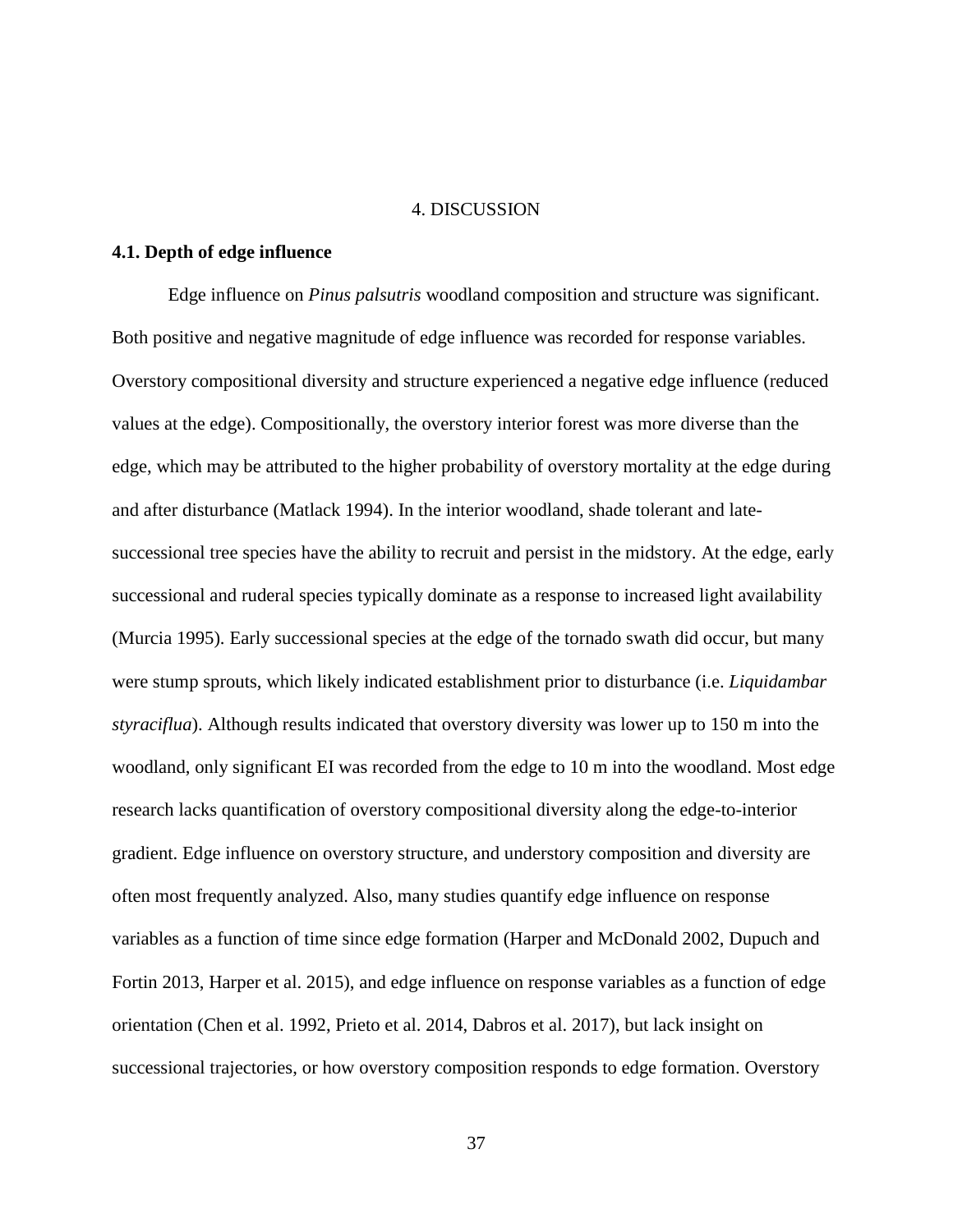response may not be as immediately evident after edge formation as understory change, but the overstory should eventually respond to changes in abiotic conditions at the edge with time since disturbance. Relative to the interior woodland, the low diversity at the edge is also a function of significantly less trees than that of the interior. A gradient of low to high overstory diversity was indeed documented on overstory compositional diversity, with low diversity in the tornado swath (as a function of high overstory mortality) and increasing diversity from the edge to the interior woodland. We hypothesize that, until saplings in the tornado swath stratify into the canopy, overstory richness and diversity will remain lower than that of the interior.

Although edge influence on overstory compositional diversity has been little researched, edge influence on overstory structure has been well documented in an abundance of forest and edge types (Harper et al. 2005, Broadbent et al. 2013). We documented a negative edge influence on overstory structure up to 70 m into the interior woodland. Height diversity experienced the greatest structural edge influence (70 m), and basal area and tree density experienced a negative edge influence of 10 m into the interior woodland. The reduction in structural attributes indicates that the tornado not only had immediate impact on woodland structure, but also residual impacts (secondary responses). Secondary responses include delayed overstory mortality, damaged individuals, recruitment of new stems into the canopy, and vulnerability to pests (Harper et al 2015). Decreased overstory density and basal area at the edge of forest fragments have been documented in other studies (sensu Chen et al. 1992, Oosterhoorn and Kapelle 2000, Harper and McDonald 2002, Harper and McDonald 2015).

The horizontal distribution of basal area over the edge-to-interior gradient as quantified by the Gini Coefficient showed no significant edge influence. The GC has been used to effectively differentiate stands of different horizontal structures (i.e. even aged vs. uneven aged;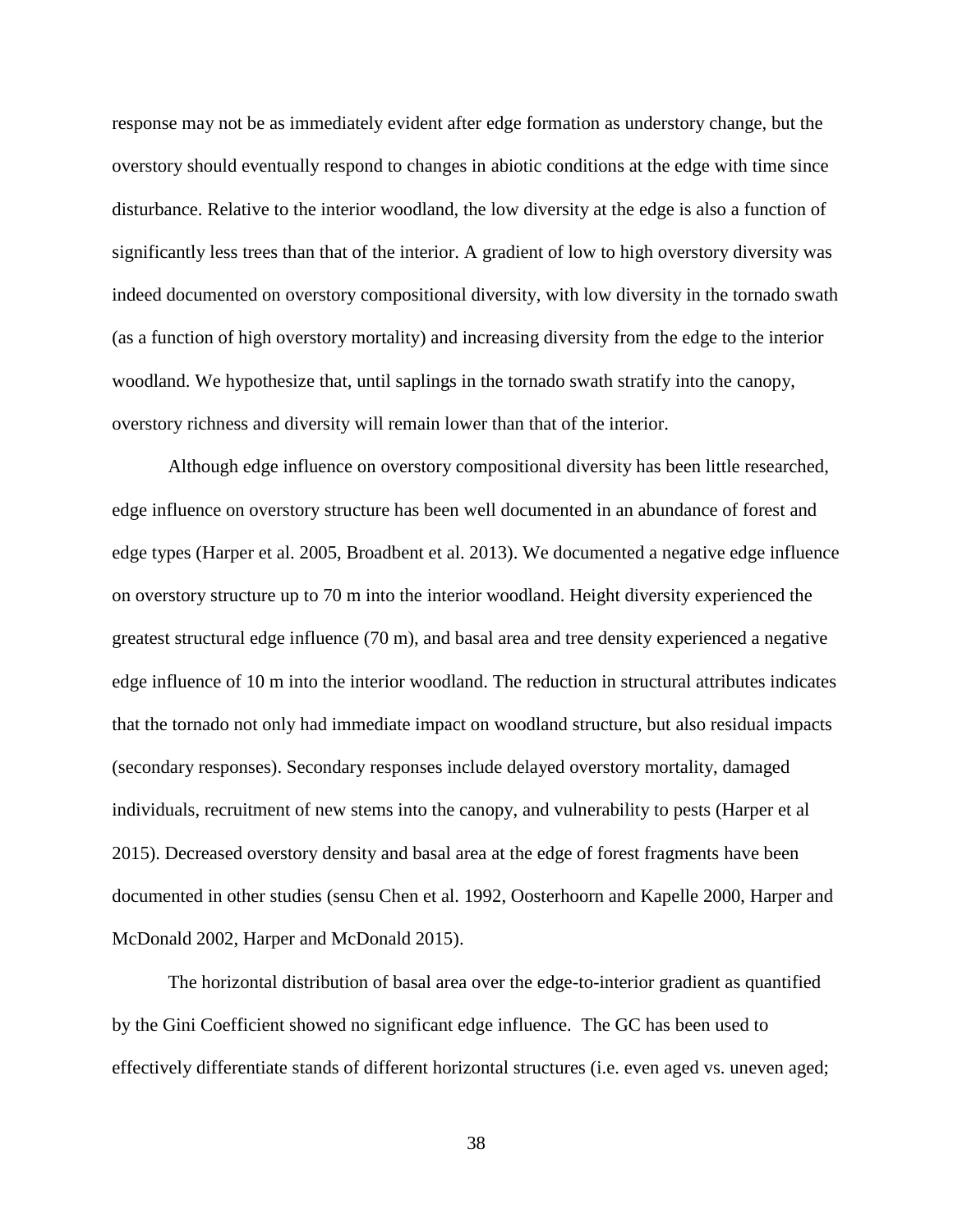Peck et al 2014). Accordingly, the GC was not significantly different at any point along the edge to interior gradient. Basal area was more evenly distributed in the tornado swath and edge than the interior woodland. However, the interior woodland had a relatively low GC compared to Peck et al. (2014), who found that uneven aged stands reveal a relatively high GC compared to even aged stands. For comparison, the GC of the interior woodland was 0.25 and was 0.15 at the edge, with both values characteristic of even-aged stands. The lower GC at the edge could be attributed to overstory mortality of a wide range of size classes. We would expect the absence of primary and secondary mortality in the interior woodland to increase the GC, with more individuals with a higher variability in basal area. However, we contend that both the edge and interior were even-aged because the GC was not significantly different between the edge and interior woodland.

The tornado created edge had a similar influence on vertical complexity as quantified by Shannon height diversity. Height diversity was greatest in the interior woodland, which contained a greater density of trees in sub-canopy positions. We recorded more shade tolerant individuals in the interior forest (i.e. *Vaciunium arboreum*, *Cornus florida*) that likely increased vertical complexity. Managers are increasingly prioritizing structurally complex forests with variability in horizontal and vertical structure. Our results indicated that the edge ecosystems in woodland forest structure are indeed less complex than interior in terms of live overstory structure. However, no significant EI was recorded on CWD structure, which is an important characteristic of structurally complex systems (McElhinney 2005). Snag density, log volume, and log density all showed no significant edge influence. One possible explanation for this could be attributed to stochastic gap-scale disturbances, which are commonly caused by pest outbreaks or strong wind events. Although we noted high mortality in the tornado swath and at the edge,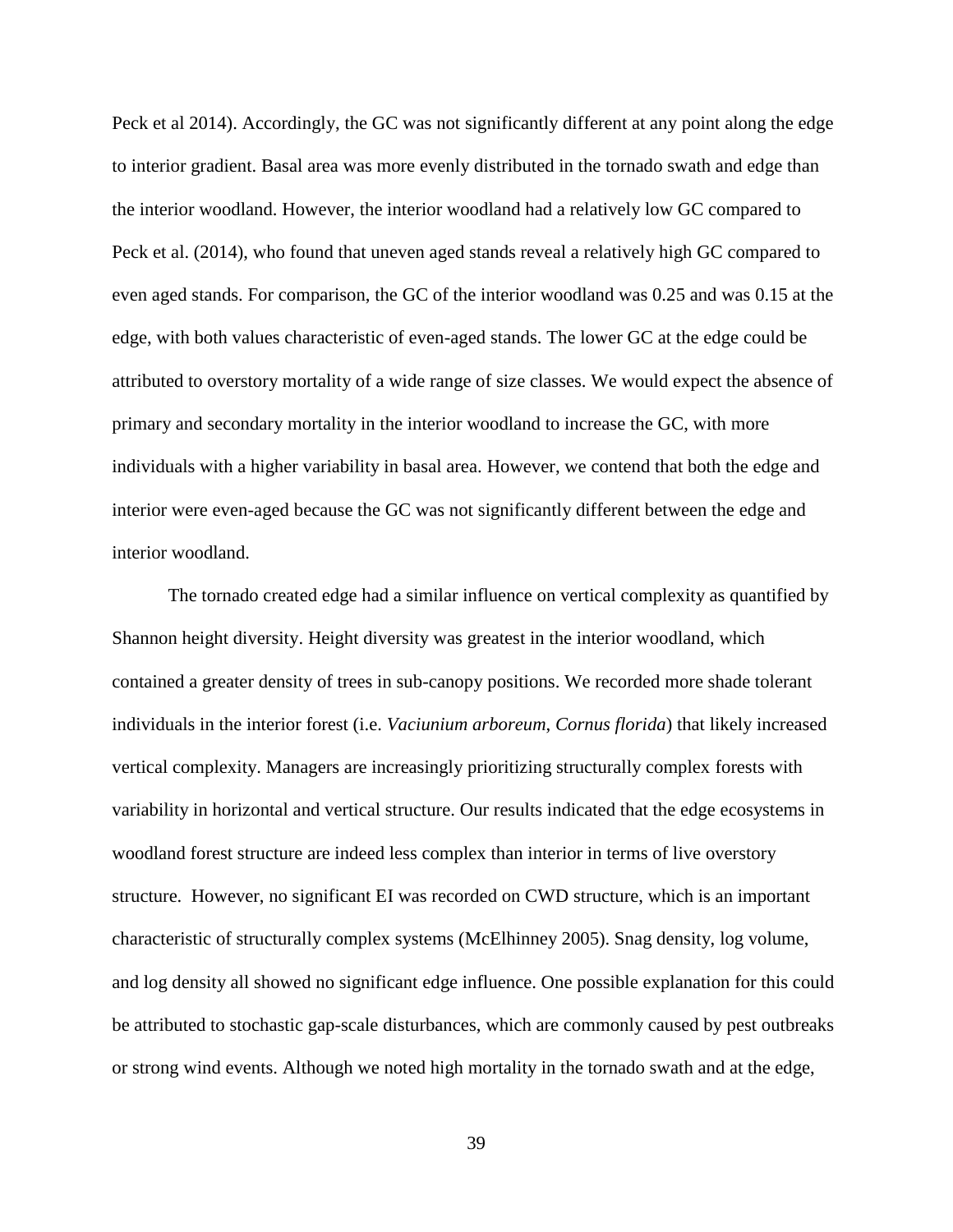canopy gaps in the interior were encountered in sampling because of their abundance on the landscape. Canopy gaps form by the death of one or a small cluster of overstory individuals (Runkle 1985). Canopy gaps are subject to some degree of edge influence on the surrounding intact forest, depending on the size and orientation of the gaps. Canopy gaps have also been found to occur more frequently in close proximity to the edge of intact forests (Camargo and Kapos 1995). We attribute the absence of EI on CWD to stochastic background disturbance in the forest interior. In fact, snag density increased with greater distance from the edge, likely indicating that snags that occurred on or near the edge were blown down from increased exposure to stronger winds at the edge. Analysis of CWD by decay class also revealed nonsignificant EI, but we did record a greater density of CWD in advanced stages of decay (i.e. DC III  $&$  IV) in the interior woodland, and a greater density of CWD that experienced less decay (i.e. DC I & II) at or near the edge  $(-20 - 20 \text{ m})$ . These results may indicate a delayed secondary edge response to the tornado, such a snag blowdown at the edge as a result of exposure to more harsh conditions.

#### **4.2 Influence on ground flora communities**

In general, edge influence on ground flora communities was positive, with higher diversity and richness in the tornado swath and at the edge. For all ground flora species, the positive edge influence was mostly evident from 20 m into the tornado swath to 18 m into the interior. Although Shannon diversity and cover showed significant but minimal edge influence, increased herbaceous richness did penetrate relatively deep into the interior woodland. High herbaceous richness has been well documented in *P. palustris* woodland ecosystems (Kirkman and Gienke 2017), with Asteraceae, Poaceae, and Fabaceae among the families with the highest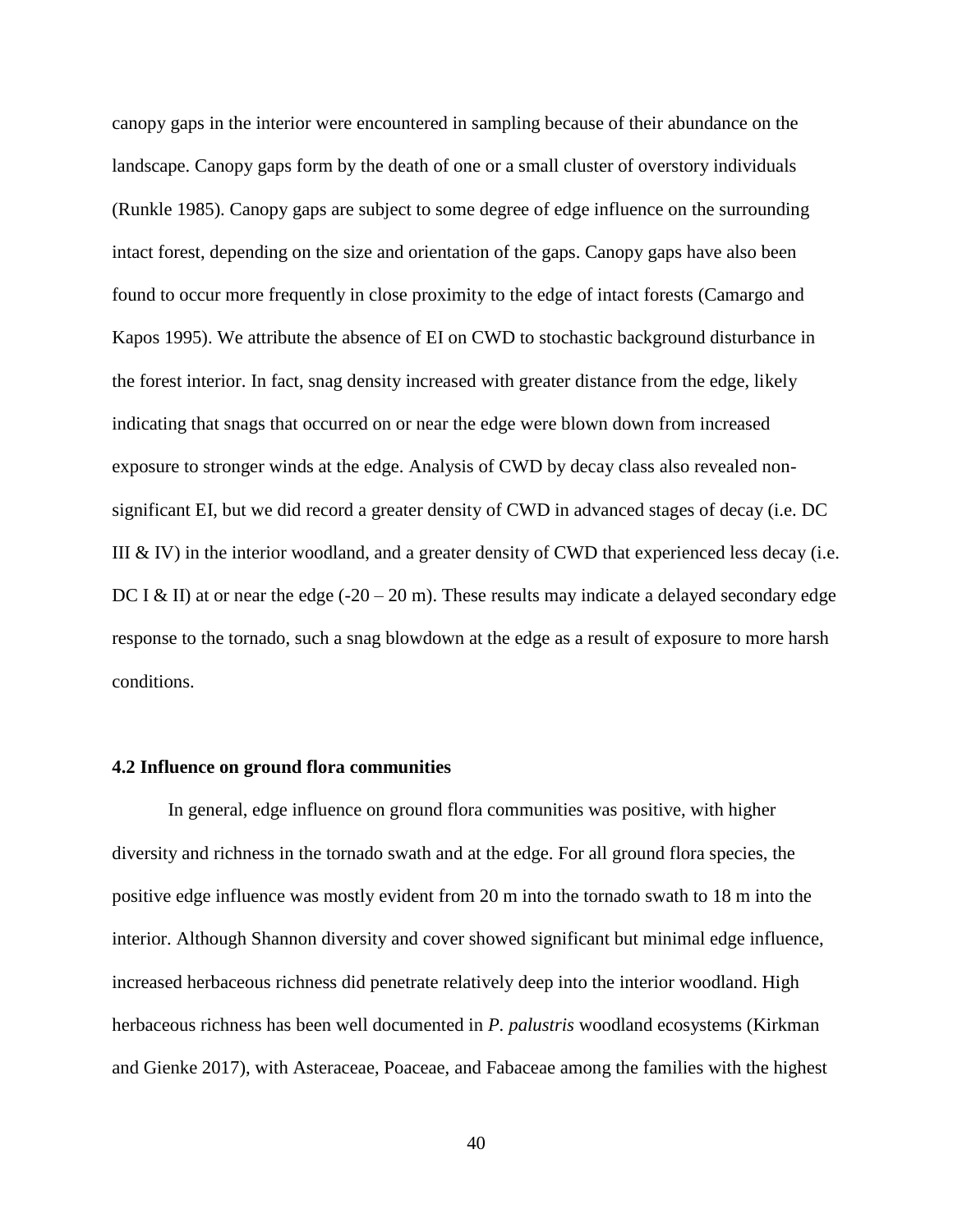number of rare species. With the addition of disturbance, micro-habitats associated with pit-andmound topography and CWD accumulation increase niche space for unique species assemblages. Catastrophic wind disturbance has been found to increase herbaceous diversity and richness in *P. palustris* woodlands (Kleinman et al. 2017). Results from this study indicated that total herbaceous richness, cover, and diversity were all significantly higher in the tornado swath (-20 – 0 m) than in the reference woodland, with species richness experiencing the most EI.

The ground flora of edges of forests fragments are typically compositionally distinct from the adjacent forested and non-forested areas, depending on the steepness of the microclimatic gradient at the edge, and successional stage of the edge (Alignier et al. 2014), among other factors. We used cluster analysis, NMS, and the MRPP post-hoc test to visualize edge influence in ordination space and determine that the ground flora assemblages at edge of the tornado swath were not statistically different from those of the interior woodland or the tornado swath. This result confirmed the hypothesis ground flora communities were influenced by the tornado swath and the interior woodland. Although ground flora of the tornado swath was compositionally distinct from the interior forest, we hypothesize that the edge was influenced by the tornado swath as well as the intact forest. Although less understood than edge influence, forest influence is the influence of the intact forest on the adjacent disturbed forest. (Baker et al. 2013). We contend that the ground flora composition at the edge consists of a matrix of species that occurred in the tornado swath and in the interior woodland. The NMS graph visually confirmed the transition of ground flora communities from the tornado swath to the interior. Visually, the plots in the tornado swath were less variable in ordination space relative to the interior plots. The high amount of variability in the interior forest can likely be attributed to (1) woodland light structure, (2) gap-scale disturbance, and (3) topographic variability. Woodlands contain fewer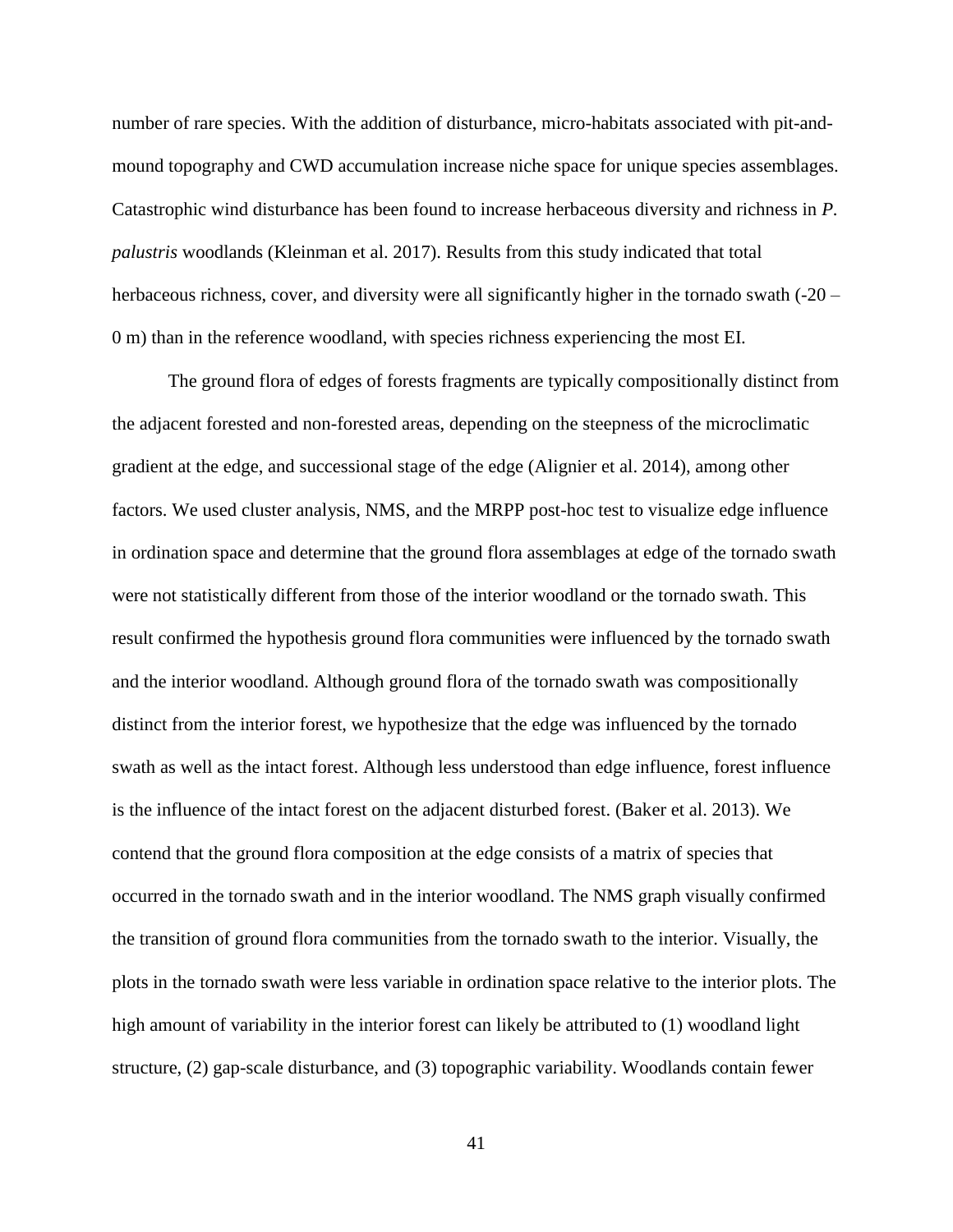trees ha<sup>-1</sup> and basal area ha<sup>-1</sup> than forests, which allows more light penetration through the relatively open canopy. Gap-scale disturbances were also frequently observed and were hypothesized to be caused by pests outbreaks, evident by clusters of snags, or other stochastic wind events. Gap-scale disturbances inherently allow for greater light penetration in the understory. For example, the outlying plots in the NMS graph, specifically the plot in the topmiddle of the graph had the highest snag density in the study, which explains its location close to the swath plots in ordination space (**Figure 5**). We also attribute the variability in ground flora communities to topographic variability in the study site (Shankman and Hart 2007). The region is highly dissected as a result of sand formations that support steep slopes (Fenneman 1938). The combination of these three factors contributed to the high variability in ground flora communities observed in the interior woodland.

Whereas the interior woodland was more variable in ground flora communities, we contend the tornado swath was less variable because of more homogenous conditions. We hypothesize that a particular group of species well adapted to the relatively harsh conditions of the tornado swath were able to outcompete other species found in the interior, thus the edge contained both early successional, disturbance adapted species found in the swath and interior species common to restored *P. palustris* woodlands. Indicator species analysis identified 15 species that were significant indicators of the tornado swath cluster. Of the 15 species identified, six were among those that were disturbance obligate and have been confirmed to occur in disturbed *P. palustris* woodlands by Kleinman et al. (2018). These disturbance-adapted species included *Conyza canadensi*, *Eupatorium rotundifolium*, *Liquidambar styraciflua*, *Oxalis*, *Rhus copalinum*, and *Rubus.* The remaining nine indicator species had been documented in undisturbed *P. palustris* woodlands, but were found to have a higher abundance in the tornado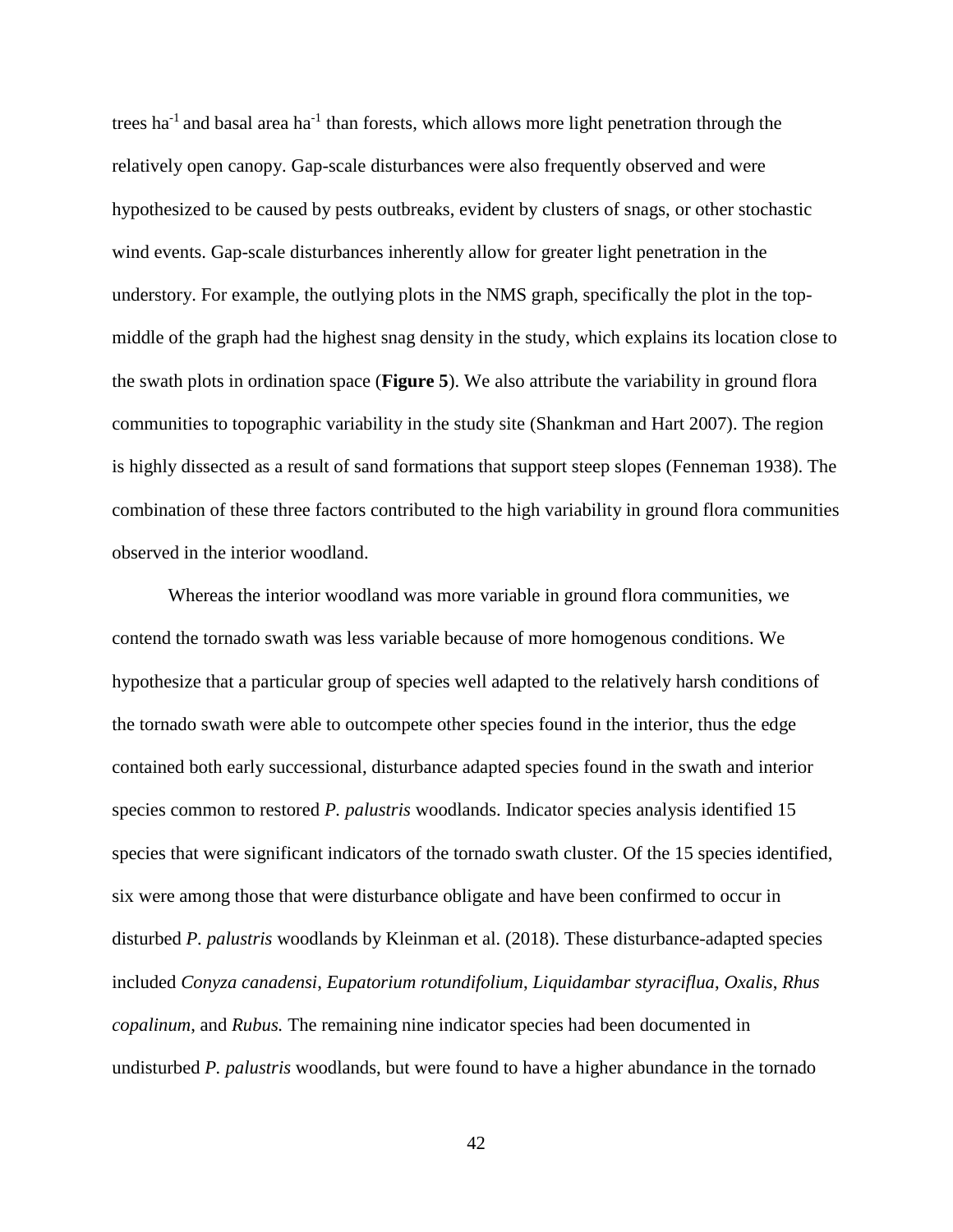swath cluster in this study. We hypothesize that the increased light availability, CWD, and pitand-mound microtopography that occurred in the tornado swath was more conducive to higher abundances of these species. We hypothesize that no indicator species were identified in the interior forest cluster because of the high variability in ground flora communities as previously discussed. The relatively high biophysical variability was conducive to conditions that led to no one species having a significantly greater abundance than another. Since ground flora communities at the edge were not significantly different from the interior or swath clusters, no species had significantly greater abundances to warrant indication of the edge ecosystem.

Edge influence on individual ground flora taxa was minimal, with few species experiencing identifiable trends from the edge-to-interior gradient. *Rhus copalinum* experienced edge influence from  $-20 - 2$  m, which corresponds to increased light availability for this disturbance-adapted, early successional species. One particularly notable species that experienced positive edge influence was *Pinus palustris*. *Pinus palustris* seedlings had a significantly higher density up to 22 m into the interior forest. *Pinus palustris* is known to be a shade-intolerant species (Pecot and Jack 2017). Common to *P. palustris* woodland ecosystems are hardwood midstories that reduce understory light availability necessary *P. palustris* seedling establishment. Edge influence on understory light availability was significantly positive, with a greater amount of light able to reach the understory up to 70 m into the interior. The increased light as a result of edge formation likely created a conducive environment for *P. palustris* seedling regeneration and establishment. Thinning operations are commonly utilized to improve growing conditions for desirable trees, with increased seedling germination as a consequence of decreased overstory density and basal area (Harrington 2011). We contend that the decreased basal area and tree density as a function of edge was similar to thinning, which increased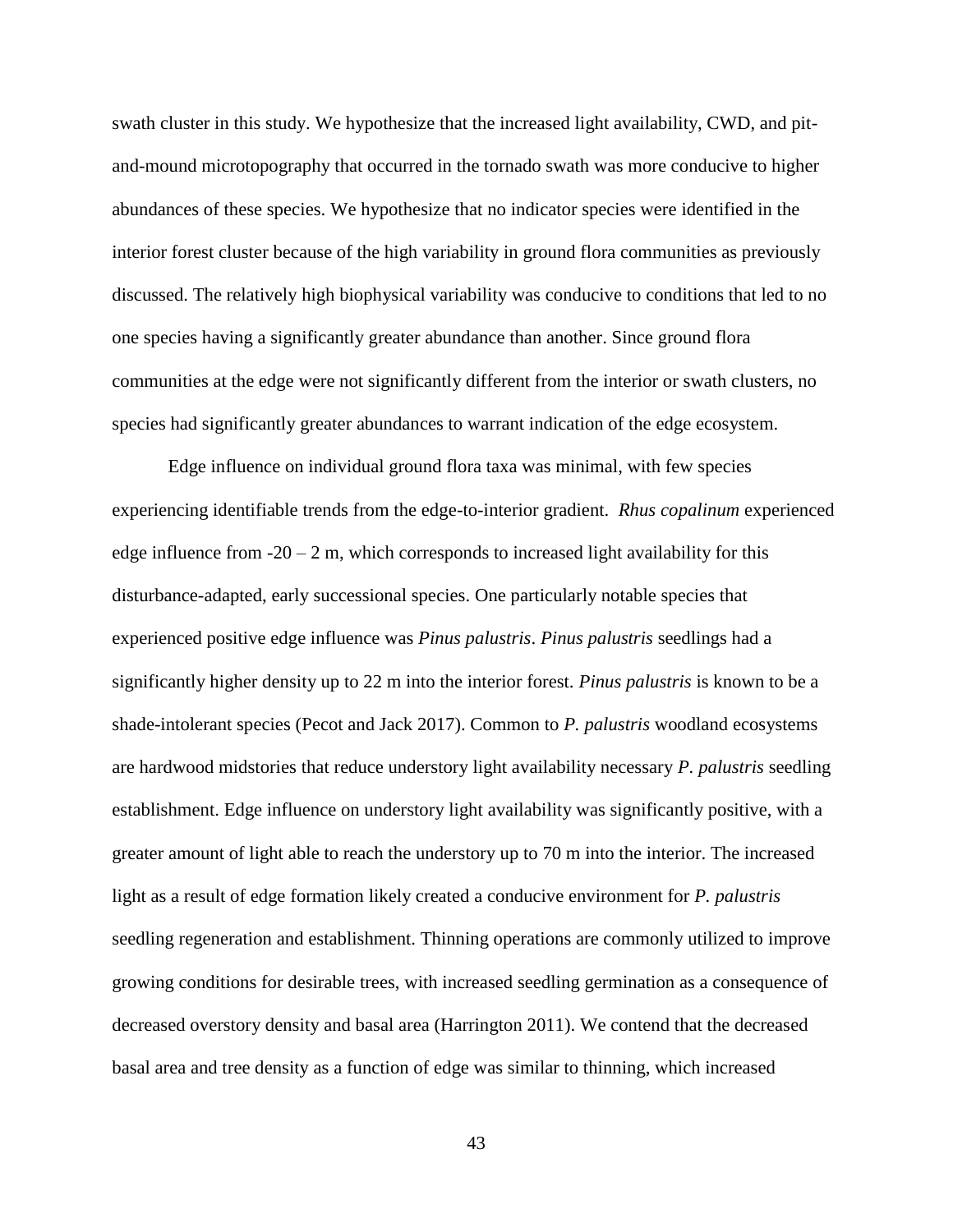favorable conditions for *P. palustris* seedling establishment. We hypothesize that the residual individuals that survived the tornado, which were majority *P. palustris*, supplied seed for regeneration at the edge and in the tornado swath. Seed dispersal of *P. palustris* has been found to be no more than approx. 33 m from source overstory individuals (Croker and Boyer 1975). The survival of vigorous overstory *P. palustris* allowed seed deposition to occur in favorable conditions for *P. palustris* establishment, compared to conditions in the reference woodland. The residual overstory individuals were also effective in producing adequate fuel to ensure the efficacy of fire in the reduction of non-desirable, fire intolerant saplings. We contend the fire was indeed effective as evidenced by the reduced number of saplings three months post-fire. Kleinman et al (2017) noted an abundance of saplings three years-post fire, which was thought to reduce the probability of *P. palustris* establishment.

### **4.3 Edge influence on woodland structure**

Edge influence is a well-documented process with broad ecological applications. However, a paucity of research has quantified edge influence on woodland forest structures. Woodlands are typically less light limited than forests, which likely affected the distance magnitude of edge influence when compared to other forests types. To our knowledge, DEI of canopy openness is among the greatest distance recorded among most other edge studies. Matlack (1993) suggested that abiotic variables commonly measured to quantify edge influence, such as air temperature and soil moisture, were a function of light availability. Light structure along the edge-to-interior gradient has been quantified with the use of various methods, but reported maximum DEI estimates of light structure has not been found to exceed 40m. (Brothers and Spingarn 1992, Matlack 1993, Gehlhausen et al. 2000, Marchand and Houle 2006).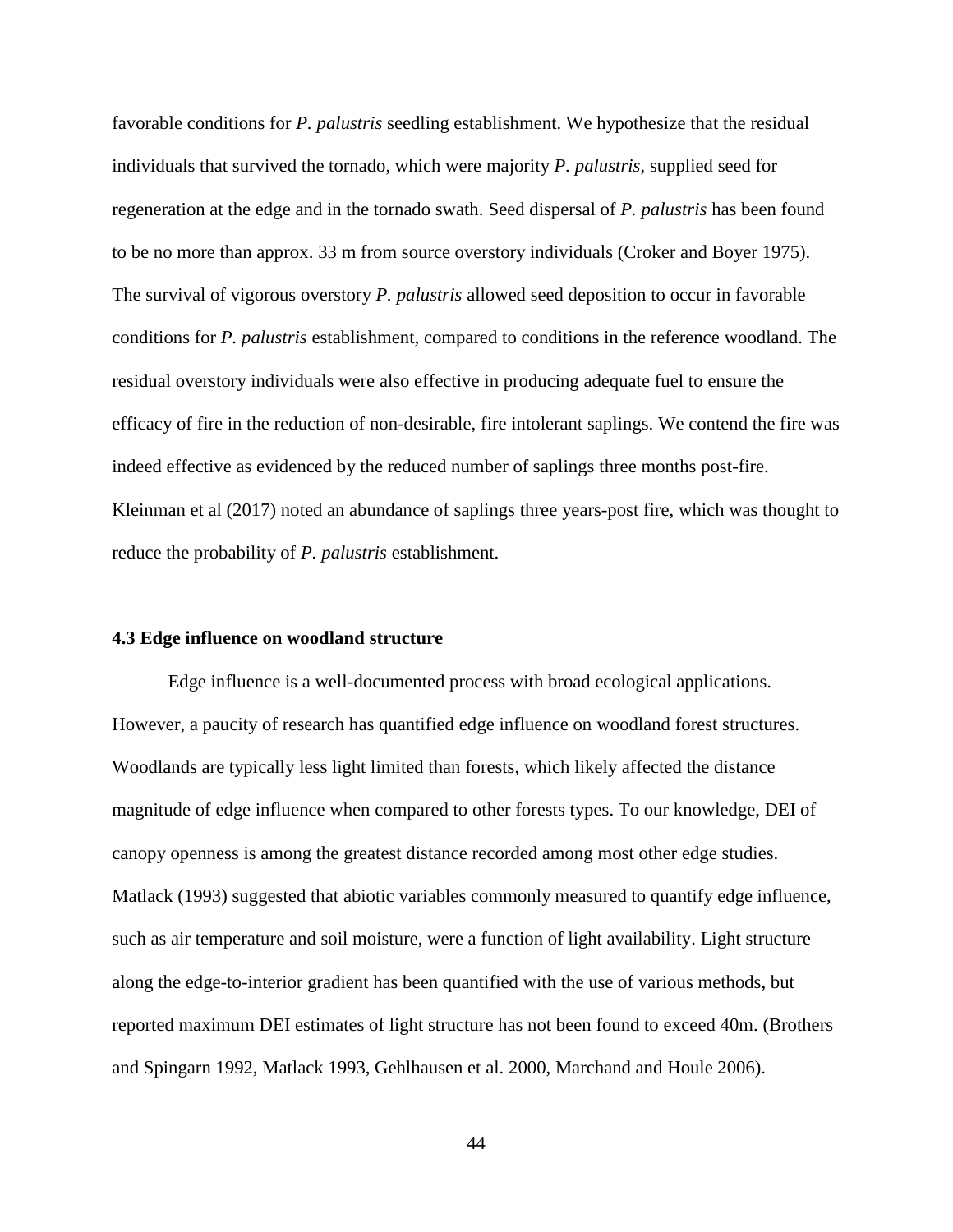However, we did not note a corresponding increase in herbaceous cover and diversity corollary to increased light availability. We attribute this to two potential explanations: (1) the MEI on canopy openness was among the lowest of any quantified biotic or abiotic variable analyzed for EI, and (2) the increased abundance of *pinus* litter from the edge-to-interior gradient. Although canopy openness was significantly higher from  $-20 - 70$  m compared to the interior woodland, MEI was relatively low from  $20 - 70$  m ( $< 0.2$  MEI), and was well below the mean MEI of canopy openness in the studies reviewed by Harper et al. (2005). An increase in *pinus* litter also may have inhibited herbaceous regeneration and prevented growth of abundant forbs and graminoids (Harrington and Edwards 1999, Barefoot et al. 2019).

Abruptness of created edges is often related to the amount of tree mortality as a consequence of disturbance severity (Franklin et al 2015). Higher tree mortality in the disturbed area may affect the abruptness of the forest edge. The structural contrast between the forested and non-forested area is of a higher MEI with increased disturbance severity (i.e. more overstory mortality). The tornado was indeed catastrophic in severity but did not cause complete overstory mortality. Although we noted a distinct edge on the areal imagery and in the field, the residual overstory individuals in the tornado swath likely affected the distance and magnitude of edge influence. For example, McIntire and Fortin (2006) found that overstory mortality was greater following severe wildfire (89% overstory mortality), compared to *Dendroctonus ponderosae* (mountain pine beetle) outbreak (43% overstory mortality), which affected the abruptness of the natural edge, with residual overstory individuals affected estimates of DEI and MEI. Although overstory mortality in the disturbed area affects the structural attributes of the edge-to-interior gradient, post-disturbance management of the disturbed area also affects the successional pathways of the edge. Chabrerie et al (2013) found that edges were more abrupt when the non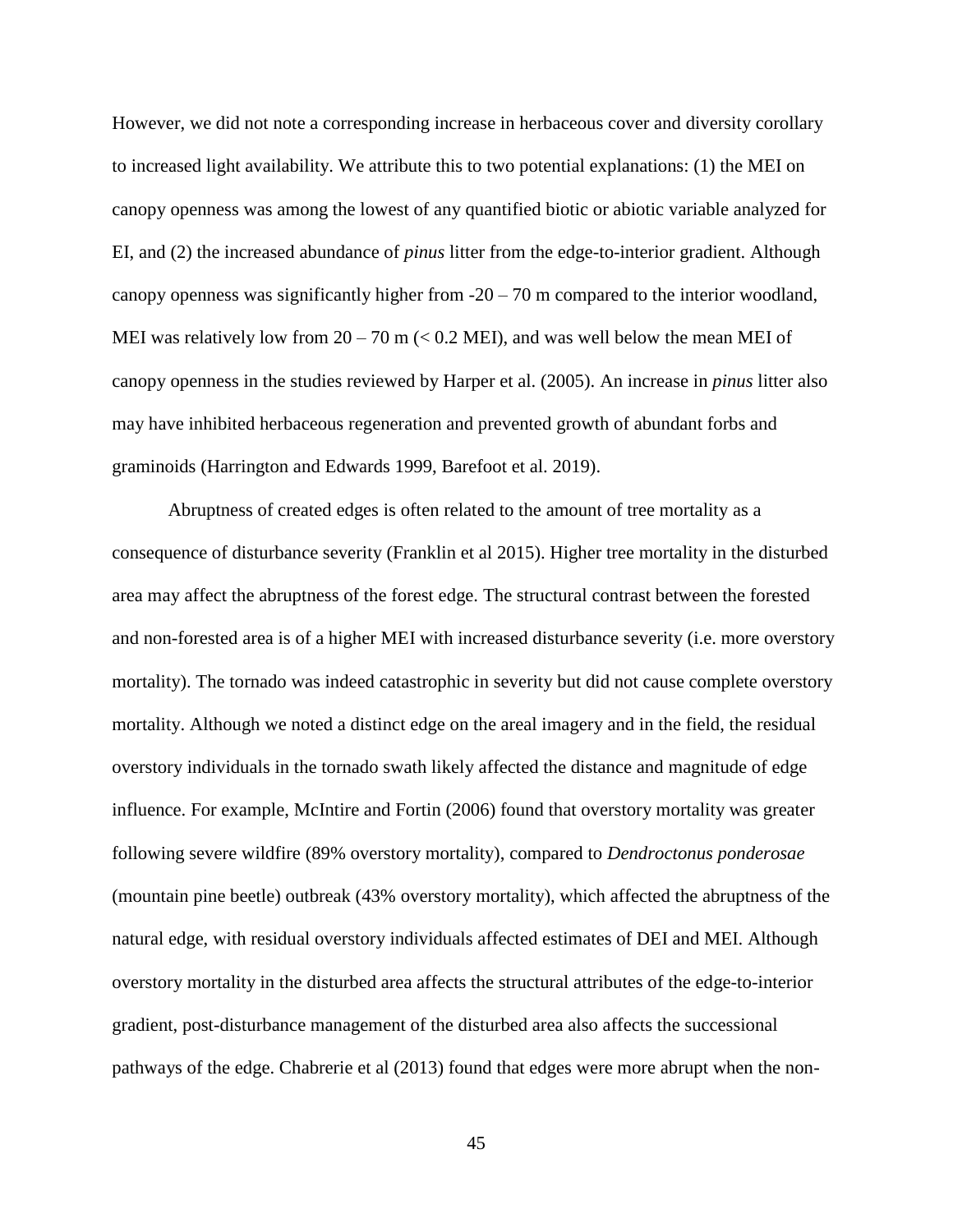forested area was intensively managed for agricultural purposes. Our results indicate that MEI will decrease as DEI will increase as saplings and smaller trees recruit into larger size classes in the tornado swath, and the overstory begins to stratify.

In fact, we hypothesize that the edge is expanding into the tornado swath, which commonly occurs on unmaintained edges (Harper *et al.* 2005). The frequent use of prescribed fire every 2–5 years, with adequate fuels for consumption, likely prevents edge sealing by topkilling hardwood saplings and promoting *P. palustris* establishment and recruitment. As the overstory begins to stratify into the newly formed canopy, edge influence should dissipate, and forest influence on the tornado swath will likely occur. I contend that forest influence on the disturbed tornado swath is already occurring, as evidenced by negative DEI estimates. Forest influence is broadly defined as the influence of mature, undisturbed forests on disturbed areas (Keenan and Kimmins 1993, Baker et al. 2013). Forest influence has broad implications for seed dispersal, microclimatic gradients, and establishment facilitation (Baker et al. 2013). Our results indicated forest influence on sapling density, diversity, richness, and seedling density. Forest influence on sapling diversity and richness was 10 m into the tornado swath, whereas  $0 - 10$  m into the tornado swath was not significantly different in regard to sapling density, diversity, and richness when compared to the reference woodland. Seedling density experienced the same forest influence as saplings. However, edge influence on woodland structure and composition remained the predominant ecological process. With time, we would expect to see a decrease in distance and magnitude of edge influence, and an increased distance and magnitude of forest influence.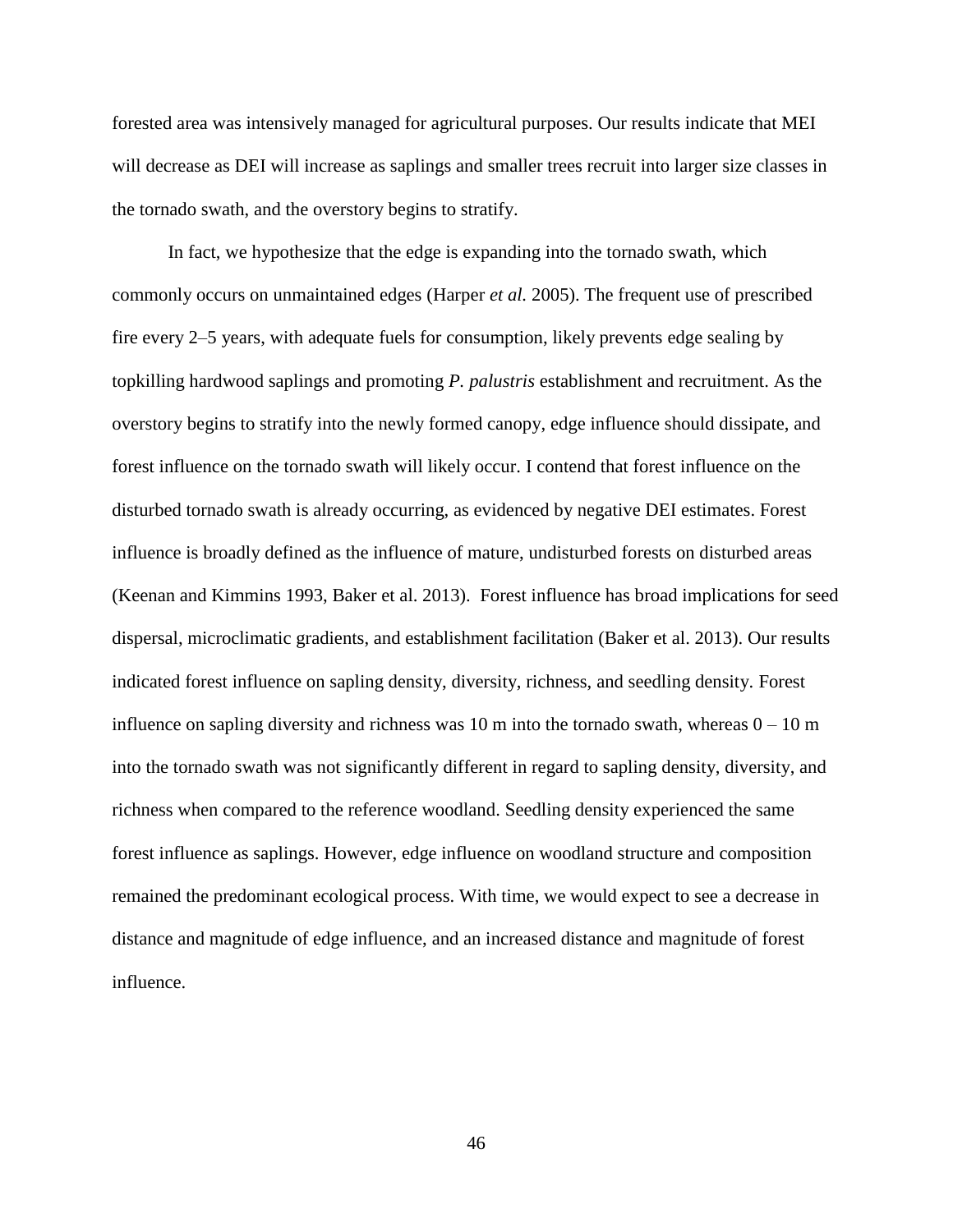#### **4.4 Management implications**

For managers who intend to increase ground flora richness and diversity to enhance ecosystem services, results from this study indicate that tornado created edges were conducive to increased ground flora richness and diversity. However, the interior woodland contained more variability in ground flora assemblages relative to the edge and tornado swath. This result can partially be explained by habitat heterogeneity in the interior woodland. Although the edge was influenced by biotic and abiotic conditions from the interior and the tornado swath, the interior had the highest ground flora variability because of an abundance of both canopy gaps and low light environments, as well as topographic and microsite variability. The relatively low variability in ground flora assemblages in the tornado swath was likely attributed to the homogenization of conditions, such as light availability. If biodiversity enhancement is a management goal, silvicultural entries into woodlands should maximize habitat heterogenization to increase variability in ground flora communities.

Forest edges and fragments have wide-ranging implications for wildlife and endangered species management. For example, The *Leuconotopicus borealis* Vieillot (Red-Cockaded Woodpecker, RCW) is an endangered species that requires the composition and structure of *P. palustris* woodland to serve as habitat for cavity excavation and foraging (Blanc and Walters 2008). *Leuconotopicus borealis* forages over large, contiguous tracts of open canopy, mature *P. palustris* woodlands (Smith et al. 2017). Edges in *P. palustris* woodlands may be detrimental to the RCW population for several reasons. If fire exclusion occurred, sapling density would be likely increase at the edge, particularly hardwood species. Hardwood midstory removal is commonly applied to restore habitat in for *L. borealis*. Edges also reduce the amount of contiguous foraging area by creating disjunct forest fragments. Although edge influence may be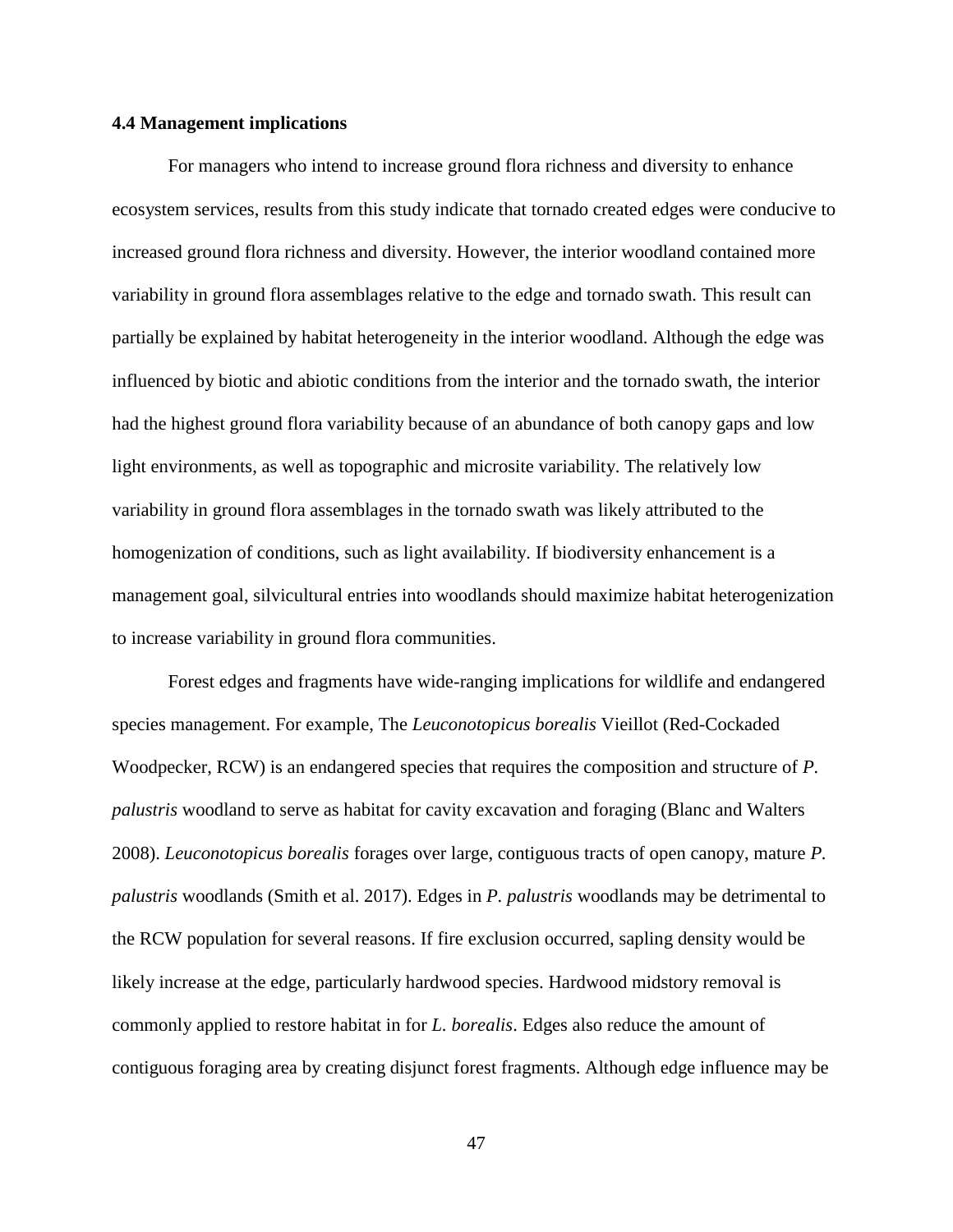detrimental to *L. borealis* population, other wildlife may benefit from edge creation and influence. Edges with increased sapling density offer alternate browsing locations, which may reduce browse stress in the interior forest for herbivore populations.

Natural disturbance-based silviculture is commonly implemented to enhance forest diversity and complexity and increase resilience to future disturbance. To emulate catastrophic tornado disturbance, we recommend variable retention harvesting, which would support *P. palustris* regeneration and establishment, and promote compositional and structural diversity with residual overstory individuals. With overstory retention, residual overstory *P. palustris* provide a seed source for regeneration and fuel to ensure the effectiveness of fire. It could also be argued that catastrophic wind events, such as tornadoes, that do not cause complete overstory mortality, create edges that are indeed beneficial to *P. palustris* regeneration. The increased light availability that resulted from the creation of the edge created microenvironmental conditions conducive to *P. palustris* establishment and recruitment. We believe that edge influence in this forest type is directly related to the ability of prescribed fire to reset understory and midstory communities. Because sampling occurred four months post-fire, we suggest continual monitoring of edge influence with time since fire. We hypothesize that lack of fire will likely lead to edge sealing, as hardwood saplings begin to compete for increased light at the edge. Prescribed fire is essential to mitigate detrimental edge influence and achieve management goals to restore *P. palustris* dominance in the tornado swath. However, the edge influence on structural complexity and compositional diversity of the overstory was negative. For managers who intend to manage for ecological services, such as increasing forest complexity and diversity, edges may initially have a negative influence on composition and structure, as was evident with negative overstory composition and structure metrics seven years post disturbance. In *P. palustris* woodland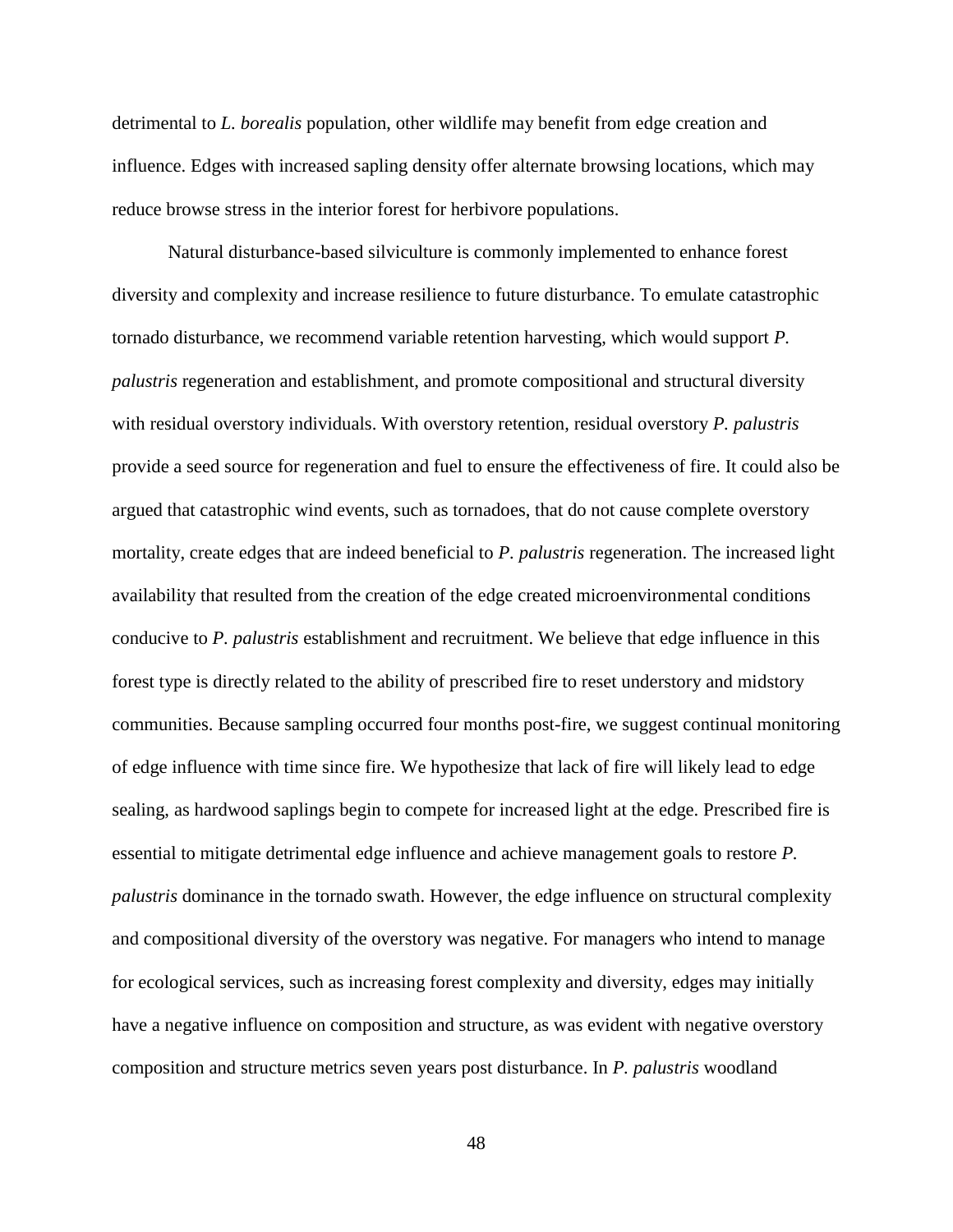ecosystems, we suggest maintaining a 70 m buffer around forest fragments to maintain interior woodland conditions and mitigate potential negative edge influence.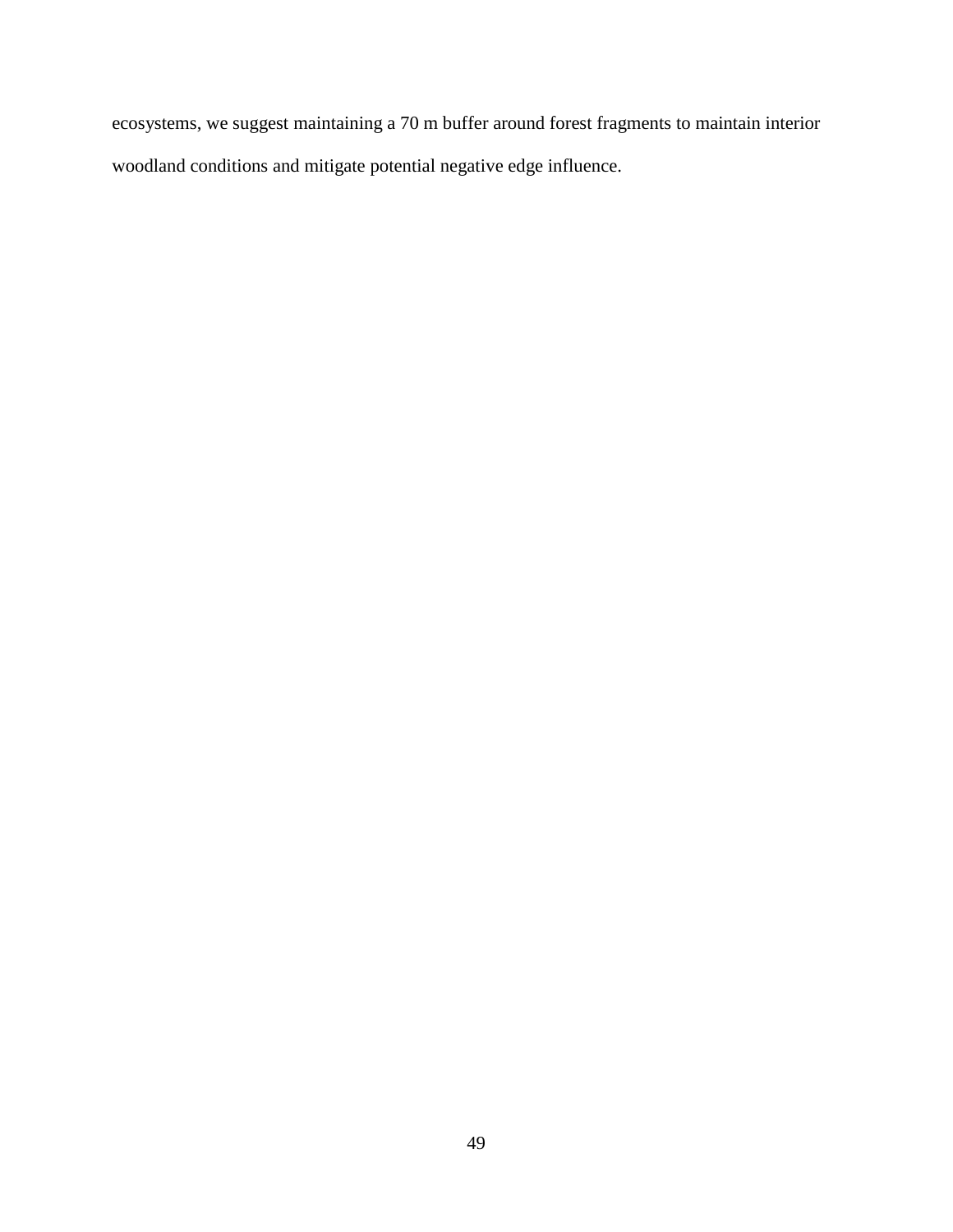#### REFERENCES

- Aguirre, O., Hui, G., von Gadow, K., & Jiménez, J. 2003. An analysis of spatial forest structure using neighbourhood-based variables. *Forest Ecology and Management*, 183(1-3), 137- 145.
- Alignier, A., Alard, D., Chevalier, R., & Corcket, E. 2014. Can contrast between forest and adjacent open habitat explain the edge effects on plant diversity? *Acta Botanica Gallica*, 161(3), 253-259.
- Baddeley, A.; Rubak E.; Turner, R., 2015. Spatial Point Patterns: Methodology and Applications with R. London: Chapman and Hall/CRC Press, 2015. URL http://www.crcpress.com/Spatial-Point-Patterns-Methodology-and-Applications-with-R/Baddeley-Rubak-Turner/9781482210200/
- Baker, S. C., Spies, T. A., Wardlaw, T. J., Balmer, J., Franklin, J. F., & Jordan, G. J. 2013. The harvested side of edges: effect of retained forests on the re-establishment of biodiversity in adjacent harvested areas*. Forest Ecology and Management*, 302, 107-121.
- Barefoot, C.R., Willson, K.G., Hart, J.L., Schweitzer, C.J. and Dey, D.C. 2019. Effects of thinning and prescribed fire frequency on ground flora in mixed Pinus-hardwood stands. *Forest Ecology and Management*, 432, pp.729-740.
- Bech, J., Gayà, M., Aran, M., Figuerola, F., Amaro, J., & Arús, J. 2009. Tornado damage analysis of a forest area using site survey observations, radar data and a simple analytical vortex model. *Atmospheric Research*, 93(1-3), 118-130.
- Blanc, L. A., & Walters, J. R. 2008. Cavity-nest webs in a longleaf pine ecosystem. The Condor, 110(1), 80-92.
- Broadbent, E. N., Asner, G. P., Keller, M., Knapp, D. E., Oliveira, P. J., & Silva, J. N. 2008. Forest fragmentation and edge effects from deforestation and selective logging in the Brazilian Amazon. *Biological Conservation*, 141(7), 1745-1757.
- Brothers, T. S., & Spingarn, A. 1992. Forest fragmentation and alien plant invasion of central Indiana old‐growth forests. *Conservation Biology*, *6*(1), 91-100.
- Cannon, J. B., Hepinstall-Cymerman, J., Godfrey, C. M., & Peterson, C. J. 2016. Landscapescale characteristics of forest tornado damage in mountainous terrain. *Landscape ecology*, *31*(9), 2097-2114.
- Chen, J., Franklin, J. F., & Spies, T. A. 1992. Vegetation responses to edge environments in old‐ growth Douglas‐fir forests. *Ecological applications*, *2*(4), 387-396.
- Camargo, J. L. C., & Kapos, V. 1995. Complex edge effects on soil moisture and microclimate in central Amazonian forest. *Journal of Tropical Ecology*, 11(2), 205-221.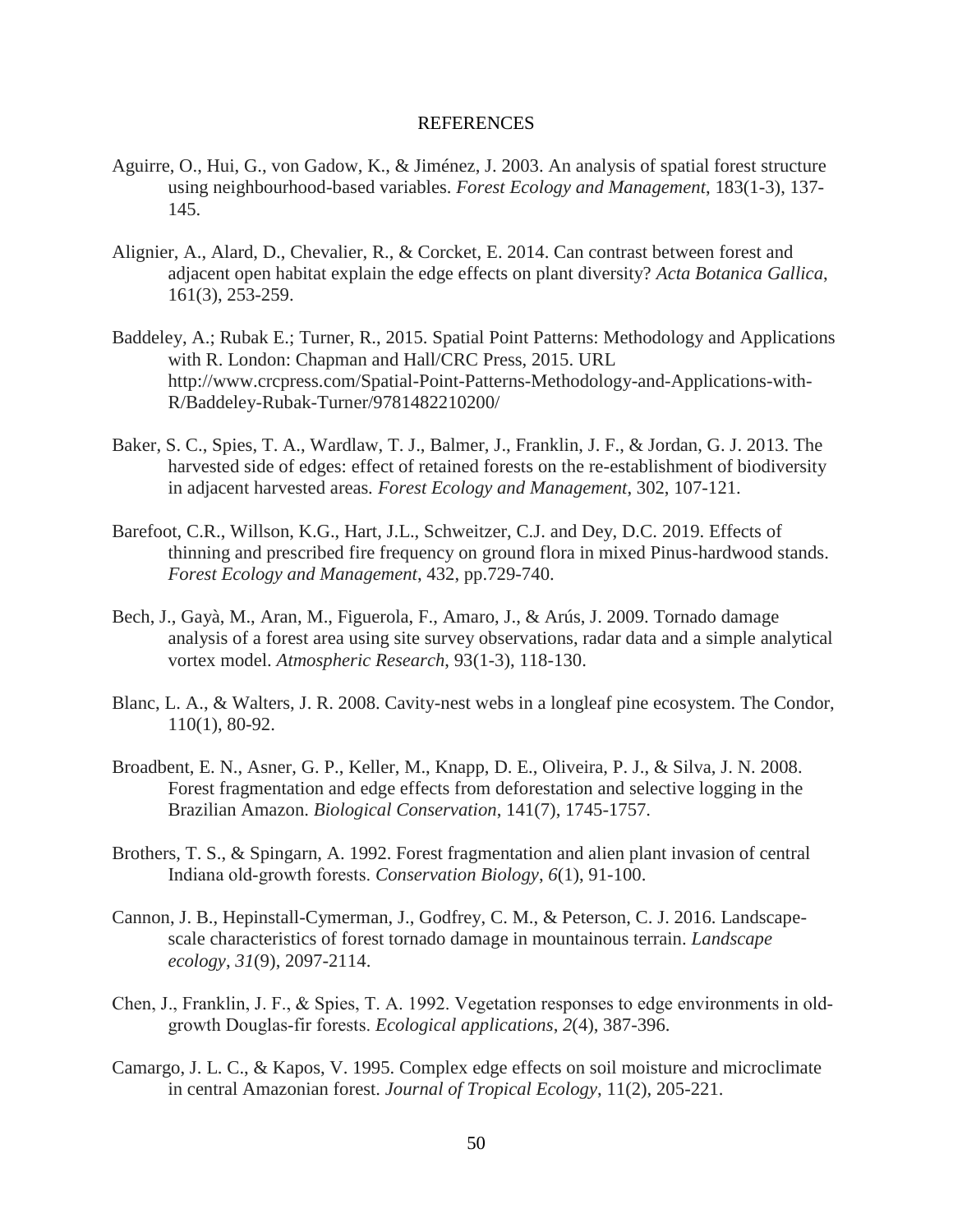- Chabrerie, O., Jamoneau, A., Gallet‐Moron, E., & Decocq, G. 2013. Maturation of forest edges is constrained by neighbouring agricultural land management*. Journal of Vegetation Science*, 24(1), 58-69.
- Cox, L. E., & Hart, J. L. 2015. Two Centuries of Forest Compositional and Structural Changes in the Alabama Fall Line Hills. *The American Midland Naturalist*, 174(2), 218-237.
- Cox, L. E., Hart, J. L., Dey, D. C., & Schweitzer, C. J. 2016. Composition, structure, and intrastand spatial patterns along a disturbance severity gradient in a *Quercus* stand. *Forest Ecology and Management*, 381, 305-317.
- Dabros, A., Hammond, H. J., Pinzon, J., Pinno, B., & Langor, D. 2017. Edge influence of lowimpact seismic lines for oil exploration on upland forest vegetation in northern Alberta (Canada). *Forest Ecology and Management*, 400, 278-288.
- Dufrêne, M., & Legendre, P. 1997. Species assemblages and indicator species: the need for a flexible asymmetrical approach. *Ecological monographs*, 67(3), 345-366.
- Dupuch, A., & Fortin, D. 2013. The extent of edge effects increases during post-harvesting forest succession. *Biological Conservation*, 162, 9-16.
- Fenneman, N. M. 1938. Physiology of Eastern United States. McGraw-Hill Book Company. New York.
- FIA. Forest Inventory and Analysis National Program, 2005. 3.0 Phase 3 Field Guide Down Woody Materials, 1–38.
- Ford, S. A., Kleinman, J. S., & Hart, J. L. 2018. Effects of wind disturbance and salvage harvesting on macrofungal communities in a *Pinus* woodland. *Forest Ecology and Management*, 407, 31-46.
- Franklin, C. M. A., Harper, K. A., & Murphy, L. K. 2015. Structural dynamics at boreal forest edges created by a spruce budworm outbreak. *Silva Fennica*, 49, 1-17.
- Fraver, S. 1994. Vegetation responses along edge-to-interior gradients in the mixed hardwood forests of the Roanoke River Basin, North Carolina. *Conservation Biology*, 8(3), 822- 832.
- Fraver, S., Ringvall, A., Jonsson, B.G., 2007. Refining volume estimates of down woody debris. *Canadian Journal of Forest Research*, 37, 627–633.
- Frost, C. 2007. History and future of the longleaf pine ecosystem. In *The longleaf pine ecosystem* (pp. 9-48). Springer, New York, NY.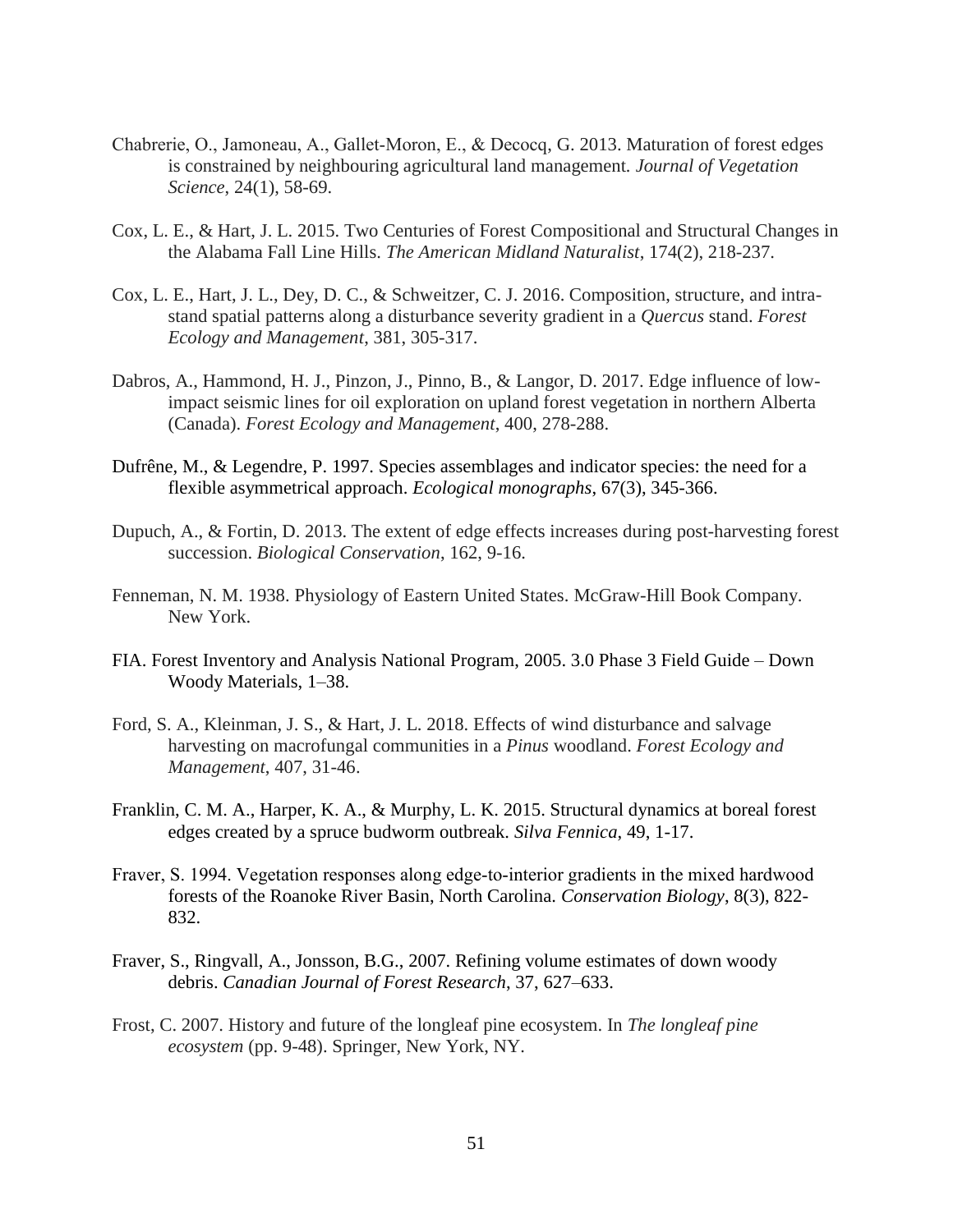- Gehlhausen, S. M., Schwartz, M. W., & Augspurger, C. K. 2000. Vegetation and microclimatic edge effects in two mixed-mesophytic forest fragments. *Plant Ecology*, 147(1), 21-35.
- Gini, C. 1912. Variabilità e mutabilità. Reprinted in Memorie di metodologica statistica (Ed. Pizetti E, Salvemini, T). Rome: Libreria Eredi Virgilio Veschi.
- Harper, K. A., & Macdonald, S. E. 2001. Structure and composition of riparian boreal forest: new methods for analyzing edge influence. *Ecology*, 82(3), 649-659.
- Harper, K. A., & Macdonald, S. E. 2002. Structure and composition of edges next to regenerating clear‐cuts in mixed‐wood boreal forest. *Journal of Vegetation Science*, 13(4), 535-546.
- Harper, K. A., MacDonald, S. E., Burton, P. J., Chen, J., Brosofske, K. D., Saunders, S. C., ... & Esseen, P. A. 2005. Edge influence on forest structure and composition in fragmented landscapes*. Conservation Biology*, 19(3), 768-782.
- Harper, K. A., & MacDonald, S. E. 2011. Quantifying distance of edge influence: a comparison of methods and a new randomization method. *Ecosphere*, 2(8), 1-17.
- Harper, K. A., Drapeau, P., Lesieur, D., & Bergeron, Y. 2014. Forest structure and composition at fire edges of different ages: Evidence of persistent structural features on the landscape. *Forest Ecology and Management*, 314, 131-140.
- Harper, K. A., Lesieur, D., Bergeron, Y., & Drapeau, P. 2004. Forest structure and composition at young fire and cut edges in black spruce boreal forest. *Canadian Journal of Forest Research*, 34(2), 289-302.
- Harper, K. A., Macdonald, S. E., Mayerhofer, M. S., Biswas, S. R., Esseen, P. A., Hylander, K., ... & Lesieur, D. 2015. Edge influence on vegetation at natural and anthropogenic edges of boreal forests in Canada and Fennoscandia. *Journal of Ecology*, 103(3), 550-562.
- Harper, R.M. 1943. Forests of Alabama. Geological Survey of Alabama, Monograph 10. Wetumpka Printing Company, Wetumpka, AL, 230 p.
- Harrington, T. B., & Edwards, M. B. 1999. Understory vegetation, resource availability, and litterfall responses to pine thinning and woody vegetation control in longleaf pine plantations. *Canadian Journal of Forest Research*, 29(7), 1055-1064.
- Harrington, T. B. 2011. Overstory and understory relationships in longleaf pine plantations 14 years after thinning and woody control. *Canadian journal of forest research*, 41(12), 2301-2314.
- Jose, S., Jokela, E. J., & Miller, D. L. 2007. The longleaf pine ecosystem. In The longleaf pine Ecosystem (pp. 3-8). Springer, New York, NY.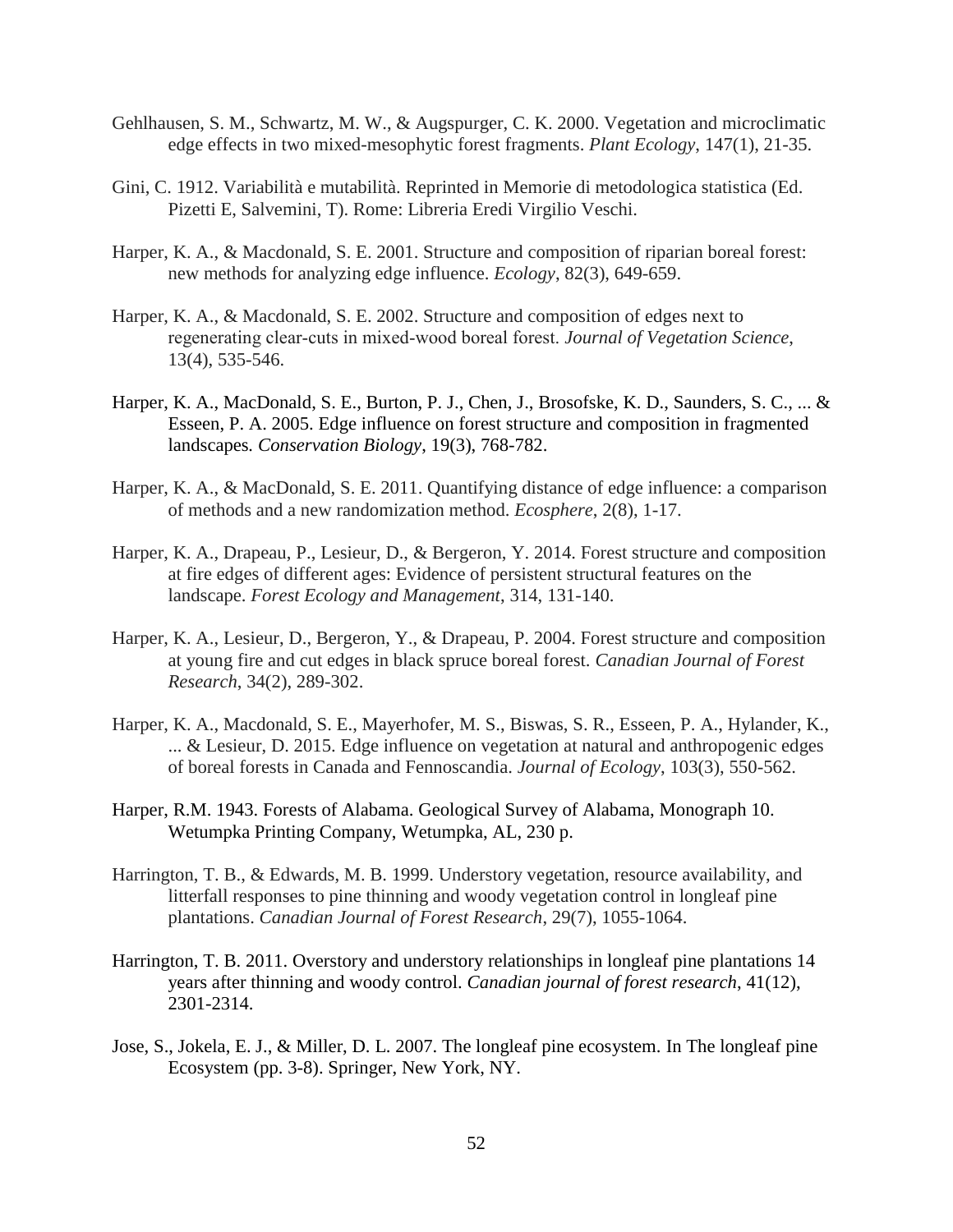- Joshi, A. A., Mudappa, D., & Raman, T. S. 2015. Invasive alien species in relation to edges and forest structure in tropical rainforest fragments of the Western Ghats. *Tropical Ecology*, 56(2), 233-244.
- Karstens, C. D., Gallus Jr, W. A., Lee, B. D., & Finley, C. A. 2013. Analysis of tornado-induced tree fall using aerial photography from the Joplin, Missouri, and Tuscaloosa– Birmingham, Alabama, tornadoes of 2011. *Journal of Applied Meteorology and Climatology*, 52(5), 1049-1068.
- Keenan, R. J., & Kimmins, J. P. 1993. The ecological effects of clear-cutting*. Environmental Reviews*, 1(2), 121-144.
- Kirkman, L. K., & Giencke, L. M. 2017. Restoring and managing a diverse ground cover. In *Ecological Restoration and Management of Longleaf Pine Forests* (pp. 207-232). CRC Press.
- Kleinman, J. S., Ford, S. A., & Hart, J. L. 2017. Catastrophic wind and salvage harvesting effects on woodland plants. *Forest Ecology and Management*, 403, 112-125.
- Kleinman JS and JL Hart. 2018. Vascular flora of longleaf pine woodlands after wind disturbance and salvage harvesting in the Alabama Fall Line Hills. *Castanea* 83: 183- 195.
- Landenberger, R. E., & Ostergren, D. A. 2002. *Eupatorium rugosum* (*Asteraceae*) flowering as an indicator of edge effect from clearcutting in mixed-mesophytic forest. *Forest ecology and management*, 155(1-3), 55-68.
- Laurence, W. F., Ferreira, L. V., Rankin-de Merona, J. M., & Laurance, S. G. 1998. Rain forest fragmentation and the dynamics of Amazonian tree communities. *Ecology*, 79(6), 2032- 2040.
- Lyza, A. W., & Knupp, K. 2014, November. An observational analysis of potential terrain influences on tornado behavior. In 27th Conference on severe local storms. American Meteorolgoical Society, Madison, WI. A (Vol. 11).
- MacDonald, G. 2003. *Biogeography: Introduction to Space, Time and Life*. John Wiley and Sons, New York, NY. 518 p.
- MacQuarrie, K., & Lacroix, C. 2003. The upland hardwood component of Prince Edward Island's remnant Acadian forest: determination of depth of edge and patterns of exotic plant invasion. *Canadian Journal of Botany*, 81(11), 1113-1128.
- Marchand, Pascal, and Gilles Houle. 2006 Spatial patterns of plant species richness along a forest edge: What are their determinants? *Forest Ecology and Management* 223.1-3 (2006): 113-124.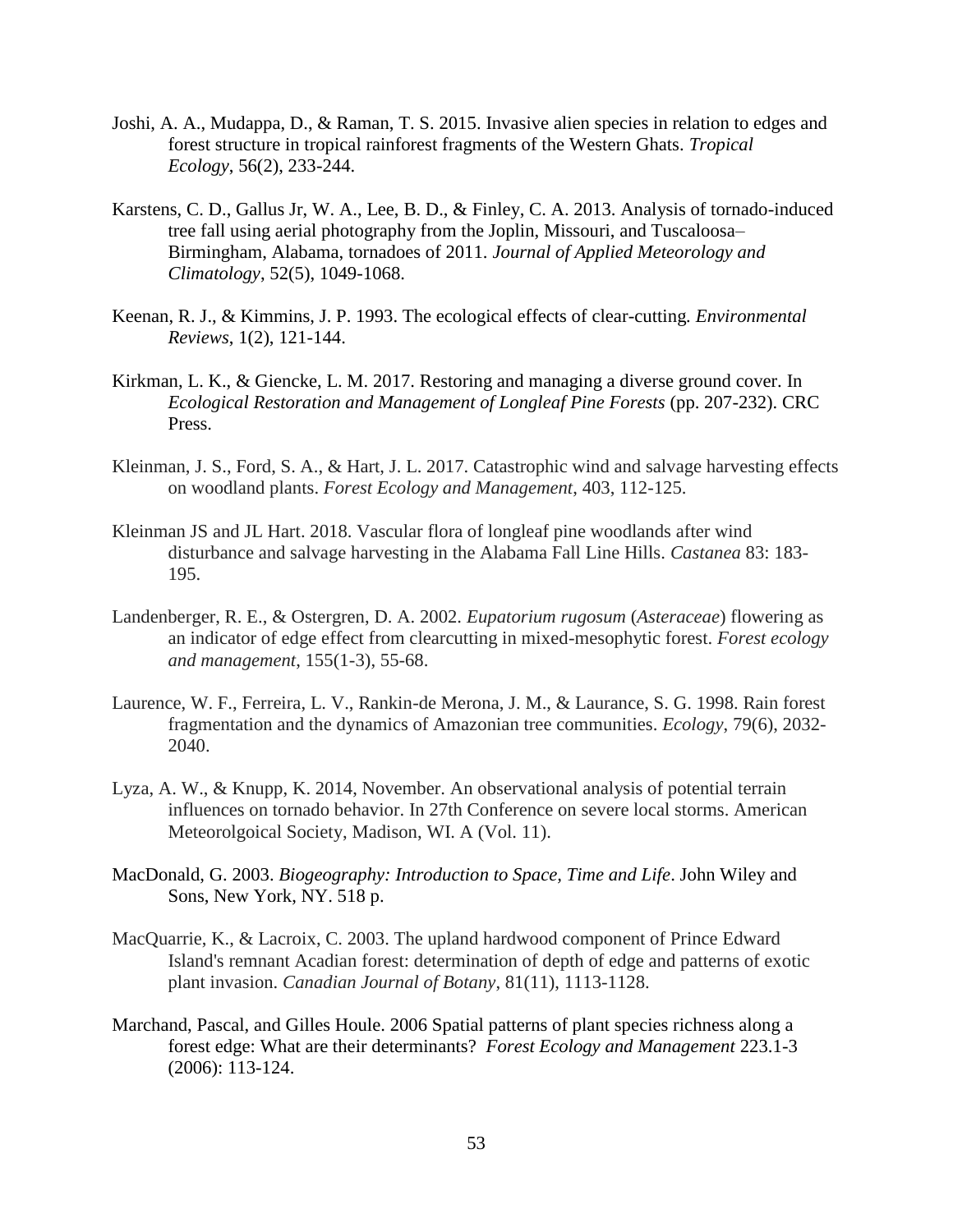- Matlack, G. R. 1993. Microenvironment variation within and among forest edge sites in the eastern United States. *Biological Conservation*, 66(3), 185-194.
- Matlack, G. R. 1994. Vegetation dynamics of the forest edge trends in space and successional time. *Journal of Ecology*, 113-123.
- Maxham, M. D. 2000. Rural communities in the Black Warrior Valley, Alabama: The role of commoners in the creation of the Moundville I landscape. *American Antiquity*, 65(2), 337-354.
- McElhinny, C., Gibbons, P., Brack, C., & Bauhus, J. 2005. Forest and woodland stand structural complexity: its definition and measurement. *Forest Ecology and Management*, 218(1), 1- 24.
- McCune, B., & Mefford, M. J. 1999. PC-ORD: multivariate analysis of ecological data; Version 4 for Windows;[User's Guide]. MjM software design.
- McIntire, E., & Fortin, M. J. 2006. Structure and function of wildfire and mountain pine beetle forest boundaries. *Ecography*, 29(3), 309-318.
- Mielke Jr, P. W., Berry, K. J., & Johnson, E. S. 1976. Multi-response permutation procedures for a priori classifications. *Communications in Statistics-Theory and Methods*, 5(14), 1409- 1424.
- Murcia, C. 1995. Edge effects in fragmented forests: implications for conservation. *Trends in Ecology & Evolution*, 10(2), 58-62.
- Noss, R. F., & Cooperrider, A. 1994*. Saving nature's legacy: protecting and restoring biodiversity*. Island Press.
- Noss, R. F., LaRoe, E. T., & Scott, J. M. 1995. Endangered ecosystems of the United States: a preliminary assessment of loss and degradation (Vol. 28). Washington, DC, USA: US Department of the Interior, National Biological Service.
- NWS (National Weather Service) (2011) Sawyerville-Eoline (Greene, Hale and Bibb Counties) EF-3 tornado April 27 2011. Retrieved November 30 2017 from NWS Weather Forecast Office, Birmingham, AL. [https://www.weather.gov/bmx/event\\_04272011sawyerville](https://www.weather.gov/bmx/event_04272011sawyerville)
- National Weather Service (2018). Storm Prediction Center WCM Page. http://www.spc.noaa.gov/wcm/ [accessed 31.01.18]
- Oliver, C. D., & Larson, B. C. 1996. *Forest stand dynamics: updated edition*. John Wiley and sons.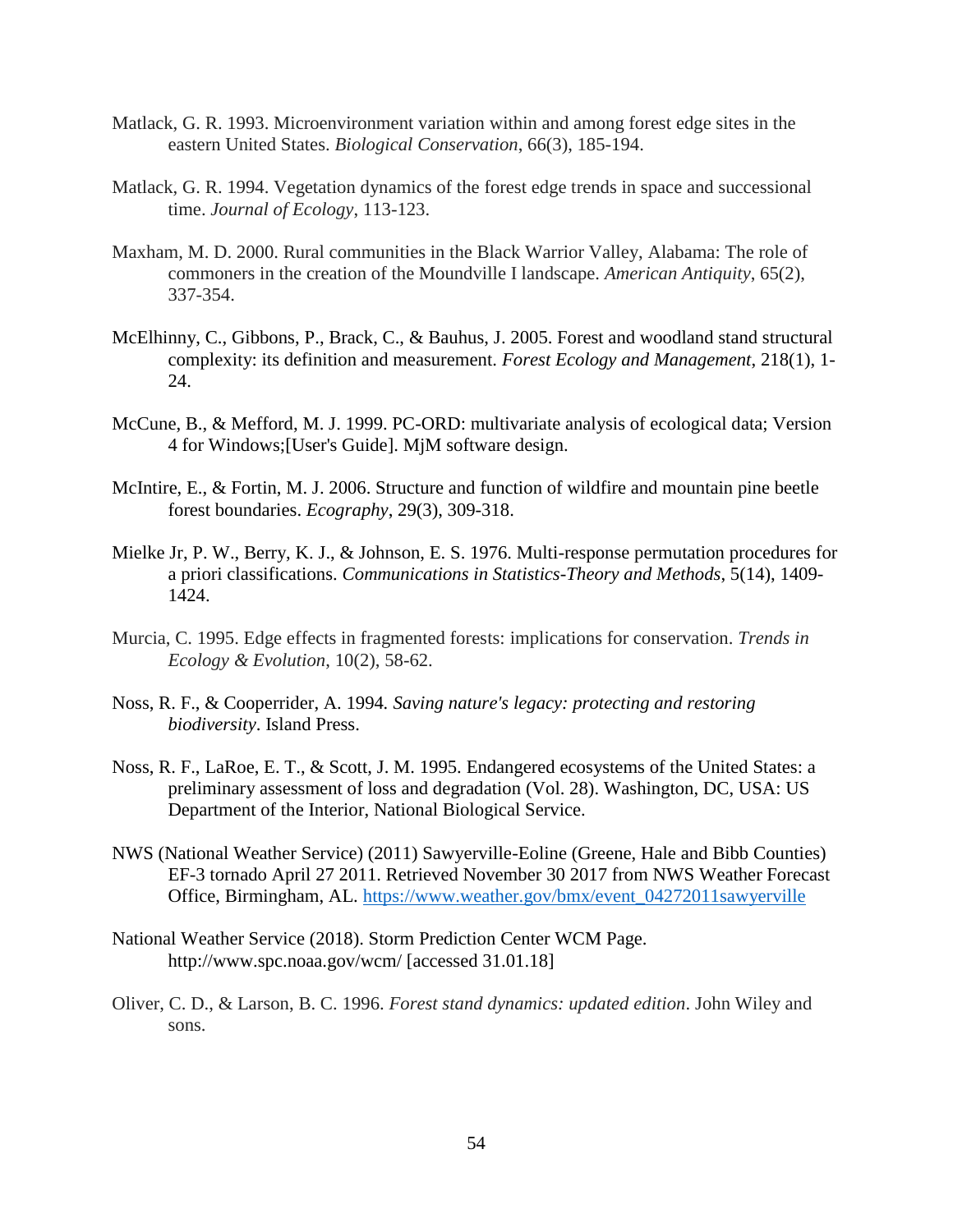- Oosterhoorn, M., & Kappelle, M. 2000. Vegetation structure and composition along an interioredge-exterior gradient in a Costa Rican montane cloud forest. *Forest Ecology and Management*, 126(3), 291-307.
- Palik, B. J., & Murphy, P. G. 1990. Disturbance versus edge effects in sugar-maple/beech forest fragments. *Forest Ecology and Management*, 32(2-4), 187-202.
- Peck, J. E., Zenner, E. K., Brang, P., & Zingg, A. 2014. Tree size distribution and abundance explain structural complexity differentially within stands of even-aged and uneven-aged structure types. *European journal of forest research*, 133(2), 335-346.
- Pecot, S. D., & Jack, S. B. 2017. Regeneration Dynamics, Competition, and Seedling Response. In *Ecological Restoration and Management of Longleaf Pine Forests* (pp. 71-88). CRC Press.
- Peet, R. K., Wentworth, T. R., & White, P. S. 1998. A flexible, multipurpose method for recording vegetation composition and structure. *Castanea*, 262-274.
- Peterson, C. J., Cannon, J. B., & Godfrey, C. M. 2016. First steps toward defining the wind disturbance regime in central hardwoods forests. In *Natural disturbances and historic range of variation* (pp. 89-122). Springer International Publishing.
- Platt, W. J., Evans, G. W., & Rathbun, S. L. 1988. The population dynamics of a long-lived conifer (*Pinus palustris*). *The American Naturalist*, 131(4), 491-525.
- Pommerening, A. 2002. Approaches to quantifying forest structures. *Forestry*, 75(3), 305-324.
- Prieto, P. V., Sansevero, J. B., Garbin, M. L., Braga, J., & Rodrigues, P. J. 2014. Edge effects of linear canopy openings on understorey communities in a lowland Atlantic tropical forest. *Applied Vegetation Science*, 17(1), 121-128.
- PRISM Climate Group, 2017. Data explorer: time series values for individual locations. Retrieved December 9 2017 from Northwest Alliance for Computational Science and Engineering, Oregon State University, OR. < http://www.prism.oregonstate.edu/  $exploreer/$ .
- Reed, F. W. 1905. A working plan for forest lands in central Alabama (No. 68). US Department of Agriculture, Forest Service.
- Runkle, J. 1985. Comparison of methods for determining fraction of land area in treefall gaps. *Forest Science*, 31(1), 15-19.
- Santo-Silva, E. E., Almeida, W. R., Tabarelli, M., & Peres, C. A. 2016. Habitat fragmentation and the future structure of tree assemblages in a fragmented Atlantic forest landscape*. Plant Ecology*, 217(9), 1129-1140.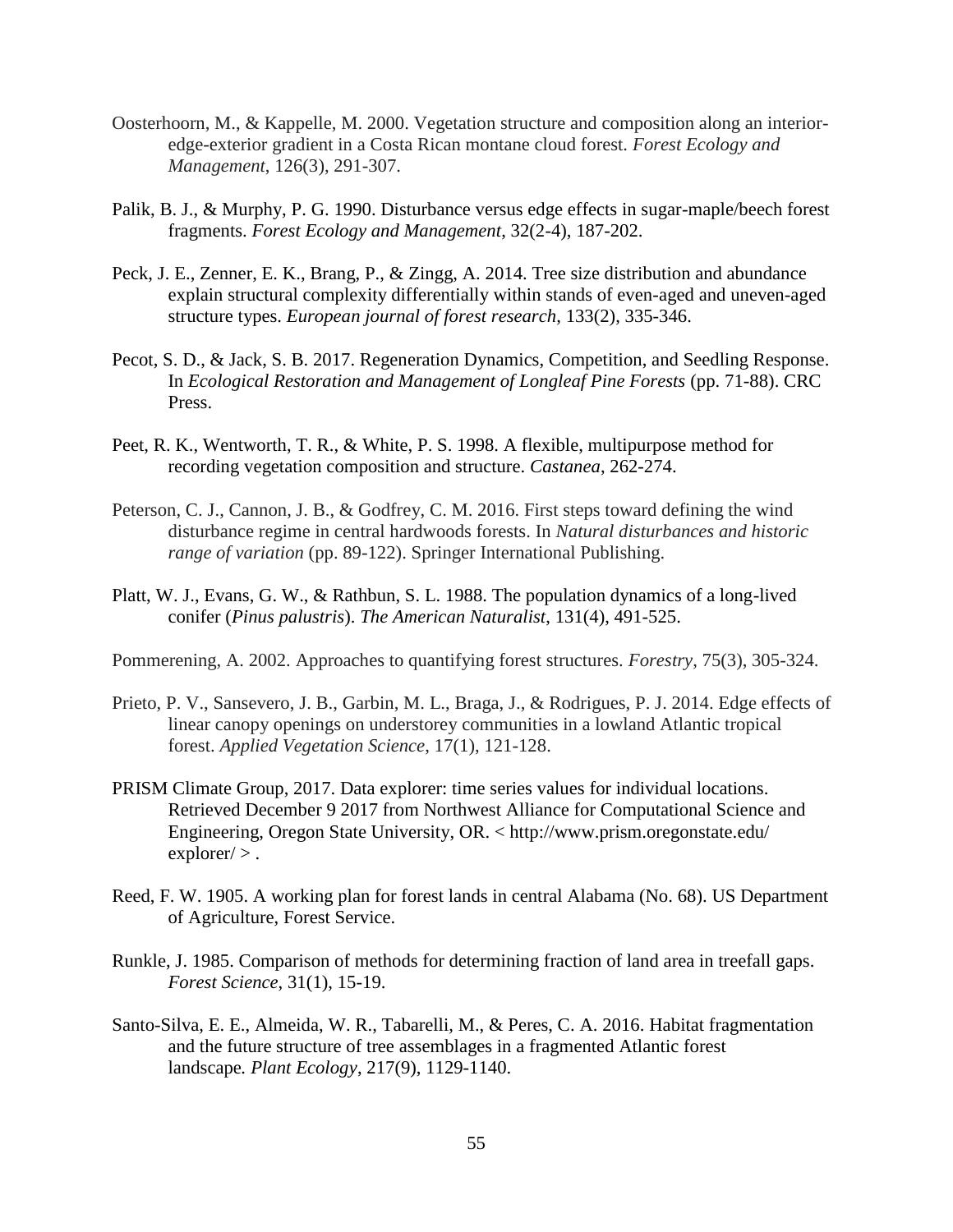- Shankman, D., & Hart, J. L. 2007. The fall line: a physiographic forest-vegetation boundary. *Geographical Review*, 97(4), 502-519.
- Shirakura, F., Sasaki, K., Arévalo, J. R., & Palmer, M. W. 2006. Tornado damage *of Quercus stellata* and *Quercus marilandica* in the Cross Timbers, Oklahoma, USA*. Journal of Vegetation science*, 17(3), 347-352.
- Smith, L. L., Cox, J. A., Conner, L. M., McCleery, R. A., & Schlimm, E. M. 2017. Management and Restoration for Wildlife. In *Ecological Restoration and Management of Longleaf Pine Forests* (pp. 233-252). CRC Press.
- Staudhammer, C. L., & LeMay, V. M. 2001. Introduction and evaluation of possible indices of stand structural diversity. *Canadian Journal of Forest Research*, 31(7), 1105-1115.
- Szabo, M. W., & Wheat, D. H. 1988. Geologic map of Alabama. Geological Survey of Alabama.
- Thornthwaite, C. W. 1948. An approach toward a rational classification of climate*. Geographical Review*, 38(1), 55-94.
- Trimble Navigation Limited. 2016. Trimble Juno T41 rugged handheld computer. Trimble Navigation Limited, Corvallis, OR. 2 p
- USDA NRCS (United States Department of Agriculture, Natural Resources Conservation Service), 2016. Web Soil Survey. Retrieved December 6 2017. < http:// websoilsurvey.nrcs.usda.gov/>.
- USDA, Forest Service. 2016. Forest Inventory and Analysis National Core Field Guide, Volume 1: Field Data Collection Procedures for Phase 2 Plots, Version 7.1, 432 p.
- U.S. Geological Survey, The National Map, 2017, 3DEP products and services: The National Map, 3D Elevation Program Web page, accessed 8 May 2018 at https://nationalmap.gov/3DEP/3dep\_prodserv.html.
- Van Lear, D. H., Carroll, W. D., Kapeluck, P. R., & Johnson, R. 2005. History and restoration of the longleaf pine-grassland ecosystem: implications for species at risk. *Forest Ecology and Management*, 211(1), 150-165.
- Wentworth, C.K., 1922. A scale of grade and class terms for clastic sediments. *Journal of Geology*, 30, 377–392.
- White, P.S., Pickett, S.T.A. 1985. Natural disturbance and patch dynamics: An introduction. In: Pickett STA, White PS (eds) *The ecology and natural disturbance and patch dynamics*. Academic Press, Cambridge, pp 3–13

Woodall, C.W., Heath, L.S., Domke, G.M., Nichols, M.C. 2011. Methods and equations for